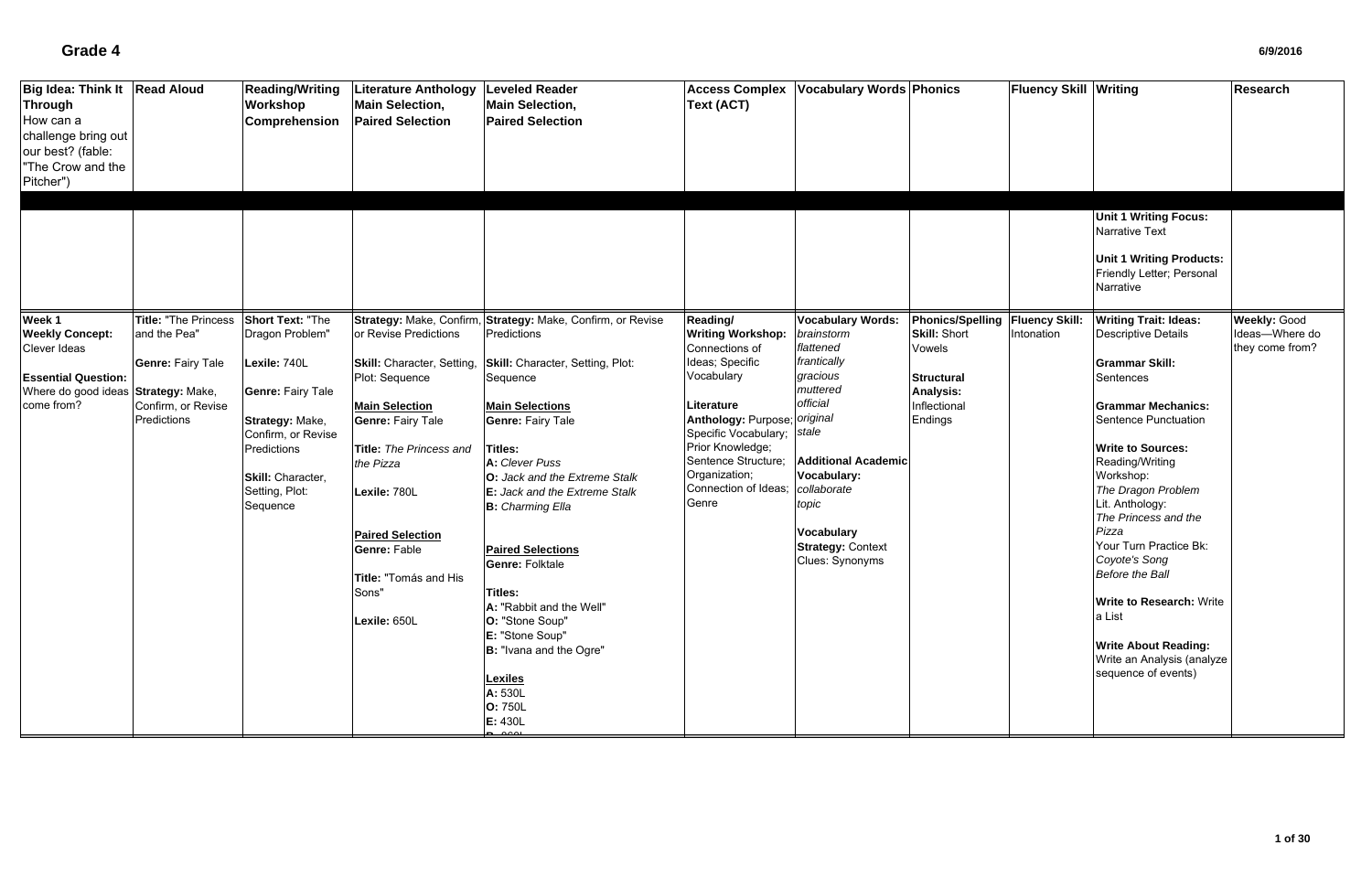| Unit 1                                                                                                                                                                                                                    |                                                                                                                                                                                                     |                                                                                                                                                                                                                                                                                                                                                |                                                                                                                                                                                                                                                                                                                                                                                                                                                                                                                                    |                                                                                                                                                                                                        |                                                                                                                                                                                                                                                |                                                                                   |                              |                                                                                                                                                                                                                                                                                                                                                                                                                                                                                                           |                      |
|---------------------------------------------------------------------------------------------------------------------------------------------------------------------------------------------------------------------------|-----------------------------------------------------------------------------------------------------------------------------------------------------------------------------------------------------|------------------------------------------------------------------------------------------------------------------------------------------------------------------------------------------------------------------------------------------------------------------------------------------------------------------------------------------------|------------------------------------------------------------------------------------------------------------------------------------------------------------------------------------------------------------------------------------------------------------------------------------------------------------------------------------------------------------------------------------------------------------------------------------------------------------------------------------------------------------------------------------|--------------------------------------------------------------------------------------------------------------------------------------------------------------------------------------------------------|------------------------------------------------------------------------------------------------------------------------------------------------------------------------------------------------------------------------------------------------|-----------------------------------------------------------------------------------|------------------------------|-----------------------------------------------------------------------------------------------------------------------------------------------------------------------------------------------------------------------------------------------------------------------------------------------------------------------------------------------------------------------------------------------------------------------------------------------------------------------------------------------------------|----------------------|
| Big Idea: Think It   Read Aloud<br>Through<br>How can a<br>challenge bring out<br>our best?                                                                                                                               | <b>Reading/Writing</b><br>Workshop<br>Comprehension                                                                                                                                                 | iterature Anthology<br><b>Main Selection,</b><br><b>Paired Selection</b>                                                                                                                                                                                                                                                                       | <b>Leveled Reader</b><br><b>Main Selection,</b><br><b>Paired Selection</b>                                                                                                                                                                                                                                                                                                                                                                                                                                                         | <b>Access Complex</b><br><b>Text (ACT)</b>                                                                                                                                                             | <b>Vocabulary Words Phonics</b>                                                                                                                                                                                                                |                                                                                   | <b>Fluency Skill Writing</b> |                                                                                                                                                                                                                                                                                                                                                                                                                                                                                                           | <b>Research</b>      |
| Week 2<br>Title: "Say                                                                                                                                                                                                     | <b>Short Text: "The</b>                                                                                                                                                                             |                                                                                                                                                                                                                                                                                                                                                | Strategy: Make, Confirm, Strategy: Make, Confirm, or Revise                                                                                                                                                                                                                                                                                                                                                                                                                                                                        | Reading/                                                                                                                                                                                               | <b>Vocabulary Words:</b>                                                                                                                                                                                                                       | Phonics/Spelling   Fluency Skill:                                                 |                              | <b>Unit 1 Writing Focus:</b><br>Narrative Text<br><b>Unit 1 Writing Products:</b><br>Friendly Letter; Personal<br>Narrative<br><b>Writing Trait: Ideas:</b>                                                                                                                                                                                                                                                                                                                                               | Weekly: Effects of   |
| <b>Weekly Concept:</b><br>Something"<br>Think of Others<br><b>Genre: Realistic</b><br><b>Essential Question: Fiction</b><br>How do your actions<br>affect others?<br>Strategy: Make,<br>Confirm, or Revise<br>Predictions | <b>Talent Show"</b><br>Lexile: 620L<br><b>Genre: Realistic</b><br>Fiction<br>Strategy: Make,<br>Confirm, or Revise<br>Predictions<br>Skill: Character,<br>Setting, Plot:<br>Problem and<br>Solution | or Revise Predictions<br>Skill: Character, Setting,<br>Plot: Problem and<br>Solution<br><b>Main Selection</b><br><b>Genre: Realistic Fiction</b><br>Title: Experts,<br>Incorporated<br>Lexile: 730L<br><b>Paired Selection</b><br><b>Genre: Informational</b><br>Text: Expository<br>Title: "Speaking Out to<br>Stop Bullying"<br>Lexile: 800L | Predictions<br>Skill: Character, Setting, Plot: Problem<br>and Solution<br><b>Main Selections</b><br><b>Genre: Realistic Fiction</b><br>Titles:<br>A: The Dream Team<br>O: Rosa's Garden<br>E: Rosa's Garden<br><b>B:</b> Saving Grasshopper<br><b>Paired Selections</b><br><b>Genre: Informational Text: Expository</b><br>Titles:<br>A: "Making a Difference"<br><b>O:</b> "Fresh from the City"<br>E: "Fresh from the City"<br>B: "Backyard Bird Habitats"<br><b>Lexiles</b><br>A: 530L<br>O: 710L<br>E: 540L<br><b>B:</b> 810L | <b>Writing Workshop:</b><br>Genre; Connection of advise<br>Ideas<br>Literature<br>Anthology: Genre;<br>Purpose; Sentence<br>Structure;<br>Organization;<br>Connection of Ideas;<br>Specific Vocabulary | accountable<br>desperately<br>hesitated<br>humiliated<br>inspiration<br>self-esteem<br>uncomfortably<br><b>Additional Academic</b><br>Vocabulary:<br>dialogue<br>focus<br><b>Vocabulary</b><br><b>Strategy: Figurative</b><br>Language: Idioms | Skill: Long a<br><b>Structural</b><br><b>Analysis:</b><br>Inflectional<br>Endings | Rate                         | Expression and Focus on an Event<br><b>Grammar Skill: Subjects</b><br>and Predicates<br><b>Grammar Mechanics:</b><br><b>Punctuate Compound</b><br>Subjects and Predicates<br><b>Write to Sources:</b><br>Reading/Writing<br>Workshop:<br>The Talent Show<br>Lit. Anthology:<br>Experts, Incorporated<br>Your Turn Practice Bk:<br>The Cyber Bully<br>Paul's Mix-Up<br><b>Write to Research:</b><br>Paraphrase Facts<br><b>Write About Reading:</b><br>Write an Analysis (analyze<br>problem and solution) | <b>Human Actions</b> |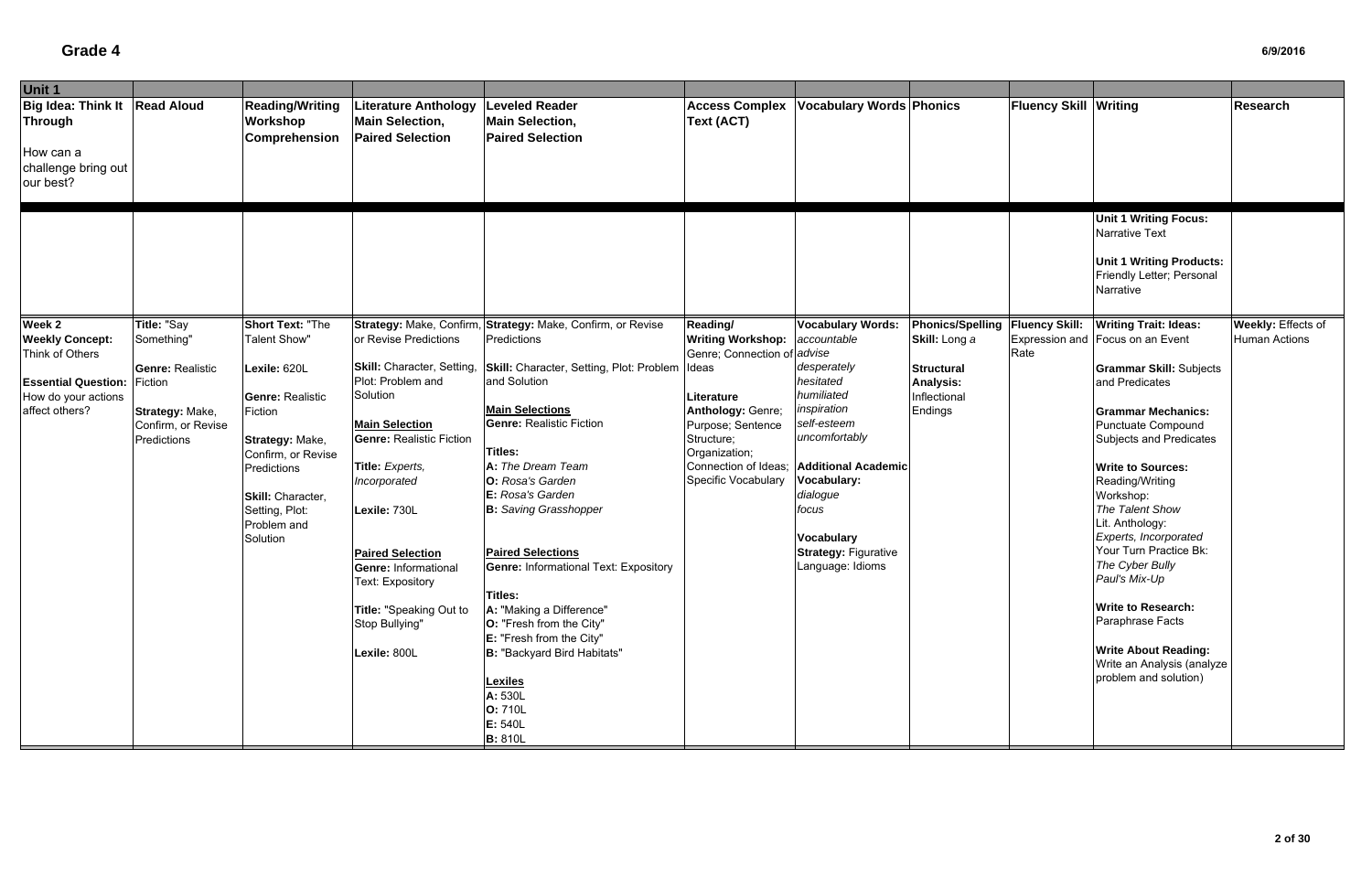| Unit 1                                                                                      |                             |                                                     |                                                                          |                                                                            |                                                  |                                 |                                 |                       |                                                                                                                             |                          |
|---------------------------------------------------------------------------------------------|-----------------------------|-----------------------------------------------------|--------------------------------------------------------------------------|----------------------------------------------------------------------------|--------------------------------------------------|---------------------------------|---------------------------------|-----------------------|-----------------------------------------------------------------------------------------------------------------------------|--------------------------|
| Big Idea: Think It   Read Aloud<br>Through<br>How can a<br>challenge bring out<br>our best? |                             | <b>Reading/Writing</b><br>Workshop<br>Comprehension | iterature Anthology<br><b>Main Selection,</b><br><b>Paired Selection</b> | <b>Leveled Reader</b><br><b>Main Selection,</b><br><b>Paired Selection</b> | <b>Access Complex</b><br><b>Text (ACT)</b>       | <b>Vocabulary Words Phonics</b> |                                 | Fluency Skill Writing |                                                                                                                             | <b>Research</b>          |
|                                                                                             |                             |                                                     |                                                                          |                                                                            |                                                  |                                 |                                 |                       | <b>Unit 1 Writing Focus:</b><br>Narrative Text<br><b>Unit 1 Writing Products:</b><br>Friendly Letter; Personal<br>Narrative |                          |
| Week 3                                                                                      | Title: "Avalanche!"         | <b>Short Text: "A</b>                               | <b>Strategy: Reread</b>                                                  | <b>Strategy: Reread</b>                                                    | Reading/                                         | <b>Vocabulary Words:</b>        | Phonics/Spelling Fluency Skill: |                       | <b>Writing Trait: Ideas:</b>                                                                                                | <b>Weekly: Preparing</b> |
| <b>Weekly Concept:</b>                                                                      | <b>Genre: Informational</b> | World of Change"                                    | <b>Skill: Text Structure:</b>                                            | <b>Skill: Text Structure: Compare and</b>                                  | <b>Writing Workshop:</b><br>Specific Vocabulary; | alter<br>collapse               | Skill: Long e                   | Accuracy              | <b>Supporting Details</b>                                                                                                   | for a Natural Disaster   |
| <b>Take Action</b>                                                                          | Text: Expository            | Lexile: 790L                                        | <b>Compare and Contrast</b>                                              | Contrast                                                                   | Purpose                                          | crisis                          | <b>Structural</b>               |                       | <b>Grammar Skill:</b>                                                                                                       | Understand the           |
| <b>Essential Question:</b>                                                                  |                             |                                                     |                                                                          |                                                                            |                                                  | destruction                     | <b>Analysis: Plurals</b>        |                       | <b>Compound Sentences</b>                                                                                                   | causes and effects of    |
| How do people                                                                               | <b>Strategy: Reread</b>     | <b>Genre: Informational Main Selection</b>          |                                                                          | <b>Main Selections</b>                                                     | Literature                                       | hazard                          |                                 |                       |                                                                                                                             | some fast and slow       |
| respond to natural                                                                          |                             | Text: Expository                                    | <b>Genre: Informational</b>                                              | <b>Genre: Informational Text: Expository</b>                               | Anthology: Purpose; severe                       |                                 |                                 |                       | <b>Grammar Mechanics:</b>                                                                                                   | earth processes.         |
| disasters?                                                                                  |                             |                                                     | <b>Text: Expository</b>                                                  |                                                                            | Genre; Connection of <i>substantial</i>          |                                 |                                 |                       | <b>Punctuating Compound</b>                                                                                                 | <b>Earth Science</b>     |
|                                                                                             |                             | <b>Strategy: Reread</b>                             |                                                                          | Titles:                                                                    | Ideas; Specific                                  | unpredictable                   |                                 |                       | Sentences                                                                                                                   | Strand]                  |
|                                                                                             |                             |                                                     | <b>Title: Earthquakes</b>                                                | A: Changing Landscapes                                                     | Vocabulary                                       |                                 |                                 |                       |                                                                                                                             |                          |
|                                                                                             |                             | <b>Skill: Text Structure:</b>                       |                                                                          | O: Changing Landscapes                                                     |                                                  | <b>Additional Domain</b>        |                                 |                       | <b>Write to Sources:</b>                                                                                                    |                          |
|                                                                                             |                             | Compare and                                         | Lexile: 870L                                                             | E: Changing Landscapes                                                     |                                                  | Words:                          |                                 |                       | Reading/Writing                                                                                                             |                          |
|                                                                                             |                             | Contrast                                            |                                                                          | <b>B:</b> Changing Landscapes                                              |                                                  | volcanic                        |                                 |                       | Workshop:                                                                                                                   |                          |
|                                                                                             |                             |                                                     |                                                                          |                                                                            |                                                  | volcanoes<br>inland             |                                 |                       | A World of Change                                                                                                           |                          |
|                                                                                             |                             | <b>Text Features:</b>                               | <b>Paired Selection</b>                                                  |                                                                            |                                                  | air masses                      |                                 |                       | Lit. Anthology:<br>Earthquakes                                                                                              |                          |
|                                                                                             |                             | Diagrams; Headings                                  | Genre: Informational                                                     | <b>Paired Selections</b><br><b>Genre: Informational Text: Expository</b>   |                                                  |                                 |                                 |                       | Your Turn Practice Bk:                                                                                                      |                          |
|                                                                                             |                             |                                                     | <b>Text: Expository</b>                                                  |                                                                            |                                                  | <b>Additional Academic</b>      |                                 |                       | <b>Rising Waters</b>                                                                                                        |                          |
|                                                                                             |                             |                                                     | Title: "Tornado"                                                         | Titles:                                                                    |                                                  | Vocabulary:                     |                                 |                       | <b>Forest Fires</b>                                                                                                         |                          |
|                                                                                             |                             |                                                     |                                                                          | A: "Students Save Wetlands"                                                |                                                  | headings                        |                                 |                       |                                                                                                                             |                          |
|                                                                                             |                             |                                                     | Lexile: 950L                                                             | <b>O:</b> "Students Save Wetlands"                                         |                                                  | diagrams                        |                                 |                       | <b>Write to Research:</b>                                                                                                   |                          |
|                                                                                             |                             |                                                     |                                                                          | <b>E: "Students Save Wetlands"</b>                                         |                                                  |                                 |                                 |                       | Write Helpful Tips and                                                                                                      |                          |
|                                                                                             |                             |                                                     |                                                                          | B: "Students Save Wetlands"                                                |                                                  | <b>Vocabulary</b>               |                                 |                       | <b>Notes</b>                                                                                                                |                          |
|                                                                                             |                             |                                                     |                                                                          |                                                                            |                                                  | <b>Strategy: Context</b>        |                                 |                       |                                                                                                                             |                          |
|                                                                                             |                             |                                                     |                                                                          | <b>Lexiles</b>                                                             |                                                  | Clues: Multiple-                |                                 |                       | <b>Write About Reading:</b>                                                                                                 |                          |
|                                                                                             |                             |                                                     |                                                                          | A: 670L                                                                    |                                                  | <b>Meaning Words</b>            |                                 |                       | Write an Analysis (analyze                                                                                                  |                          |
|                                                                                             |                             |                                                     |                                                                          | O: 840L                                                                    |                                                  |                                 |                                 |                       | compare and contrast text<br>structure)                                                                                     |                          |
|                                                                                             |                             |                                                     |                                                                          | E: 740L                                                                    |                                                  |                                 |                                 |                       |                                                                                                                             |                          |
|                                                                                             |                             |                                                     |                                                                          | <b>D.</b> 020L                                                             |                                                  |                                 |                                 |                       |                                                                                                                             |                          |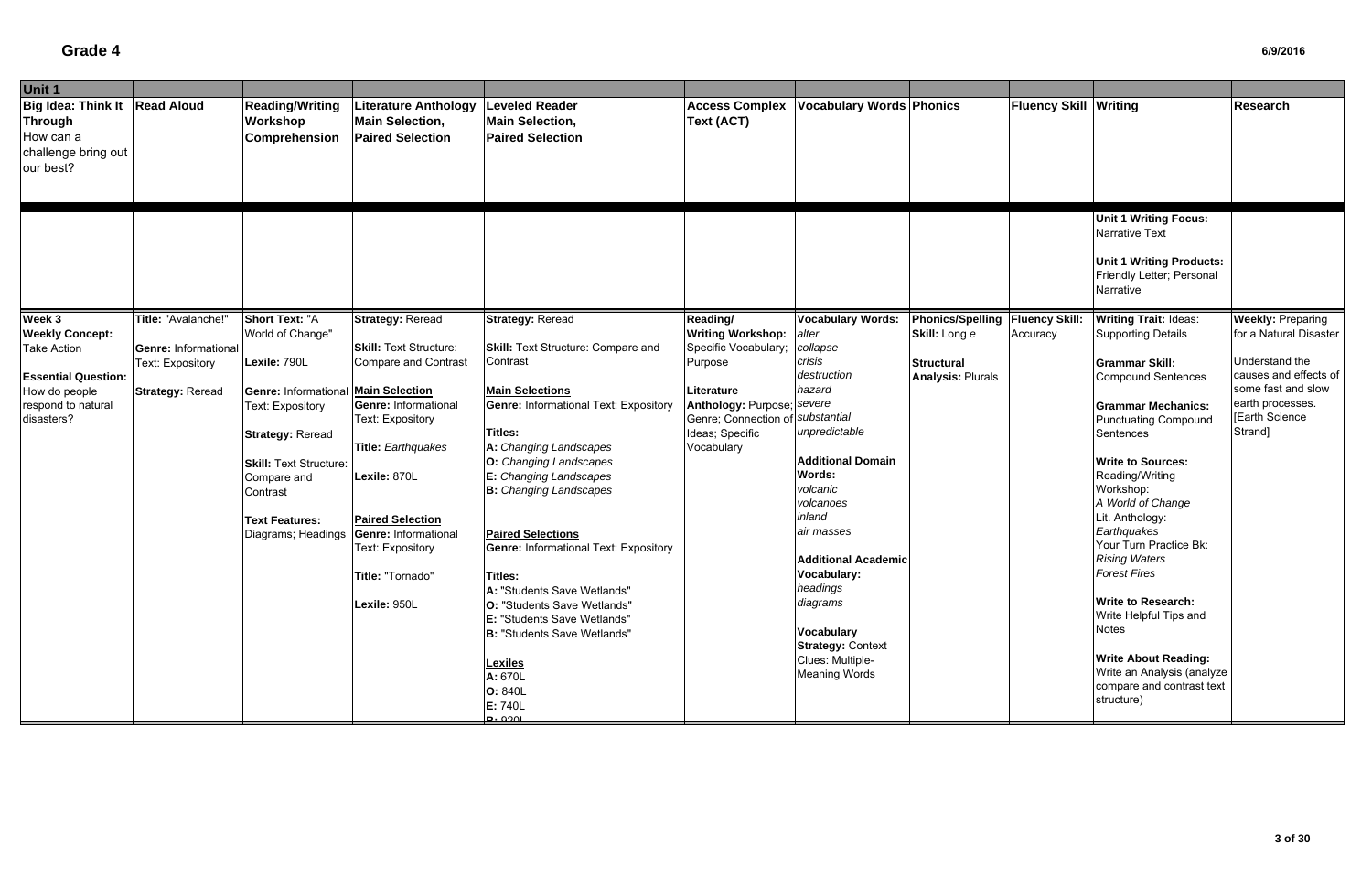| Unit 1                                                                                                                                                                                                                                                                                 |                                                                                                                                                                                                                                                               |                                                                                                                                                                                                                                                                                                                                                                       |                                                                                                                                                                                                                                                                                                                                                                                                                                                                                                                                   |                                                                                                                                                                                           |                                                                                                                                                                                                                                                                                                                                                   |                                                                                                      |                                               |                                                                                                                                                                                                                                                                                                                                                                                                                                                                                                                                                                          |                                                                                                                                       |
|----------------------------------------------------------------------------------------------------------------------------------------------------------------------------------------------------------------------------------------------------------------------------------------|---------------------------------------------------------------------------------------------------------------------------------------------------------------------------------------------------------------------------------------------------------------|-----------------------------------------------------------------------------------------------------------------------------------------------------------------------------------------------------------------------------------------------------------------------------------------------------------------------------------------------------------------------|-----------------------------------------------------------------------------------------------------------------------------------------------------------------------------------------------------------------------------------------------------------------------------------------------------------------------------------------------------------------------------------------------------------------------------------------------------------------------------------------------------------------------------------|-------------------------------------------------------------------------------------------------------------------------------------------------------------------------------------------|---------------------------------------------------------------------------------------------------------------------------------------------------------------------------------------------------------------------------------------------------------------------------------------------------------------------------------------------------|------------------------------------------------------------------------------------------------------|-----------------------------------------------|--------------------------------------------------------------------------------------------------------------------------------------------------------------------------------------------------------------------------------------------------------------------------------------------------------------------------------------------------------------------------------------------------------------------------------------------------------------------------------------------------------------------------------------------------------------------------|---------------------------------------------------------------------------------------------------------------------------------------|
| Big Idea: Think It   Read Aloud<br>Through<br>How can a<br>challenge bring out<br>our best?                                                                                                                                                                                            | <b>Reading/Writing</b><br>Workshop<br><b>Comprehension</b>                                                                                                                                                                                                    | <b>Literature Anthology</b><br><b>Main Selection,</b><br><b>Paired Selection</b>                                                                                                                                                                                                                                                                                      | <b>Leveled Reader</b><br><b>Main Selection,</b><br><b>Paired Selection</b>                                                                                                                                                                                                                                                                                                                                                                                                                                                        | <b>Access Complex</b><br>Text (ACT)                                                                                                                                                       | <b>Vocabulary Words Phonics</b>                                                                                                                                                                                                                                                                                                                   |                                                                                                      | <b>Fluency Skill Writing</b>                  |                                                                                                                                                                                                                                                                                                                                                                                                                                                                                                                                                                          | Research                                                                                                                              |
|                                                                                                                                                                                                                                                                                        |                                                                                                                                                                                                                                                               |                                                                                                                                                                                                                                                                                                                                                                       |                                                                                                                                                                                                                                                                                                                                                                                                                                                                                                                                   |                                                                                                                                                                                           |                                                                                                                                                                                                                                                                                                                                                   |                                                                                                      |                                               | <b>Unit 1 Writing Focus:</b><br>Narrative Text<br><b>Unit 1 Writing Products:</b><br>Friendly Letter; Personal<br>Narrative                                                                                                                                                                                                                                                                                                                                                                                                                                              |                                                                                                                                       |
| Week 4<br><b>Title: "Look Out</b><br><b>Weekly Concept:</b><br>Below!"<br>Ideas in Motion<br>Genre: Informational Lexile: 690L<br>Text: Narrative<br><b>Essential Question:</b><br>How can science<br>Nonfiction<br>help you understand<br>how things work?<br><b>Strategy: Reread</b> | Short Text: "The Big Strategy: Reread<br>Race"<br><b>Genre: Informational</b><br><b>Text: Narrative</b><br>Nonfiction<br><b>Strategy: Reread</b><br><b>Skill: Text Structure</b><br>Cause and Effect<br><b>Text Features:</b><br>Headings; Speech<br>Balloons | <b>Skill: Text Structure:</b><br>Cause and Effect<br>Main Selection<br><b>Genre: Informational</b><br>Text: Narrative Nonfiction Titles:<br>Title: A Crash Course in<br>Forces and Motion with<br>Max Axiom, Super<br><b>Scientist</b><br>Lexile: 630L<br><b>Paired Selection</b><br><b>Genre: Science Fiction</b><br>Title: "The Box-Zip<br>Project"<br>Lexile: 620L | <b>Strategy: Reread</b><br><b>Skill:</b> Text Structure: Cause and Effect<br><b>Main Selections</b><br><b>Genre: Narrative Nonfiction</b><br>A: George's Giant Wheel<br>O: George's Giant Wheel<br>E: George's Giant Wheel<br><b>B:</b> George's Giant Wheel<br><b>Paired Selections</b><br><b>Genre: Science Fiction</b><br>Titles:<br>A: "3001: A Space Mystery"<br>O: "3001: A Space Mystery"<br>E: "3001: A Space Mystery"<br>B: "3001: A Space Mystery"<br><b>Lexiles</b><br>A: 550L<br>O: 810L<br>E: 610L<br><b>B: 910L</b> | Reading/<br><b>Writing Workshop:</b><br>Genre; Organization<br>Literature<br>Anthology:<br>Organization;<br>Purpose; Connection <i>inquiry</i><br>of Ideas; Genre;<br>Specific Vocabulary | <b>Vocabulary Words:</b><br>accelerate<br>advantage<br>capabilities<br>friction<br>gravity<br>identity<br>thrilling<br><b>Additional Domain</b><br>Words:<br>level<br>warp<br><b>Additional Academic</b><br>Vocabulary:<br>restatements<br>transitions<br>Vocabulary<br><b>Strategy: Context</b><br><b>Clues: Definitions and</b><br>Restatements | <b>Phonics/Spelling</b><br>Skill: Long i<br><b>Structural</b><br>Analysis:<br>nflectional<br>Endings | <b>Fluency Skill:</b><br>Phrasing and<br>Rate | <b>Writing Trait:</b><br>Organization: Sequence<br><b>Grammar Skill: Clauses</b><br>and Complex Sentences<br><b>Grammar Mechanics:</b><br><b>Punctuate Complex</b><br>Sentences<br><b>Write to Sources:</b><br>Reading/Writing<br>Workshop:<br>The Big Race<br>Lit. Anthology:<br>A Crash Course in Forces<br>and Motion with Max<br>Axiom, Super Scientist<br>Your Turn Practice Bk:<br>A Firehouse Lesson<br>Science in a Soda Bottle<br><b>Write to Research:</b><br>Draft a Plan<br><b>Write About Reading:</b><br>Write an Analysis (analyze<br>strong word choice) | <b>Weekly: Forces and</b><br>Motion<br>Describe how forces<br>affect an object's<br>speed and motion.<br>[Physical Science<br>Strand] |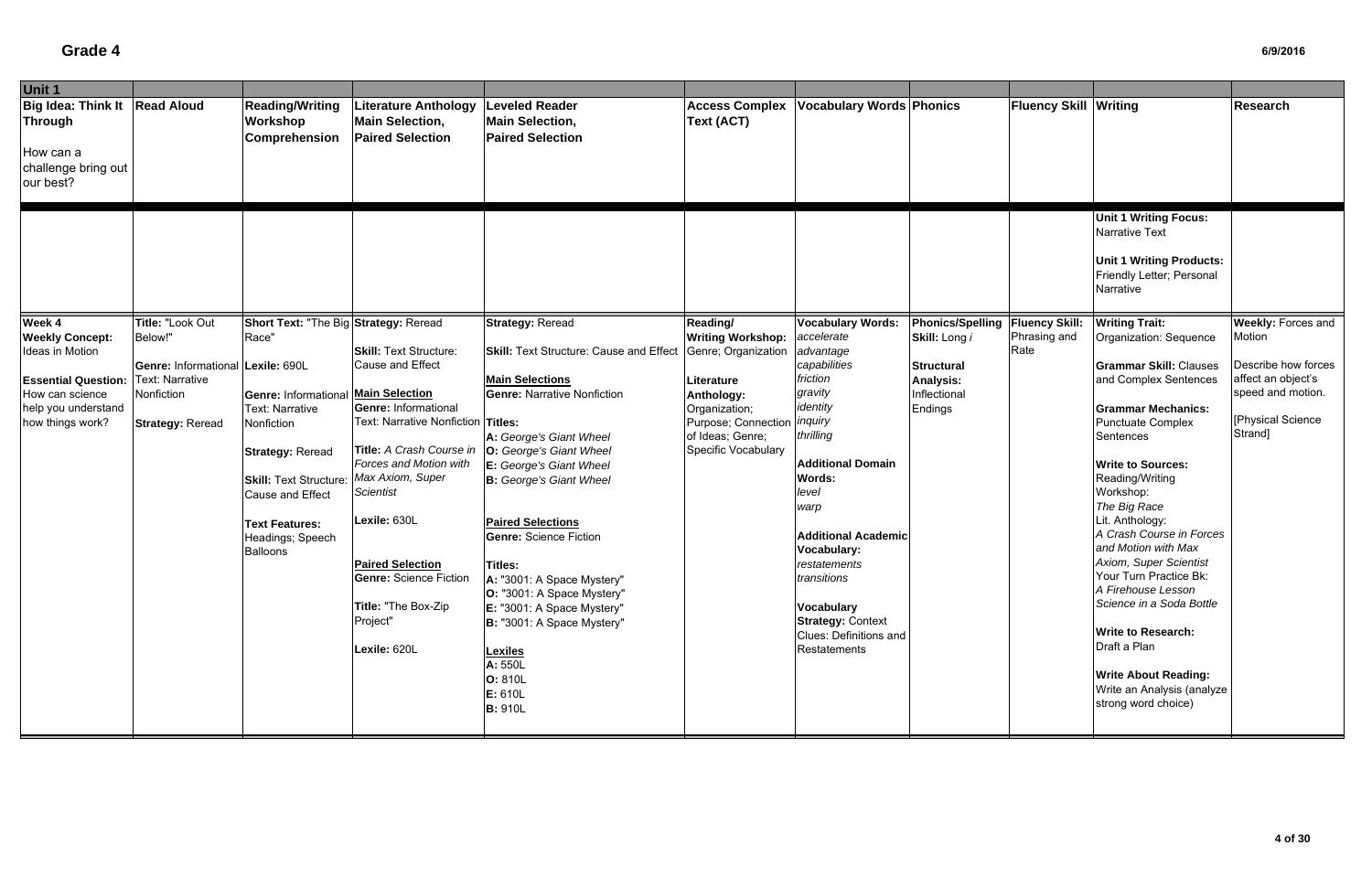| Unit 1                                                                                      |                                                       |                                                                                    |                                                                                                                                             |                                                                                                                                                                     |                                                                                |                                                                                                    |                                                    |                              |                                                                                                                                                                        |                                                                                                                                                                |
|---------------------------------------------------------------------------------------------|-------------------------------------------------------|------------------------------------------------------------------------------------|---------------------------------------------------------------------------------------------------------------------------------------------|---------------------------------------------------------------------------------------------------------------------------------------------------------------------|--------------------------------------------------------------------------------|----------------------------------------------------------------------------------------------------|----------------------------------------------------|------------------------------|------------------------------------------------------------------------------------------------------------------------------------------------------------------------|----------------------------------------------------------------------------------------------------------------------------------------------------------------|
| Big Idea: Think It   Read Aloud<br>Through<br>How can a<br>challenge bring out<br>our best? |                                                       | <b>Reading/Writing</b><br>Workshop<br>Comprehension                                | iterature Anthology<br><b>Main Selection,</b><br><b>Paired Selection</b>                                                                    | <b>Leveled Reader</b><br><b>Main Selection,</b><br><b>Paired Selection</b>                                                                                          | <b>Access Complex</b><br><b>Text (ACT)</b>                                     | <b>Vocabulary Words Phonics</b>                                                                    |                                                    | <b>Fluency Skill Writing</b> |                                                                                                                                                                        | Research                                                                                                                                                       |
|                                                                                             |                                                       |                                                                                    |                                                                                                                                             |                                                                                                                                                                     |                                                                                |                                                                                                    |                                                    |                              | <b>Unit 1 Writing Focus:</b><br>Narrative Text<br><b>Unit 1 Writing Products:</b><br>Friendly Letter; Personal<br>Narrative                                            |                                                                                                                                                                |
| Week 5<br><b>Weekly Concept:</b>                                                            | Title: "Kids Can<br>Help"                             | <b>Short Text: "Dollars</b><br>and Sense"                                          | <b>Strategy: Reread</b>                                                                                                                     | <b>Strategy: Reread</b>                                                                                                                                             | Reading/<br><b>Writing Workshop:</b>                                           | <b>Vocabulary Words:</b><br>compassionate                                                          | Phonics/Spelling   Fluency Skill:<br>Skill: Long o | Phrasing and                 | <b>Writing Trait: Sentence</b><br>Fluency: Sentence Length   Entrepreneurs                                                                                             | <b>Weekly: Famous</b>                                                                                                                                          |
| Putting Ideas to Work<br><b>Essential Question:</b>                                         | Genre: Informational Lexile: 800L<br>Text: Persuasive |                                                                                    | <b>Details</b>                                                                                                                              | Skill: Main Idea and Key Skill: Main Idea and Key Details<br><b>Main Selections</b>                                                                                 | Connection of Ideas;<br>Organization                                           | enterprise<br>exceptional<br>funds<br>innovative                                                   | <b>Structural</b><br><b>Analysis:</b>              | Rate                         | Grammar Skill: Run-On<br>Sentences                                                                                                                                     | Identify the role of<br>entrepreneurs.                                                                                                                         |
| How can starting a<br>business help<br>others?                                              | Article<br><b>Strategy: Reread</b>                    | <b>Genre: Informational Main Selection</b><br>Text: Persuasive<br>Article          | <b>Genre: Informational</b><br>Text: Persuasive Article                                                                                     | <b>Genre: Persuasive Text</b><br>Titles:<br>A: Start Small, Think Big                                                                                               | Literature<br><b>Anthology: Specific</b><br>Vocabulary;<br>Sentence Structure; | process<br>routine<br>undertaking                                                                  | <b>Compound Words</b>                              |                              | <b>Grammar Mechanics:</b><br><b>Correcting Fragments and</b><br>Run-Ons                                                                                                | [Economics Strand]                                                                                                                                             |
|                                                                                             |                                                       | <b>Strategy: Reread</b><br>Skill: Main Idea and Lexile: 790L<br><b>Key Details</b> | <b>Title: Kids in Business</b>                                                                                                              | O: Start Small, Think Big<br>E: Start Small, Think Big<br><b>B:</b> Start Small, Think Big                                                                          | Connection of Ideas                                                            | <b>Additional Domain</b><br><b>Words:</b><br>entrepreneur                                          |                                                    |                              | <b>Write to Sources:</b><br>Reading/Writing<br>Workshop:                                                                                                               |                                                                                                                                                                |
|                                                                                             |                                                       | <b>Text Features:</b><br>Graph; Headings                                           | <b>Paired Selection</b><br><b>Genre: Informational</b><br><b>Text: Procedural Text</b><br>Title: "Starting a<br><b>Successful Business"</b> | <b>Paired Selections</b><br><b>Genre: Procedural Text</b><br>Titles:<br>A: "Spending and Saving"                                                                    |                                                                                | <b>Additional Academic</b><br>Vocabulary:<br>print sources<br>digital sources<br><b>Vocabulary</b> |                                                    |                              | <b>Dollars and Sense</b><br>Lit. Anthology:<br>Kids in Business<br>Your Turn Practice Bk:<br>A Helping Hand<br>Donating to a Charity                                   |                                                                                                                                                                |
|                                                                                             |                                                       |                                                                                    | Lexile: 770L                                                                                                                                | <b>O:</b> "Spending and Saving"<br><b>E:</b> "Spending and Saving"<br>B: "Spending and Saving"<br><b>Lexiles</b><br>A: 660L<br>O: 780L<br>E: 710L<br><b>B: 890L</b> |                                                                                | <b>Strategy: Suffixes</b>                                                                          |                                                    |                              | <b>Write to Research:</b><br>Write a Summary<br>Paragraph<br><b>Write About Reading:</b><br>Write an Analysis (how<br>author informs and<br>explains important topics) | <b>Unit Level:</b><br><b>Research Skill:</b><br>Parts of a Library<br>Unit Project: Self-<br>select and develop<br>from options for unit<br>research projects. |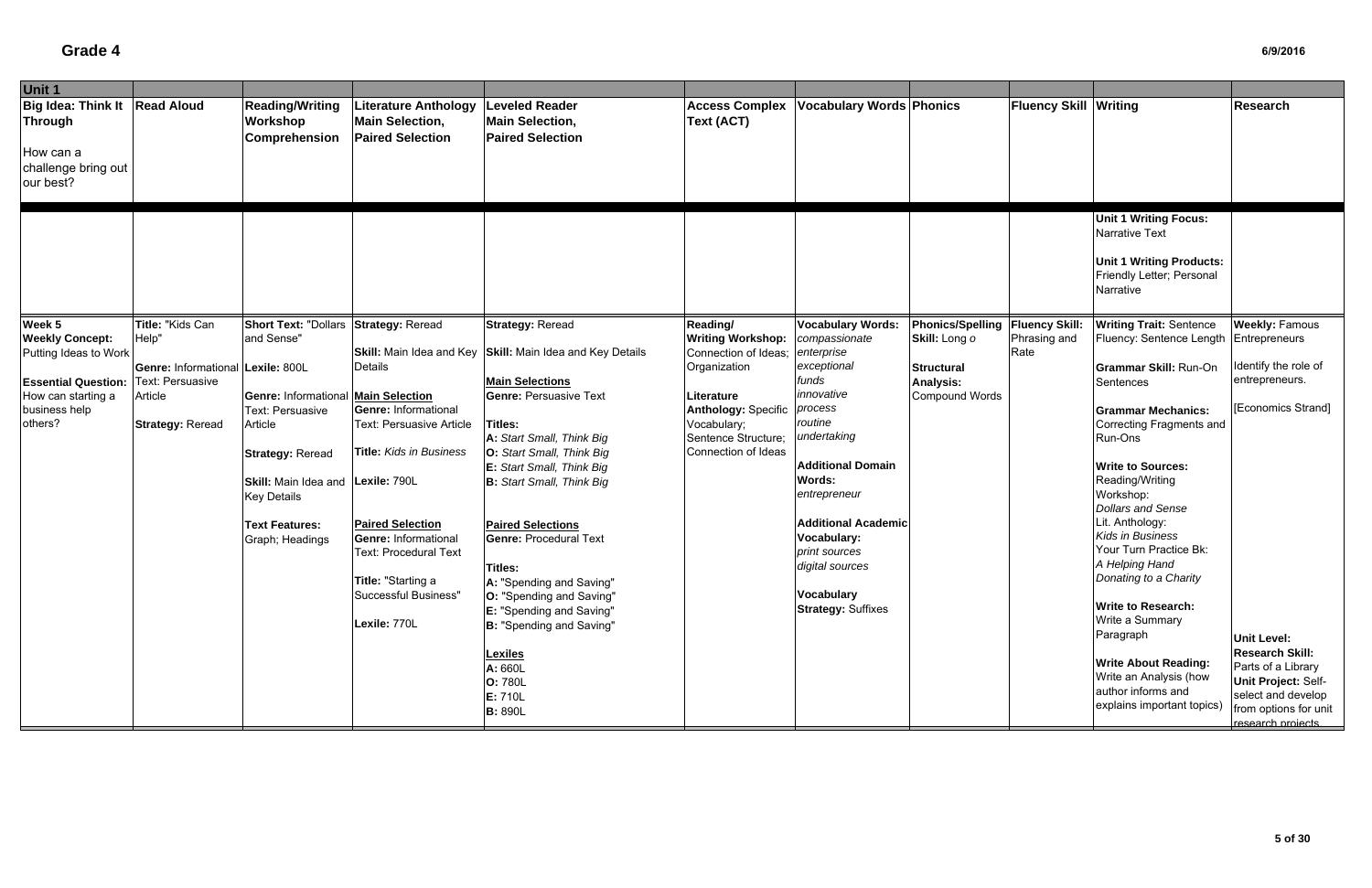| Unit 2                                                                                                                                                                                                                                                              |                                                                                                                                                                             |                                                                                                                                                                                                                                                                              |                                                                                                                                                                                                                                                                                                                                                                                                                                                                                                   |                                                                                                                                                                                                                                    |                                                                                                                                                                                                                                                     |                                                                                                                               |                              |                                                                                                                                                                                                                                                                                                                                                                                                                                                                                                                                                                                   |                                        |
|---------------------------------------------------------------------------------------------------------------------------------------------------------------------------------------------------------------------------------------------------------------------|-----------------------------------------------------------------------------------------------------------------------------------------------------------------------------|------------------------------------------------------------------------------------------------------------------------------------------------------------------------------------------------------------------------------------------------------------------------------|---------------------------------------------------------------------------------------------------------------------------------------------------------------------------------------------------------------------------------------------------------------------------------------------------------------------------------------------------------------------------------------------------------------------------------------------------------------------------------------------------|------------------------------------------------------------------------------------------------------------------------------------------------------------------------------------------------------------------------------------|-----------------------------------------------------------------------------------------------------------------------------------------------------------------------------------------------------------------------------------------------------|-------------------------------------------------------------------------------------------------------------------------------|------------------------------|-----------------------------------------------------------------------------------------------------------------------------------------------------------------------------------------------------------------------------------------------------------------------------------------------------------------------------------------------------------------------------------------------------------------------------------------------------------------------------------------------------------------------------------------------------------------------------------|----------------------------------------|
| Big Idea: Amazing Read Aloud<br>Animals<br>What can animals<br>teach us?                                                                                                                                                                                            | <b>Reading/Writing</b><br><b>Workshop</b><br><b>Comprehension</b>                                                                                                           | Literature Anthology<br><b>Main Selection,</b><br><b>Paired Selection</b>                                                                                                                                                                                                    | <b>Leveled Reader</b><br><b>Main Selection,</b><br><b>Paired Selection</b>                                                                                                                                                                                                                                                                                                                                                                                                                        | <b>Access Complex</b><br>Text (ACT)                                                                                                                                                                                                | <b>Vocabulary Words Phonics</b>                                                                                                                                                                                                                     |                                                                                                                               | <b>Fluency Skill Writing</b> |                                                                                                                                                                                                                                                                                                                                                                                                                                                                                                                                                                                   | Research                               |
|                                                                                                                                                                                                                                                                     |                                                                                                                                                                             |                                                                                                                                                                                                                                                                              |                                                                                                                                                                                                                                                                                                                                                                                                                                                                                                   |                                                                                                                                                                                                                                    |                                                                                                                                                                                                                                                     |                                                                                                                               |                              |                                                                                                                                                                                                                                                                                                                                                                                                                                                                                                                                                                                   |                                        |
|                                                                                                                                                                                                                                                                     |                                                                                                                                                                             |                                                                                                                                                                                                                                                                              |                                                                                                                                                                                                                                                                                                                                                                                                                                                                                                   |                                                                                                                                                                                                                                    |                                                                                                                                                                                                                                                     |                                                                                                                               |                              | <b>Unit 2 Writing Focus:</b><br>Informative Text<br><b>Unit 2 Writing Products:</b><br>Explanatory Essay; How-<br>To                                                                                                                                                                                                                                                                                                                                                                                                                                                              |                                        |
| Week 1<br><b>Title: "The Coyote</b><br><b>Weekly Concept:</b><br>and the Hen"<br><b>Literary Lessons</b><br><b>Genre: Folktale</b><br><b>Essential Question:</b><br>What are some<br>Strategy: Ask and<br>messages in animal<br><b>Answer Questions</b><br>stories? | <b>Short Text: "The</b><br>Fisherman and the<br>Kaha Bird"<br>Lexile: 800L<br><b>Genre: Folktale</b><br>Strategy: Ask and<br><b>Answer Questions</b><br><b>Skill: Theme</b> | Strategy: Ask and<br><b>Answer Questions</b><br><b>Skill: Theme</b><br><b>Main Selection</b><br><b>Genre: Folktale</b><br>Title: The Secret<br>Message<br>Lexile: 820L<br><b>Paired Selection</b><br><b>Genre: Fable</b><br>Title: "The Fox and the<br>Goat"<br>Lexile: 790L | <b>Strategy: Ask and Answer Questions</b><br><b>Skill: Theme</b><br><b>Main Selections</b><br><b>Genre: Folktale</b><br>Titles:<br>A: The Cockroach and the Mouse<br>O: The Badger and the Fan<br><b>E:</b> The Badger and the Fan<br><b>B:</b> The Wings of the Butterfly<br><b>Paired Selections</b><br>Genre: Fable<br>Titles:<br>A: "Fox and Crane"<br>O: "Fox and Cat"<br>E: "Fox and Cat"<br>B: "The Fox and the Crow"<br><b>Lexiles</b><br>A: 600L<br>O: 530L<br>E: 720L<br><b>B:</b> 770L | Reading/<br><b>Writing Workshop:</b><br>Genre; Prior<br>Knowledge<br>Literature<br><b>Anthology: Specific</b><br>Vocabulary; Genre;<br>Sentence Structure;<br>Prior Knowledge;<br>Connection of Ideas;<br>Purpose;<br>Organization | <b>Vocabulary Words:</b><br>attracted<br>dazzling<br>fabric<br>greed<br>honest<br>requested<br>soared<br>trudged<br><b>Additional Academic</b><br><b>Vocabulary:</b><br>symbolism<br>outline<br><b>Vocabulary</b><br><b>Strategy: Root</b><br>Words | Phonics/Spelling Fluency Skill:<br><b>Skill: Prefixes</b><br><b>Structural</b><br><b>Analysis:</b><br>Inflectional<br>Endings | Expression                   | <b>Writing Trait:</b><br>Organization: Strong<br>Openings<br><b>Grammar Skill: Common</b><br>and Proper Nouns<br><b>Grammar Mechanics:</b><br><b>Capitalizing Proper Nouns</b><br><b>Write to Sources:</b><br>Reading/Writing<br>Workshop:<br>The Fisherman and the<br>Kaha Bird<br>Lit. Anthology:<br>The Secret Message<br>Your Turn Practice Bk:<br>Anansi and His Children<br>The Tiger, the Brahmin,<br>and the Jackal<br><b>Write to Research:</b><br>Write Notes on Character,<br>Setting, and Plot<br><b>Write About Reading:</b><br>Write an Analysis (analyze<br>theme) | <b>Weekly: Fables and</b><br>Folktales |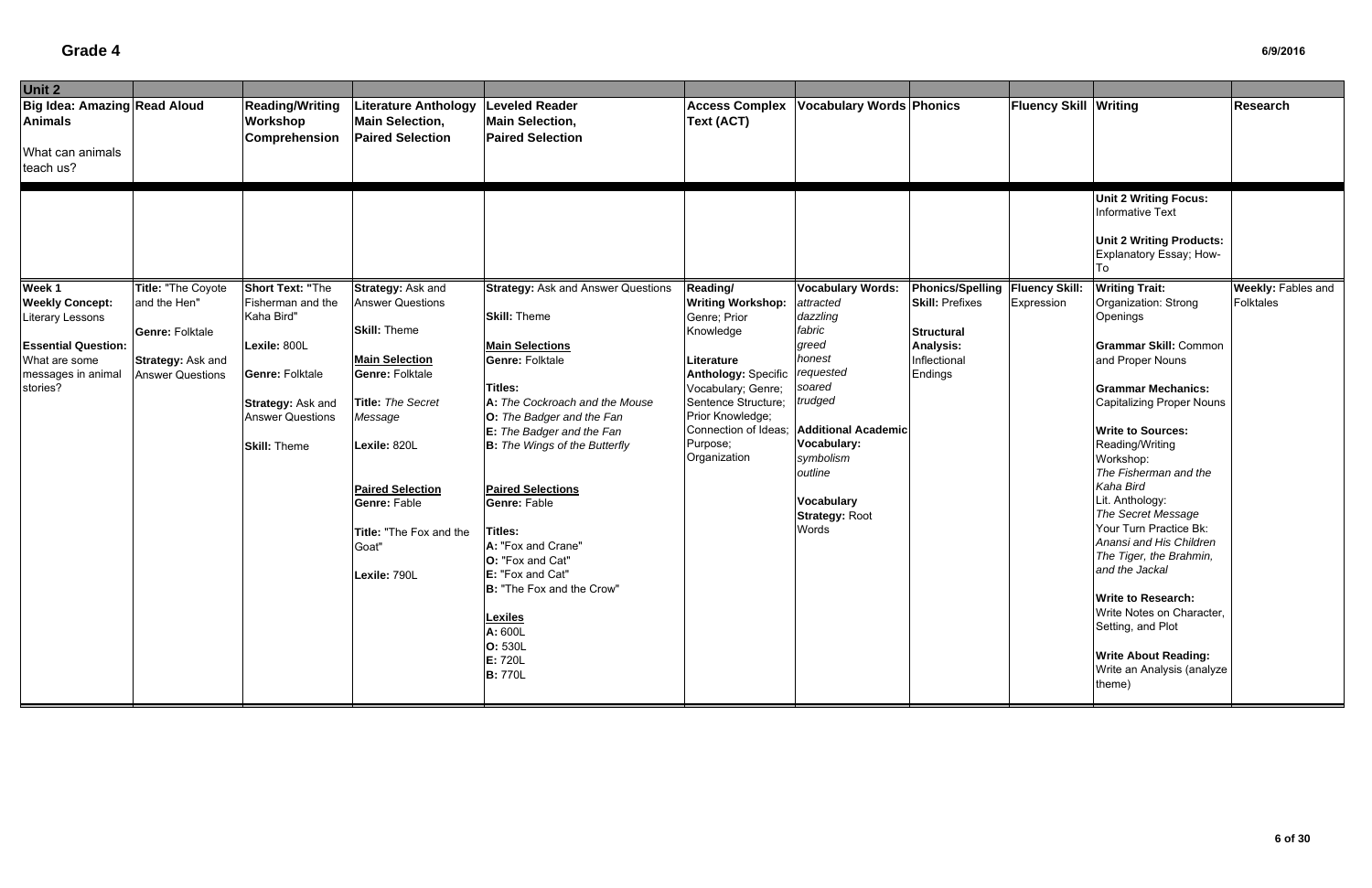| Unit 2                                                                                                                                          |                                                                                                                                   |                                                                                                                                                             |                                                                                                                                                                                                                                                                                           |                                                                                                                                                                                                                                                                                                                                                                                                                                                                                                                                            |                                                                                                                                                                                                |                                                                                                                                                                                                                                                                          |                                                                                                                     |                              |                                                                                                                                                                                                                                                                                                                                                                                                                                                                                                                                                  |                                                     |
|-------------------------------------------------------------------------------------------------------------------------------------------------|-----------------------------------------------------------------------------------------------------------------------------------|-------------------------------------------------------------------------------------------------------------------------------------------------------------|-------------------------------------------------------------------------------------------------------------------------------------------------------------------------------------------------------------------------------------------------------------------------------------------|--------------------------------------------------------------------------------------------------------------------------------------------------------------------------------------------------------------------------------------------------------------------------------------------------------------------------------------------------------------------------------------------------------------------------------------------------------------------------------------------------------------------------------------------|------------------------------------------------------------------------------------------------------------------------------------------------------------------------------------------------|--------------------------------------------------------------------------------------------------------------------------------------------------------------------------------------------------------------------------------------------------------------------------|---------------------------------------------------------------------------------------------------------------------|------------------------------|--------------------------------------------------------------------------------------------------------------------------------------------------------------------------------------------------------------------------------------------------------------------------------------------------------------------------------------------------------------------------------------------------------------------------------------------------------------------------------------------------------------------------------------------------|-----------------------------------------------------|
| Big Idea: Amazing Read Aloud<br><b>Animals</b>                                                                                                  |                                                                                                                                   | <b>Reading/Writing</b><br>Workshop<br>Comprehension                                                                                                         | <b>Literature Anthology</b><br><b>Main Selection,</b><br><b>Paired Selection</b>                                                                                                                                                                                                          | <b>Leveled Reader</b><br><b>Main Selection,</b><br><b>Paired Selection</b>                                                                                                                                                                                                                                                                                                                                                                                                                                                                 | <b>Access Complex</b><br>Text (ACT)                                                                                                                                                            | <b>Vocabulary Words Phonics</b>                                                                                                                                                                                                                                          |                                                                                                                     | <b>Fluency Skill Writing</b> |                                                                                                                                                                                                                                                                                                                                                                                                                                                                                                                                                  | <b>Research</b>                                     |
| What can animals<br>teach us?                                                                                                                   |                                                                                                                                   |                                                                                                                                                             |                                                                                                                                                                                                                                                                                           |                                                                                                                                                                                                                                                                                                                                                                                                                                                                                                                                            |                                                                                                                                                                                                |                                                                                                                                                                                                                                                                          |                                                                                                                     |                              |                                                                                                                                                                                                                                                                                                                                                                                                                                                                                                                                                  |                                                     |
|                                                                                                                                                 |                                                                                                                                   |                                                                                                                                                             |                                                                                                                                                                                                                                                                                           |                                                                                                                                                                                                                                                                                                                                                                                                                                                                                                                                            |                                                                                                                                                                                                |                                                                                                                                                                                                                                                                          |                                                                                                                     |                              | <b>Unit 2 Writing Focus:</b><br><b>Informative Text</b><br><b>Unit 2 Writing Products:</b><br>Explanatory Essay; How-                                                                                                                                                                                                                                                                                                                                                                                                                            |                                                     |
| Week 2<br><b>Weekly Concept:</b><br>Animals in Fiction<br><b>Essential Question:</b><br>How do animal<br>characters change<br>familiar stories? | Title: "A<br>Grasshopper's Sad<br>Tale"<br><b>Genre: Dramatic</b><br>Scene<br><b>Strategy: Ask and</b><br><b>Answer Questions</b> | <b>Short Text: "The</b><br>Ant and the<br>Grasshopper"<br>Lexile: NP<br>Genre: Drama<br>Strategy: Ask and<br><b>Answer Questions</b><br><b>Skill: Theme</b> | <b>Strategy: Ask and</b><br><b>Answer Questions</b><br><b>Skill: Theme</b><br><b>Main Selection</b><br>Genre: Drama<br>Title: Ranita, The Frog<br>Princess<br>Lexile: NP<br><b>Paired Selection</b><br><b>Genre: Mystery</b><br>Title: "The Moonlight<br>Concert Mystery"<br>Lexile: 710L | <b>Strategy: Ask and Answer Questions</b><br><b>Skill: Theme</b><br><b>Main Selections</b><br>Genre: Drama<br>Titles:<br>A: Saving the Green Bird<br>O: The Prince Who Could Fly<br>E: The Prince Who Could Fly<br><b>B:</b> Behind the Secret Trapdoor<br><b>Paired Selections</b><br><b>Genre: Mystery</b><br>Titles:<br>A: "The Missing Pie Mystery"<br>O: "The Mystery of the Spotted Dogs"<br>E: "The Mystery of the Spotted Dogs"<br>B: "The Mystery of the Messy Room"<br><b>Lexiles</b><br>A: NP<br>O: NP<br>E: NP<br><b>B:</b> NP | Reading/<br><b>Writing Workshop:</b><br>Prior Knowledge;<br>Genre<br>Literature<br><b>Anthology: Prior</b><br>Knowledge; Genre;<br>Connection of Ideas;<br>Sentence Structure;<br>Organization | <b>Vocabulary Words:</b><br>annoyed<br>attitude<br>commotion<br>cranky<br>familiar<br>frustrated<br>selfish<br>specialty<br><b>Additional Academic</b><br>Vocabulary:<br>traditional<br>contemporary<br><b>Vocabulary</b><br><b>Strategy: Context</b><br>Clues: Antonyms | Phonics/Spelling   Fluency Skill:<br><b>Skill: Digraphs</b><br><b>Structural</b><br><b>Analysis:</b><br>Possessives | Intonation                   | <b>Writing Trait: Voice:</b><br>Informal Voice<br><b>Grammar Skill: Singular</b><br>and Plural Nouns<br><b>Grammar Mechanics:</b><br>Commas in a Series<br><b>Write to Sources:</b><br>Reading/Writing<br>Workshop:<br>The Ant and the<br>Grasshopper<br>Lit. Anthology:<br>Ranita, The Frog Princess<br>Your Turn Practice Bk:<br><b>Grant and the Flower</b><br><b>Stem</b><br><b>Goldilocks Returns</b><br><b>Write to Research:</b><br>Write a List<br><b>Write About Reading:</b><br>Write an Analysis (analyze<br>dramatic text structure) | <b>Weekly: Animals and</b><br>their Characteristics |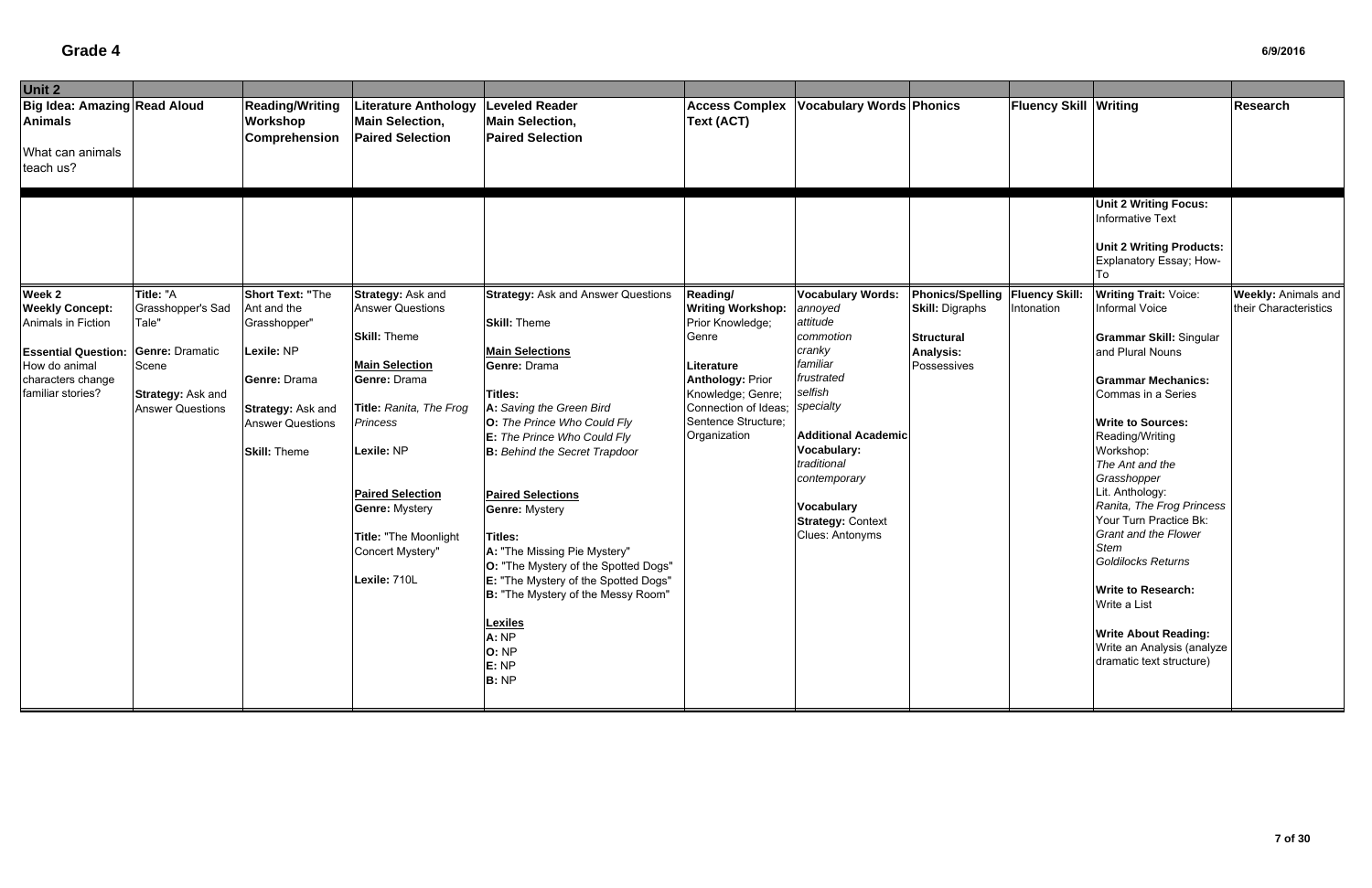| Unit 2                                                                                                                                                                        |                                                                                                                                                                                                                        |                                                                                                                                                                                                                                                                                       |                                                                                                                                                                                                                                                                                                                                                                                                                                                                                |                                                                                                                      |                                                                                                                                                                                                                                                                                                                    |                                                                                           |                              |                                                                                                                                                                                                                                                                                                                                                                                                                                                                |                                                                                                                |
|-------------------------------------------------------------------------------------------------------------------------------------------------------------------------------|------------------------------------------------------------------------------------------------------------------------------------------------------------------------------------------------------------------------|---------------------------------------------------------------------------------------------------------------------------------------------------------------------------------------------------------------------------------------------------------------------------------------|--------------------------------------------------------------------------------------------------------------------------------------------------------------------------------------------------------------------------------------------------------------------------------------------------------------------------------------------------------------------------------------------------------------------------------------------------------------------------------|----------------------------------------------------------------------------------------------------------------------|--------------------------------------------------------------------------------------------------------------------------------------------------------------------------------------------------------------------------------------------------------------------------------------------------------------------|-------------------------------------------------------------------------------------------|------------------------------|----------------------------------------------------------------------------------------------------------------------------------------------------------------------------------------------------------------------------------------------------------------------------------------------------------------------------------------------------------------------------------------------------------------------------------------------------------------|----------------------------------------------------------------------------------------------------------------|
| <b>Big Idea: Amazing Read Aloud</b><br><b>Animals</b><br>What can animals<br>teach us? (three<br>limericks)                                                                   | <b>Reading/Writing</b><br>Workshop<br>Comprehension                                                                                                                                                                    | <b>Literature Anthology</b><br><b>Main Selection,</b><br><b>Paired Selection</b>                                                                                                                                                                                                      | <b>Leveled Reader</b><br><b>Main Selection,</b><br><b>Paired Selection</b>                                                                                                                                                                                                                                                                                                                                                                                                     | <b>Access Complex</b><br>Text (ACT)                                                                                  | <b>Vocabulary Words Phonics</b>                                                                                                                                                                                                                                                                                    |                                                                                           | <b>Fluency Skill Writing</b> |                                                                                                                                                                                                                                                                                                                                                                                                                                                                | <b>Research</b>                                                                                                |
| Week 3<br>Title: "Return of the<br><b>Weekly Concept:</b><br>Wolves"<br><b>Natural Connections</b>                                                                            | <b>Short Text:</b><br>"Rescuing Our<br>Reefs"                                                                                                                                                                          | <b>Strategy: Summarize</b>                                                                                                                                                                                                                                                            | <b>Strategy: Summarize</b><br>Skill: Main Idea and Key Skill: Main Idea and Key Details                                                                                                                                                                                                                                                                                                                                                                                        | Reading/<br><b>Writing Workshop:</b><br>Genre; Connection of droughts                                                | <b>Vocabulary Words:</b><br>crumbled                                                                                                                                                                                                                                                                               | Phonics/Spelling   Fluency Skill:<br><b>Skill: Three-Letter Accuracy</b><br><b>Blends</b> |                              | <b>Unit 2 Writing Focus:</b><br><b>Informative Text</b><br><b>Unit 2 Writing Products:</b><br>Explanatory Essay; How-<br><b>Writing Trait: Ideas:</b><br><b>Supporting Details</b>                                                                                                                                                                                                                                                                             | <b>Weekly: Food Web</b><br>Describe the role of                                                                |
| <b>Genre: Informational</b><br><b>Text: Narrative</b><br><b>Essential Question:</b><br>How are all living<br>Nonfiction<br>things connected?<br><b>Strategy:</b><br>Summarize | Lexile: 810L<br><b>Genre: Informational</b><br>Text: Narrative<br>Nonfiction<br><b>Strategy:</b><br>Summarize<br><b>Skill: Main Idea and</b><br><b>Key Details</b><br><b>Text Features:</b><br>Headings; Flow<br>Chart | Details<br><b>Main Selection</b><br>Genre: Informational<br>Text: Narrative Nonfiction Titles:<br>Title: The Buffalo Are<br>Back<br>Lexile: 800L<br><b>Paired Selection</b><br><b>Genre: Informational</b><br>Text: Expository<br>Title: "Energy in the<br>Ecosystem"<br>Lexile: 790L | <b>Main Selections</b><br><b>Genre: Narrative Nonfiction</b><br>A: Saving San Francisco Bay<br>O: Saving San Francisco Bay<br>E: Saving San Francisco Bay<br><b>B:</b> Saving San Francisco Bay<br><b>Paired Selections</b><br><b>Genre: Informational Text: Expository</b><br>Titles:<br>A: "The Great Estuary Ecosystem"<br>O: "The Great Estuary Ecosystem"<br>E: "The Great Estuary Ecosystem"<br>B: "The Great Estuary Ecosystem"<br><b>Lexiles</b><br>A: 690L<br>O: 850L | Ideas<br>Literature<br>Anthology: Genre;<br>Organization;<br>Specific Vocabulary;<br>Connection of Ideas;<br>Purpose | ecosystem<br>extinct<br>flourished<br>fragile<br>imbalance<br>ripples<br><b>Additional Domain</b><br><b>Words:</b><br>replanted<br>eroded<br>preserve<br><b>Additional Academic</b><br>Vocabulary:<br>flow chart<br>categorize<br><b>Vocabulary</b><br><b>Strategy: Context</b><br>Clues: Sentence<br><b>Clues</b> | <b>Structural</b><br><b>Analysis:</b><br>Words Ending in<br>-er and -est                  |                              | <b>Grammar Skill: Irregular</b><br><b>Plural Nouns</b><br><b>Grammar Mechanics:</b><br><b>Correct Plural Forms</b><br><b>Write to Sources:</b><br>Reading/Writing<br>Workshop:<br>Rescuing Our Reefs<br>Lit. Anthology:<br>The Buffalo Are Back<br>Your Turn Practice Bk:<br>A Worm's Work<br>Dad and I See Green<br>Worms<br><b>Write to Research:</b><br>Write Notes and Facts on<br>a Foldable<br><b>Write About Reading:</b><br>Write an Analysis (analyze | organisms in an<br>ecosystem and trace<br>the flow of energy<br>through a food chain.<br>[Life Science Strand] |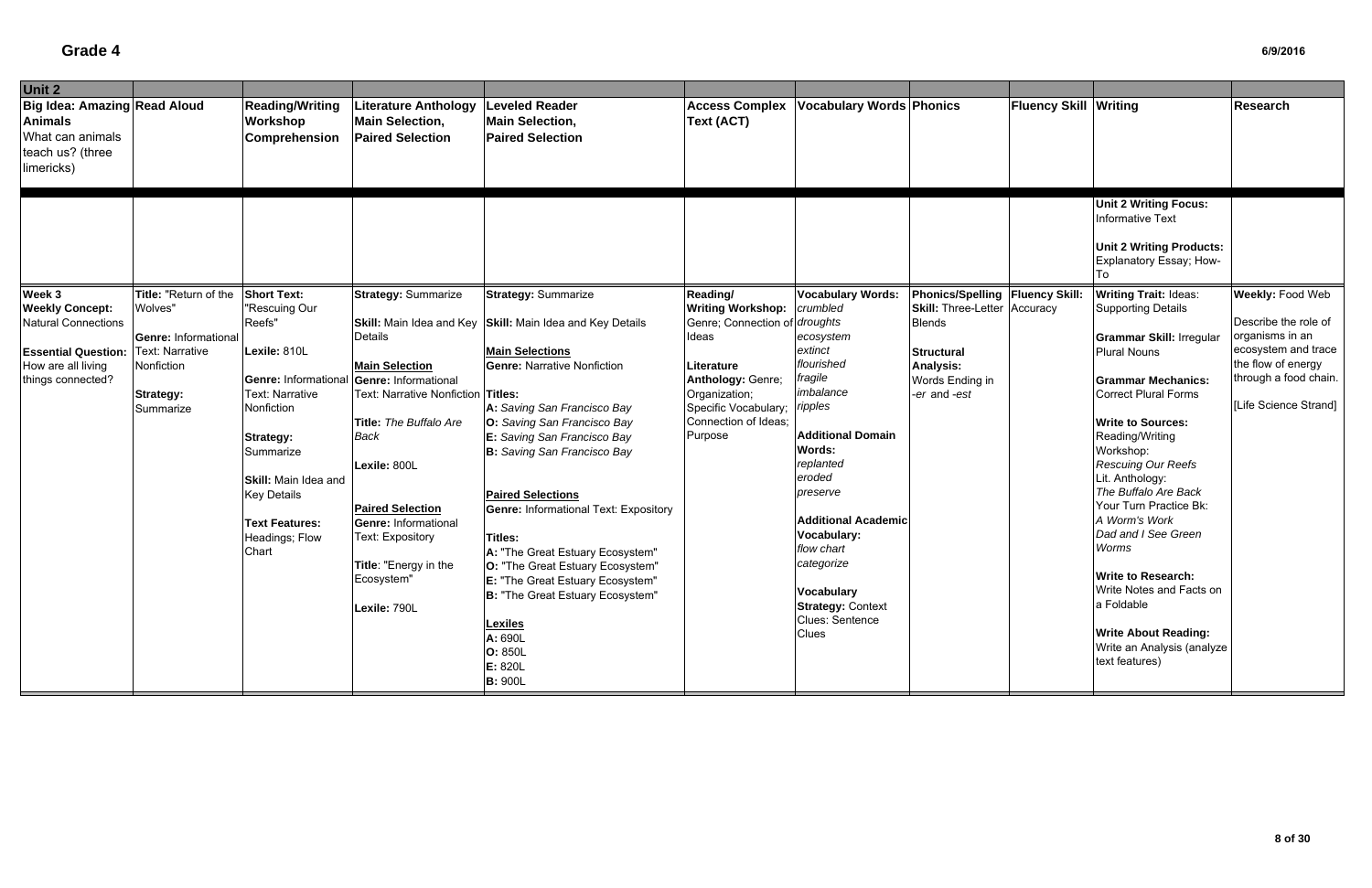| Unit 2                                                                          |                                                                                        |                                                                                                                                                                                                                              |                                                                                                                                                                                           |                                                                                                                                                                                                                                                                                                                                                                      |                                                                                                                                                                                      |                                                                                                                                                                                           |                                                                                                |                              |                                                                                                                                                                                                                                                                                                     |                                                                                          |
|---------------------------------------------------------------------------------|----------------------------------------------------------------------------------------|------------------------------------------------------------------------------------------------------------------------------------------------------------------------------------------------------------------------------|-------------------------------------------------------------------------------------------------------------------------------------------------------------------------------------------|----------------------------------------------------------------------------------------------------------------------------------------------------------------------------------------------------------------------------------------------------------------------------------------------------------------------------------------------------------------------|--------------------------------------------------------------------------------------------------------------------------------------------------------------------------------------|-------------------------------------------------------------------------------------------------------------------------------------------------------------------------------------------|------------------------------------------------------------------------------------------------|------------------------------|-----------------------------------------------------------------------------------------------------------------------------------------------------------------------------------------------------------------------------------------------------------------------------------------------------|------------------------------------------------------------------------------------------|
| Big Idea: Amazing Read Aloud<br><b>Animals</b><br>What can animals<br>teach us? |                                                                                        | <b>Reading/Writing</b><br>Workshop<br><b>Comprehension</b>                                                                                                                                                                   | <b>Literature Anthology</b><br><b>Main Selection,</b><br><b>Paired Selection</b>                                                                                                          | <b>Leveled Reader</b><br><b>Main Selection,</b><br><b>Paired Selection</b>                                                                                                                                                                                                                                                                                           | <b>Access Complex</b><br>Text (ACT)                                                                                                                                                  | <b>Vocabulary Words Phonics</b>                                                                                                                                                           |                                                                                                | <b>Fluency Skill Writing</b> |                                                                                                                                                                                                                                                                                                     | Research                                                                                 |
| Week 4<br><b>Weekly Concept:</b>                                                | Title: "Adaptations at Short Text: "Animal<br>Work"                                    | Adaptations"                                                                                                                                                                                                                 | <b>Strategy: Summarize</b>                                                                                                                                                                | <b>Strategy: Summarize</b>                                                                                                                                                                                                                                                                                                                                           | Reading/<br><b>Writing Workshop:</b>                                                                                                                                                 | <b>Vocabulary Words:</b><br>camouflaged                                                                                                                                                   | Phonics/Spelling   Fluency Skill:<br><b>Skill:</b> r-Controlled Rate                           |                              | <b>Unit 2 Writing Focus:</b><br>Informative Text<br><b>Unit 2 Writing Products:</b><br>Explanatory Essay; How-<br><b>Writing Trait:</b><br>Organization: Logical                                                                                                                                    | <b>Weekly: Plant/Animal</b><br>Adaptation                                                |
| Adaptations<br><b>Essential Question:</b><br>What helps an animal<br>survive?   | Genre: Informational Lexile: 850L<br>Text: Expository<br><b>Strategy:</b><br>Summarize | <b>Genre: Informational Main Selection</b><br>Text: Expository<br><b>Strategy:</b><br>Summarize<br>Skill: Main Idea and Lexile: 820L<br><b>Key Details</b><br><b>Text Features:</b><br>Photographs and<br>Captions; Headings | <b>Details</b><br><b>Genre: Informational</b><br>Text: Expository<br><b>Title: Spiders</b><br><b>Paired Selection</b><br><b>Genre: Trickster Tale</b><br>Title: "Anansi and the<br>Birds" | Skill: Main Idea and Key Skill: Main Idea and Key Details<br><b>Main Selections</b><br><b>Genre: Informational Text: Expository</b><br>Titles:<br>A: Extreme Animals<br><b>O:</b> Extreme Animals<br><b>E:</b> Extreme Animals<br><b>B:</b> Extreme Animals<br><b>Paired Selections</b><br><b>Genre: Trickster Tale</b><br><b>Titles:</b><br>A: "Hare and the Water" | Prior Knowledge<br>Literature<br>Anthology: Purpose; pounce<br>Specific Vocabulary; predator<br>Genre; Connection of <i>prey</i><br>Ideas; Sentence<br>Structure; Prior<br>Knowledge | dribbles<br>extraordinary<br>poisonous<br>vibrations<br><b>Additional Domain</b><br>Words:<br>spinnerets<br>pedipalps<br><b>Additional Academic</b><br>Vocabulary:<br>captions<br>analyze | Vowels /är/ and<br>/ôr/<br><b>Structural</b><br><b>Analysis:</b><br>Suffixes -ful and<br>-less |                              | Order<br><b>Grammar Skill:</b><br>Possessive Nouns<br><b>Grammar Mechanics:</b><br>Apostrophes<br><b>Write to Sources:</b><br>Reading/Writing<br>Workshop:<br><b>Animal Adaptations</b><br>Lit. Anthology:<br><b>Spiders</b><br>Your Turn Practice Bk:<br>The Birds<br><b>Giraffes' Adaptations</b> | Explain how an<br>animal's adaptations<br>enable it to survive.<br>[Life Science Strand] |
|                                                                                 |                                                                                        |                                                                                                                                                                                                                              | Lexile: 740L                                                                                                                                                                              | O: "Hare and the Water"<br>E: "Hare and the Water"<br>B: "Hare and the Water"<br><b>Lexiles</b><br>A: 590L<br>O: 830L<br>E: 680L<br><b>B:</b> 890L                                                                                                                                                                                                                   |                                                                                                                                                                                      | Vocabulary<br><b>Strategy: Prefixes</b>                                                                                                                                                   |                                                                                                |                              | <b>Write to Research:</b><br>Write an Outline<br><b>Write About Reading:</b><br>Write an Analysis (analyze<br>main ideas and details)                                                                                                                                                               |                                                                                          |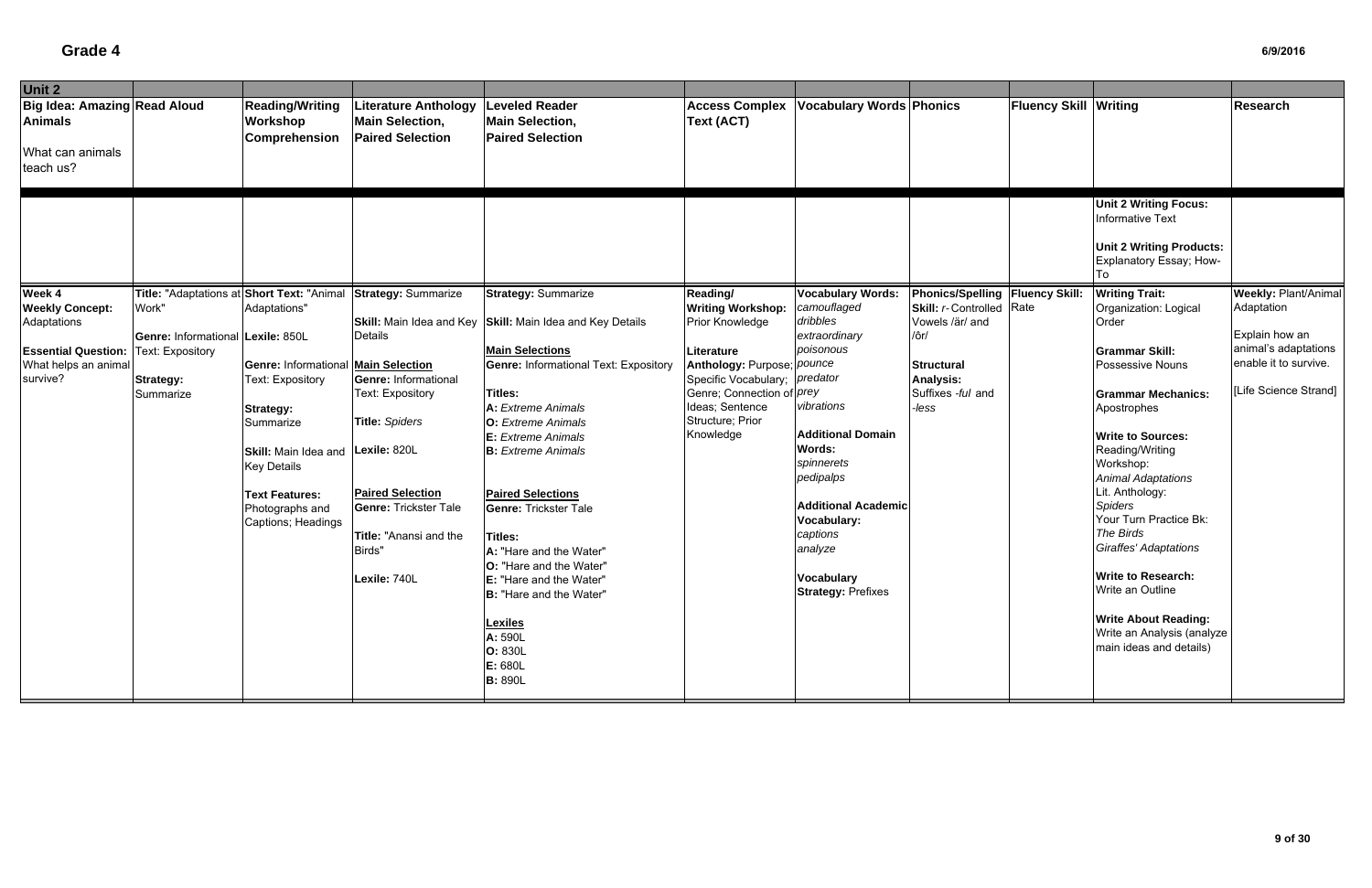| Unit 2                                                                                                                                            |                                                                |                                                                                                                                                                                                                      |                                                                                                                                                                                                                                                                                                         |                                                                                                                                                                                                                                                                                                              |                                                                                                                                                  |                                                                                                                                                                                                                                                                                                                     |                                                                                                               |                              |                                                                                                                                                                                                                                                                                                                                                                                                                                                |                                                                                                                                                              |
|---------------------------------------------------------------------------------------------------------------------------------------------------|----------------------------------------------------------------|----------------------------------------------------------------------------------------------------------------------------------------------------------------------------------------------------------------------|---------------------------------------------------------------------------------------------------------------------------------------------------------------------------------------------------------------------------------------------------------------------------------------------------------|--------------------------------------------------------------------------------------------------------------------------------------------------------------------------------------------------------------------------------------------------------------------------------------------------------------|--------------------------------------------------------------------------------------------------------------------------------------------------|---------------------------------------------------------------------------------------------------------------------------------------------------------------------------------------------------------------------------------------------------------------------------------------------------------------------|---------------------------------------------------------------------------------------------------------------|------------------------------|------------------------------------------------------------------------------------------------------------------------------------------------------------------------------------------------------------------------------------------------------------------------------------------------------------------------------------------------------------------------------------------------------------------------------------------------|--------------------------------------------------------------------------------------------------------------------------------------------------------------|
| <b>Big Idea: Amazing Read Aloud</b><br><b>Animals</b><br>What can animals<br>teach us?                                                            |                                                                | <b>Reading/Writing</b><br>Workshop<br><b>Comprehension</b>                                                                                                                                                           | <b>Literature Anthology</b><br><b>Main Selection,</b><br><b>Paired Selection</b>                                                                                                                                                                                                                        | <b>Leveled Reader</b><br><b>Main Selection,</b><br><b>Paired Selection</b>                                                                                                                                                                                                                                   | <b>Access Complex</b><br><b>Text (ACT)</b>                                                                                                       | <b>Vocabulary Words Phonics</b>                                                                                                                                                                                                                                                                                     |                                                                                                               | <b>Fluency Skill Writing</b> |                                                                                                                                                                                                                                                                                                                                                                                                                                                | <b>Research</b>                                                                                                                                              |
|                                                                                                                                                   |                                                                |                                                                                                                                                                                                                      |                                                                                                                                                                                                                                                                                                         |                                                                                                                                                                                                                                                                                                              |                                                                                                                                                  |                                                                                                                                                                                                                                                                                                                     |                                                                                                               |                              | <b>Unit 2 Writing Focus:</b><br>Informative Text<br><b>Unit 2 Writing Products:</b><br>Explanatory Essay; How-                                                                                                                                                                                                                                                                                                                                 |                                                                                                                                                              |
| Week 5<br><b>Weekly Concept:</b><br>Animals All Around<br><b>Essential Question: Strategy: Ask and</b><br>How are writers<br>inspired by animals? | Title: Animal Haiku<br>Genre: Haiku<br><b>Answer Questions</b> | Short Texts: "Dog,"<br>"The Eagle,"<br>"Chimpanzee," "Rat"   Main Selections<br>Lexile: NP<br><b>Genre: Lyric Poetry</b><br>and Haiku<br><b>Skill: Point of View</b><br><b>Literary Elements:</b><br>Meter and Rhyme | <b>Skill: Point of View</b><br><b>Genre: Lyric Poetry and</b><br>Haiku<br>Titles: "The Sandpiper,"<br>"Bat," "The Grasshopper<br>Springs," "Fireflies at<br>Dusk"<br>Lexile: NP<br><b>Paired Selections</b><br><b>Genre: Lyric Poetry and</b><br>Haiku<br>Titles: "Fog", "White Cat E: Haiku<br>Winter" | <b>Skill: Point of View</b><br><b>Main Selections</b><br><b>Genre: Realistic Fiction</b><br>Titles:<br>A: Putting on an Act<br>O: The Big One<br>$E:$ The Big One<br><b>B:</b> Dolphin Cove<br><b>Paired Selections</b><br><b>Genre: Poetry</b><br><b>Titles:</b><br>A: Haiku<br>O: Haiku<br><b>B:</b> Haiku | Reading/<br><b>Writing Workshop:</b><br>Specific Vocabulary<br>Organization<br>Literature<br>Anthology: Genre;<br>Specific Vocabulary<br>Purpose | <b>Vocabulary Words:</b><br>brittle<br>creative<br>descriptive<br>outstretched<br><b>Poetry Terms:</b><br>metaphor<br>meter<br>rhyme<br>simile<br><b>Additional Academic</b><br>Vocabulary:<br>plagiarism<br>presentation<br><b>Vocabulary</b><br><b>Strategy: Figurative</b><br>Language: Similes<br>and Metaphors | Phonics/Spelling   Fluency Skill:<br><b>Skill: Suffixes</b><br><b>Structural</b><br>Analysis:<br>Contractions | Expression and<br>Phrasing   | <b>Writing Trait: Word</b><br><b>Choice: Precise</b><br>Language<br><b>Grammar Skill:</b><br><b>Combining Sentences</b><br><b>Grammar Mechanics:</b><br>Phrases and Interjections<br><b>Write to Sources:</b><br>Reading/Writing<br>Workshop:<br>"Dog," "The Eagle,"<br>"Chimpanzee," "Rat"<br>Lit. Anthology:<br>The Sandpiper, Bat, The<br>Grasshopper Springs,<br><b>Fireflies at Dusk</b><br>Your Turn Practice Bk:<br><b>The Nautilus</b> | <b>Weekly: Animals</b><br>particular to different<br>regions                                                                                                 |
|                                                                                                                                                   |                                                                |                                                                                                                                                                                                                      | Lexile: NP                                                                                                                                                                                                                                                                                              | <b>Lexiles</b><br>A: 620L<br>O: 690L<br>E: 530L<br><b>B: 780L</b>                                                                                                                                                                                                                                            |                                                                                                                                                  |                                                                                                                                                                                                                                                                                                                     |                                                                                                               |                              | <b>Write to Research:</b><br>Write a Summary<br><b>Write About Reading:</b><br>Write an Analysis (analyze<br>poetic structure)                                                                                                                                                                                                                                                                                                                 | <b>Unit Level:</b><br><b>Research Skill:</b><br>Reliable Sources<br>Unit Project: Self-<br>select and develop<br>from options for unit<br>research projects. |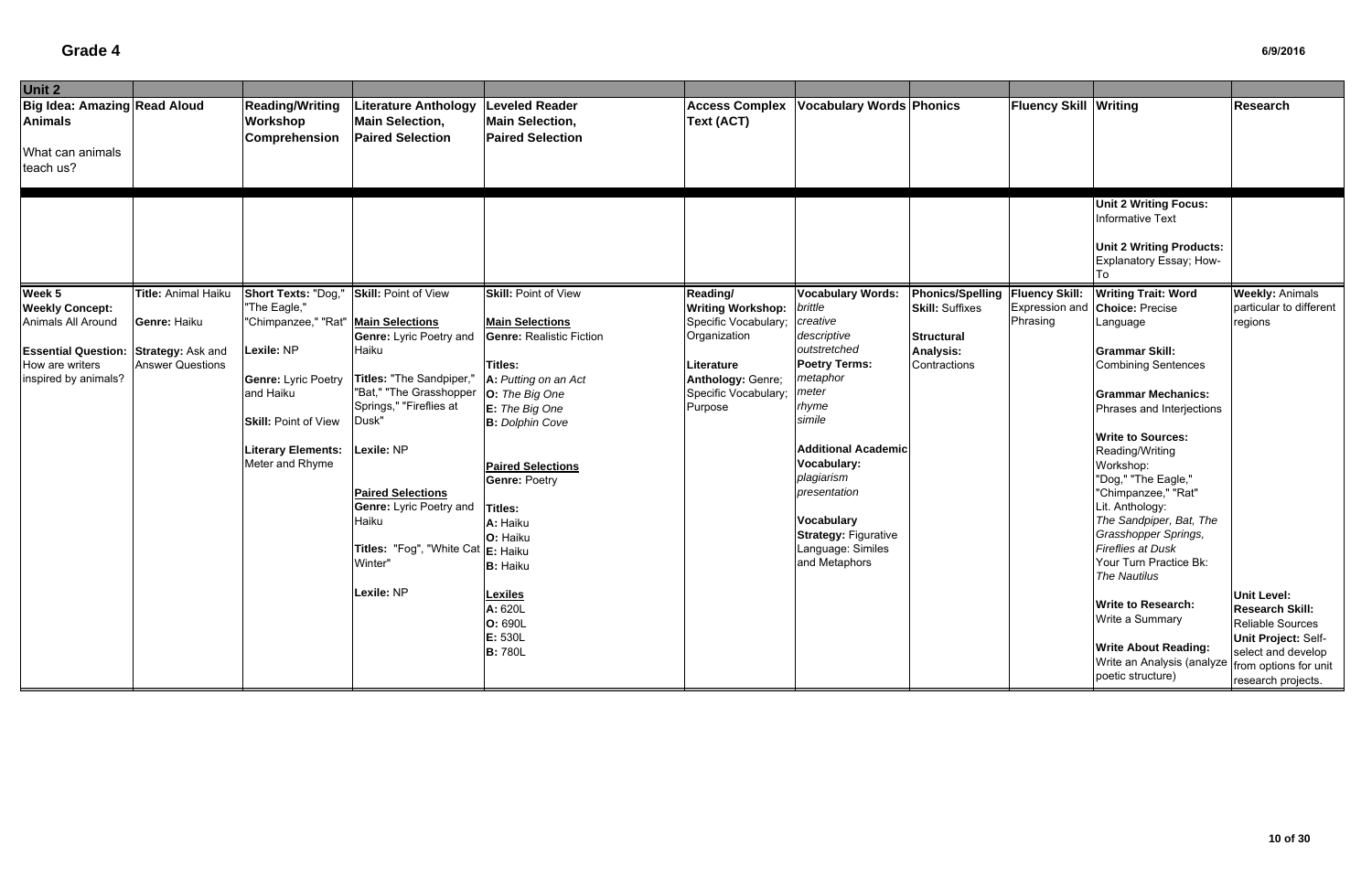| Unit 3                                                                                                                           |                                                                                    |                                                                                                                                       |                                                                                                                                                                                                                                                                         |                                                                                                                                                                                                                                                                                                                                                                                                                                                                                                                                  |                                                                                                                                                                                                                |                                                                                                                                                                                                                                                                                                                 |                                                                                                                                                                          |                              |                                                                                                                                                                                                                                                                                                                                                                                                                                                                                                             |                                                         |
|----------------------------------------------------------------------------------------------------------------------------------|------------------------------------------------------------------------------------|---------------------------------------------------------------------------------------------------------------------------------------|-------------------------------------------------------------------------------------------------------------------------------------------------------------------------------------------------------------------------------------------------------------------------|----------------------------------------------------------------------------------------------------------------------------------------------------------------------------------------------------------------------------------------------------------------------------------------------------------------------------------------------------------------------------------------------------------------------------------------------------------------------------------------------------------------------------------|----------------------------------------------------------------------------------------------------------------------------------------------------------------------------------------------------------------|-----------------------------------------------------------------------------------------------------------------------------------------------------------------------------------------------------------------------------------------------------------------------------------------------------------------|--------------------------------------------------------------------------------------------------------------------------------------------------------------------------|------------------------------|-------------------------------------------------------------------------------------------------------------------------------------------------------------------------------------------------------------------------------------------------------------------------------------------------------------------------------------------------------------------------------------------------------------------------------------------------------------------------------------------------------------|---------------------------------------------------------|
| <b>Big Idea: That's</b><br>the Spirit!<br>How can you show<br>your community<br>spirit? (Song: "My<br>Country 'Tis of<br>Thee")  | <b>Read Aloud</b>                                                                  | <b>Reading/Writing</b><br>Workshop<br>Comprehension                                                                                   | Literature Anthology<br><b>Main Selection,</b><br><b>Paired Selection</b>                                                                                                                                                                                               | <b>Leveled Reader</b><br><b>Main Selection,</b><br><b>Paired Selection</b>                                                                                                                                                                                                                                                                                                                                                                                                                                                       | <b>Access Complex</b><br><b>Text (ACT)</b>                                                                                                                                                                     | <b>Vocabulary Words Phonics</b>                                                                                                                                                                                                                                                                                 |                                                                                                                                                                          | <b>Fluency Skill Writing</b> |                                                                                                                                                                                                                                                                                                                                                                                                                                                                                                             | Research                                                |
|                                                                                                                                  |                                                                                    |                                                                                                                                       |                                                                                                                                                                                                                                                                         |                                                                                                                                                                                                                                                                                                                                                                                                                                                                                                                                  |                                                                                                                                                                                                                |                                                                                                                                                                                                                                                                                                                 |                                                                                                                                                                          |                              | <b>Unit 3 Writing Focus:</b><br><b>Opinion Writing</b><br><b>Unit 3 Writing Products:</b><br>Book Review; Opinion<br>Essay                                                                                                                                                                                                                                                                                                                                                                                  |                                                         |
| Week 1<br><b>Weekly Concept:</b><br>Friendship<br><b>Essential Question:</b><br>How can you make<br>new friends feel<br>welcome? | Title: "Samson's<br>Advice"<br><b>Genre: Fantasy</b><br><b>Strategy: Visualize</b> | Short Text: "At the<br>Library"<br>Lexile: 800L<br><b>Genre: Fantasy</b><br><b>Strategy: Visualize</b><br><b>Skill: Point of View</b> | <b>Strategy: Visualize</b><br><b>Skill: Point of View</b><br><b>Main Selection</b><br>Genre: Fantasy<br>Title: The Cricket in<br><b>Times Square</b><br>Lexile: 780L<br><b>Paired Selection</b><br>Genre: Legend<br>Title: "The Girl and the<br>Chenoo"<br>Lexile: 880L | <b>Strategy: Visualize</b><br><b>Skill: Point of View</b><br><b>Main Selections</b><br><b>Genre: Fantasy</b><br><b>Titles:</b><br>A: A New Bear in the Forest<br><b>O:</b> Not from Around Here<br>E: Not from Around Here<br>B: Cara and the Sky Kingdom<br><b>Paired Selections</b><br>Genre: Legend<br>Titles:<br>A: "The Beckoning Cat"<br>O: "Kintaro, Friend of the Animals"<br>E: "Kintaro, Friend of the Animals"<br>B: "Robin Hood's Great Friend"<br><b>Lexiles</b><br>A: 590L<br>O: 650L<br>E: 480L<br><b>B:</b> 780L | Reading/<br><b>Writing Workshop:</b><br>Connection of Ideas;<br>Genre<br>Literature<br><b>Anthology: Prior</b><br>Knowledge;<br>Connection of Ideas;<br>Sentence Structure;<br>Specific Vocabulary;<br>Purpose | <b>Vocabulary Words:</b><br>acquaintance<br>cautiously<br>complementary<br>jumble<br>logical<br>scornfully<br>scrounging<br>trustworthy<br><b>Additional Academic</b><br><b>Vocabulary:</b><br>primary source<br>secondary source<br><b>Vocabulary</b><br><b>Strategy: Context</b><br>Clues: Paragraph<br>Clues | <b>Phonics/Spelling Fluency Skill:</b><br><b>Skill:</b> r-Controlled Expression<br>Vowels er, ir, and<br>ur<br><b>Structural</b><br><b>Analysis: Closed</b><br>Syllables |                              | <b>Writing Trait: Sentence</b><br>Fluency: Transitions<br><b>Grammar Skill: Action</b><br>Verbs<br><b>Grammar Mechanics:</b><br><b>Titles</b><br><b>Write to Sources:</b><br>Reading/Writing<br>Workshop:<br>At the Library<br>Lit. Anthology:<br>The Cricket in Times<br>Square<br>Your Turn Practice Bk:<br>The Oak Tree and the<br><b>Tiny Bird</b><br>A Perfect Room<br><b>Write to Research:</b><br>Write a Description<br><b>Write About Reading:</b><br>Write an Analysis (analyze<br>point of view) | <b>Weekly: Important</b><br>places in your<br>community |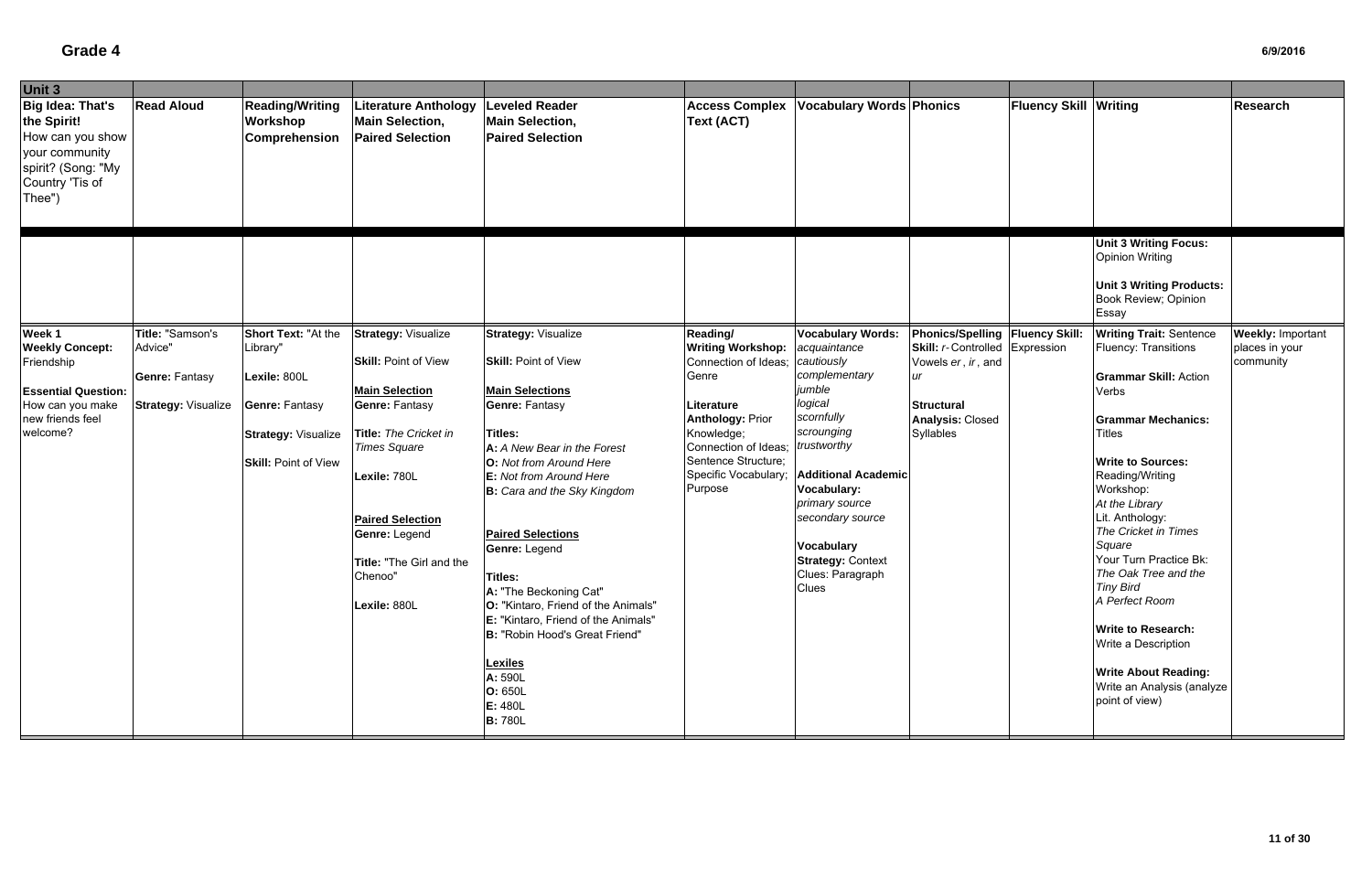| Unit 3                                                                                                                                                            |                                                       |                                                                                                                                                                             |                                                                                                                                                                                                                                                                                                    |                                                                                                                                                                                                                                                                                                                                                                                                                                                                                                    |                                                                                                                                                                                                                               |                                                                                                                                                                                                                                                                                                  |                                                                                                                                                   |                              |                                                                                                                                                                                                                                                                                                                                                                                                                                                                                           |                                              |
|-------------------------------------------------------------------------------------------------------------------------------------------------------------------|-------------------------------------------------------|-----------------------------------------------------------------------------------------------------------------------------------------------------------------------------|----------------------------------------------------------------------------------------------------------------------------------------------------------------------------------------------------------------------------------------------------------------------------------------------------|----------------------------------------------------------------------------------------------------------------------------------------------------------------------------------------------------------------------------------------------------------------------------------------------------------------------------------------------------------------------------------------------------------------------------------------------------------------------------------------------------|-------------------------------------------------------------------------------------------------------------------------------------------------------------------------------------------------------------------------------|--------------------------------------------------------------------------------------------------------------------------------------------------------------------------------------------------------------------------------------------------------------------------------------------------|---------------------------------------------------------------------------------------------------------------------------------------------------|------------------------------|-------------------------------------------------------------------------------------------------------------------------------------------------------------------------------------------------------------------------------------------------------------------------------------------------------------------------------------------------------------------------------------------------------------------------------------------------------------------------------------------|----------------------------------------------|
| <b>Big Idea: That's</b><br>the Spirit!<br>How can you show<br>your community<br>spirit?                                                                           | <b>Read Aloud</b>                                     | <b>Reading/Writing</b><br><b>Workshop</b><br><b>Comprehension</b>                                                                                                           | <b>Literature Anthology</b><br><b>Main Selection,</b><br><b>Paired Selection</b>                                                                                                                                                                                                                   | <b>Leveled Reader</b><br><b>Main Selection,</b><br><b>Paired Selection</b>                                                                                                                                                                                                                                                                                                                                                                                                                         | <b>Access Complex</b><br>Text (ACT)                                                                                                                                                                                           | <b>Vocabulary Words Phonics</b>                                                                                                                                                                                                                                                                  |                                                                                                                                                   | <b>Fluency Skill Writing</b> |                                                                                                                                                                                                                                                                                                                                                                                                                                                                                           | Research                                     |
|                                                                                                                                                                   |                                                       |                                                                                                                                                                             |                                                                                                                                                                                                                                                                                                    |                                                                                                                                                                                                                                                                                                                                                                                                                                                                                                    |                                                                                                                                                                                                                               |                                                                                                                                                                                                                                                                                                  |                                                                                                                                                   |                              | <b>Unit 3 Writing Focus:</b><br><b>Opinion Writing</b><br><b>Unit 3 Writing Products:</b><br>Book Review; Opinion<br>Essay                                                                                                                                                                                                                                                                                                                                                                |                                              |
| Week 2<br><b>Weekly Concept:</b><br>Helping the<br>Community<br><b>Essential Question: Strategy: Visualize</b><br>In what ways can you<br>help your<br>community? | Title: "Books"<br><b>Genre: Historical</b><br>Fiction | <b>Short Text:</b><br>"Remembering<br>Hurricane Katrina"<br>Lexile: 800L<br><b>Genre: Realistic</b><br>Fiction<br><b>Strategy: Visualize</b><br><b>Skill: Point of View</b> | <b>Strategy: Visualize</b><br><b>Skill: Point of View</b><br><b>Main Selection</b><br><b>Genre: Realistic Fiction</b><br>Title: Aguinaldo<br>Lexile: 650L<br><b>Paired Selection</b><br><b>Genre: Informational</b><br>Text: Expository<br>Title: "Partaking in Public<br>Service"<br>Lexile: 770L | <b>Strategy: Visualize</b><br><b>Skill: Point of View</b><br><b>Main Selections</b><br><b>Genre: Realistic Fiction</b><br>Titles:<br>A: Playground Buddy<br>O: Brick by Brick<br>E: Brick by Brick<br><b>B:</b> Standing Guard<br><b>Paired Selections</b><br><b>Genre: Informational Text: Expository</b><br>Titles:<br>A: "Making a Difference"<br>O: "A Big Heart"<br>E: "A Big Heart"<br>B: "The Great Big Birthday Bash"<br><b>Lexiles</b><br>A: 590L<br>O: 690L<br>E: 500L<br><b>B:</b> 760L | Reading/<br><b>Writing Workshop:</b><br>Specific Vocabulary;<br>Genre<br>Literature<br><b>Anthology: Prior</b><br>Knowledge;<br>Sentence Structure;<br>Genre; Connection of<br>Ideas; Specific<br>Vocabulary;<br>Organization | <b>Vocabulary Words:</b><br>assigned<br>generosity<br>gingerly<br>mature<br>organizations<br>residents<br>scattered<br>selective<br><b>Additional Academic</b><br>Vocabulary:<br>flashback<br>opinion<br><b>Vocabulary</b><br><b>Strategy: Context</b><br>Clues: Definitions and<br>Restatements | Phonics/Spelling   Fluency Skill:<br><b>Skill: Words with</b><br><b>Silent Letters</b><br><b>Structural</b><br><b>Analysis: Open</b><br>Syllables | Expression                   | <b>Writing Trait: Word</b><br>Choice: Strong Words<br><b>Grammar Skill: Verb</b><br><b>Tenses</b><br><b>Grammar Mechanics:</b><br>Subject-Verb Agreement<br><b>Write to Sources:</b><br>Reading/Writing<br>Workshop:<br>Remembering Hurricane<br>Katrina<br>Lit. Anthology:<br>Aguinaldo<br>Your Turn Practice Bk:<br>How Vera Helped<br>The Bag Parade<br><b>Write to Research:</b><br>Persuasive Writing<br><b>Write About Reading:</b><br>Write an Analysis (analyze<br>point of view) | <b>Weekly: Community</b><br>Service Projects |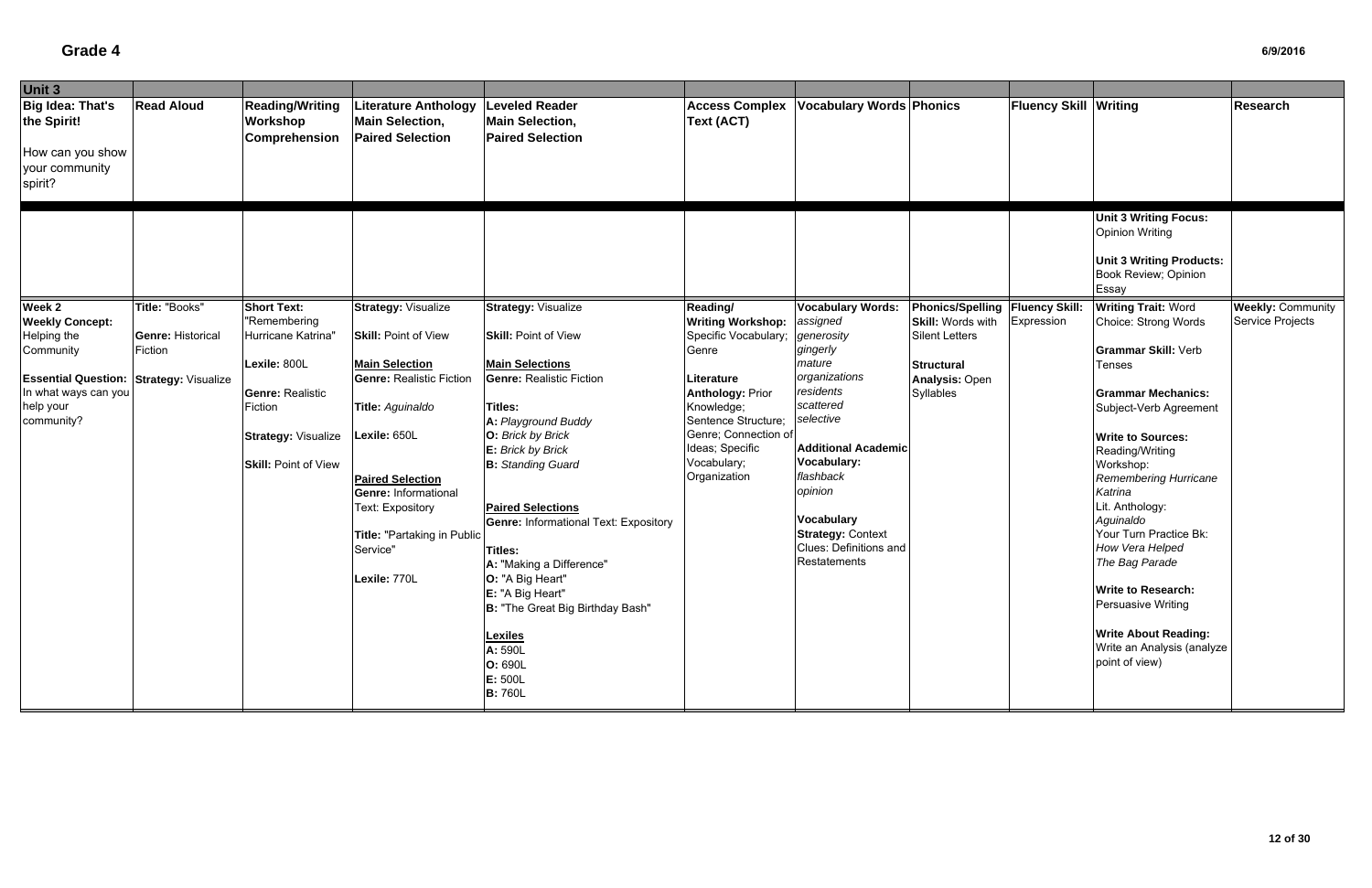# **Grade 4**

| Unit 3                     |                         |                                            |                                      |                                                       |                                                                  |                                 |                                       |                              |                                                         |                                                |
|----------------------------|-------------------------|--------------------------------------------|--------------------------------------|-------------------------------------------------------|------------------------------------------------------------------|---------------------------------|---------------------------------------|------------------------------|---------------------------------------------------------|------------------------------------------------|
| Big Idea: That's           | <b>Read Aloud</b>       | <b>Reading/Writing</b>                     | <b>Literature Anthology</b>          | <b>Leveled Reader</b>                                 | <b>Access Complex</b>                                            | <b>Vocabulary Words Phonics</b> |                                       | <b>Fluency Skill Writing</b> |                                                         | Research                                       |
| the Spirit!                |                         | Workshop                                   | <b>Main Selection,</b>               | <b>Main Selection,</b>                                | Text (ACT)                                                       |                                 |                                       |                              |                                                         |                                                |
|                            |                         | <b>Comprehension</b>                       | <b>Paired Selection</b>              | <b>Paired Selection</b>                               |                                                                  |                                 |                                       |                              |                                                         |                                                |
| How can you show           |                         |                                            |                                      |                                                       |                                                                  |                                 |                                       |                              |                                                         |                                                |
| your community             |                         |                                            |                                      |                                                       |                                                                  |                                 |                                       |                              |                                                         |                                                |
| spirit?                    |                         |                                            |                                      |                                                       |                                                                  |                                 |                                       |                              |                                                         |                                                |
|                            |                         |                                            |                                      |                                                       |                                                                  |                                 |                                       |                              |                                                         |                                                |
|                            |                         |                                            |                                      |                                                       |                                                                  |                                 |                                       |                              | <b>Unit 3 Writing Focus:</b>                            |                                                |
|                            |                         |                                            |                                      |                                                       |                                                                  |                                 |                                       |                              | <b>Opinion Writing</b>                                  |                                                |
|                            |                         |                                            |                                      |                                                       |                                                                  |                                 |                                       |                              |                                                         |                                                |
|                            |                         |                                            |                                      |                                                       |                                                                  |                                 |                                       |                              | <b>Unit 3 Writing Products:</b><br>Book Review; Opinion |                                                |
|                            |                         |                                            |                                      |                                                       |                                                                  |                                 |                                       |                              | Essay                                                   |                                                |
| Week 3                     | Title: "Nelson          | Short Text: "Judy's                        | <b>Strategy: Reread</b>              | <b>Strategy: Reread</b>                               | Reading/                                                         | <b>Vocabulary Words:</b>        | Phonics/Spelling   Fluency Skill:     |                              | <b>Writing Trait: Ideas:</b>                            | <b>Weekly: Person Who</b>                      |
| <b>Weekly Concept:</b>     | Mandela: Working        | Appalachia"                                |                                      |                                                       | <b>Writing Workshop:</b>                                         | boycott                         | <b>Skill:</b> Soft c and $g$ Accuracy |                              | <b>Relevant Evidence</b>                                | Has Made a                                     |
| Liberty and Justice        | for Freedom"            |                                            | <b>Skill: Author's Point of</b>      | <b>Skill: Author's Point of View</b>                  | Connection of Ideas;                                             | encouragement                   |                                       |                              |                                                         | Difference                                     |
|                            |                         | Lexile: 830L                               | View                                 |                                                       | Specific Vocabulary                                              | fulfill                         | <b>Structural</b>                     |                              | <b>Grammar Skill: Main and</b>                          |                                                |
| <b>Essential Question:</b> | Genre: Informational    |                                            |                                      | <b>Main Selections</b>                                |                                                                  | injustice                       | Analysis: Final e                     |                              | <b>Helping Verbs</b>                                    | Understand the                                 |
| How can one person         | Text: Biography         | <b>Genre: Informational Main Selection</b> |                                      | <b>Genre: Biography</b>                               | Literature                                                       | mistreated                      | Syllables                             |                              |                                                         | rights,                                        |
| make a difference?         |                         | Text: Biography                            | Genre: Informational                 |                                                       | <b>Anthology: Prior</b>                                          | protest                         |                                       |                              | <b>Grammar Mechanics:</b>                               | responsibilities, and<br>privileges of being a |
|                            | <b>Strategy: Reread</b> |                                            | Text: Biography                      | Titles:<br>A: Jacob Riis: Champion of the Poor        | Knowledge; Purpose; qualified<br>Connection of Ideas; registered |                                 |                                       |                              | Punctuation in<br>Contractions                          | citizen.                                       |
|                            |                         | <b>Strategy: Reread</b>                    | Title: Delivering Justice:           | O: Jacob Riis: Champion of the Poor                   | Specific Vocabulary;                                             |                                 |                                       |                              |                                                         |                                                |
|                            |                         | <b>Skill: Author's Point</b>               | W.W. Law and the Fight               | E: Jacob Riis: Champion of the Poor                   | Organization;                                                    | <b>Additional Domain</b>        |                                       |                              | <b>Write to Sources:</b>                                | [Civics Strand]                                |
|                            |                         | of View                                    | for Civil Rights                     | B: Jacob Riis: Champion of the Poor                   | Sentence Structure;                                              | <b>Words:</b>                   |                                       |                              | Reading/Writing                                         |                                                |
|                            |                         |                                            |                                      |                                                       | Genre                                                            | sit-in                          |                                       |                              | Workshop:                                               |                                                |
|                            |                         | <b>Text Feature: Time</b>                  | Lexile: 830L                         |                                                       |                                                                  | civil rights                    |                                       |                              | Judy's Appalachia                                       |                                                |
|                            |                         | ine                                        |                                      | <b>Paired Selections</b>                              |                                                                  | <b>Additional Academic</b>      |                                       |                              | Lit. Anthology:<br>Delivering Justice: W.W.             |                                                |
|                            |                         |                                            | <b>Paired Selection</b>              | <b>Genre: Biography</b>                               |                                                                  | Vocabulary:                     |                                       |                              | Law and the Fight for Civil                             |                                                |
|                            |                         |                                            | <b>Genre: Informational</b>          | Titles:                                               |                                                                  | time line                       |                                       |                              | <b>Rights</b>                                           |                                                |
|                            |                         |                                            | Text: Autobiography                  | A: "The Fight for Equality"                           |                                                                  | evidence                        |                                       |                              | Your Turn Practice Bk:                                  |                                                |
|                            |                         |                                            |                                      | O: "The Fight for Equality"                           |                                                                  |                                 |                                       |                              | A Child's Fight for Rights                              |                                                |
|                            |                         |                                            |                                      | Title: "Keeping Freedom   E: "The Fight for Equality" |                                                                  | Vocabulary                      |                                       |                              | Talia Leman and                                         |                                                |
|                            |                         |                                            |                                      | in the Family: Coming of  B: "The Fight for Equality" |                                                                  | <b>Strategy: Synonyms</b>       |                                       |                              | Randomkid.org                                           |                                                |
|                            |                         |                                            | Age in the Civil Rights<br>Movement" |                                                       |                                                                  | and Antonyms                    |                                       |                              | <b>Write to Research:</b>                               |                                                |
|                            |                         |                                            |                                      | <b>Lexiles</b>                                        |                                                                  |                                 |                                       |                              | Write a Timeline                                        |                                                |
|                            |                         |                                            | Lexile: 940L                         | A: 610L<br><b>O: 790L</b>                             |                                                                  |                                 |                                       |                              |                                                         |                                                |
|                            |                         |                                            |                                      | E: 650L                                               |                                                                  |                                 |                                       |                              | <b>Write About Reading:</b>                             |                                                |
|                            |                         |                                            |                                      | <b>B:</b> 870L                                        |                                                                  |                                 |                                       |                              | Write an Analysis (analyze                              |                                                |
|                            |                         |                                            |                                      |                                                       |                                                                  |                                 |                                       |                              | author's point of view)                                 |                                                |
|                            |                         |                                            |                                      |                                                       |                                                                  |                                 |                                       |                              |                                                         |                                                |
|                            |                         |                                            |                                      |                                                       |                                                                  |                                 |                                       |                              |                                                         |                                                |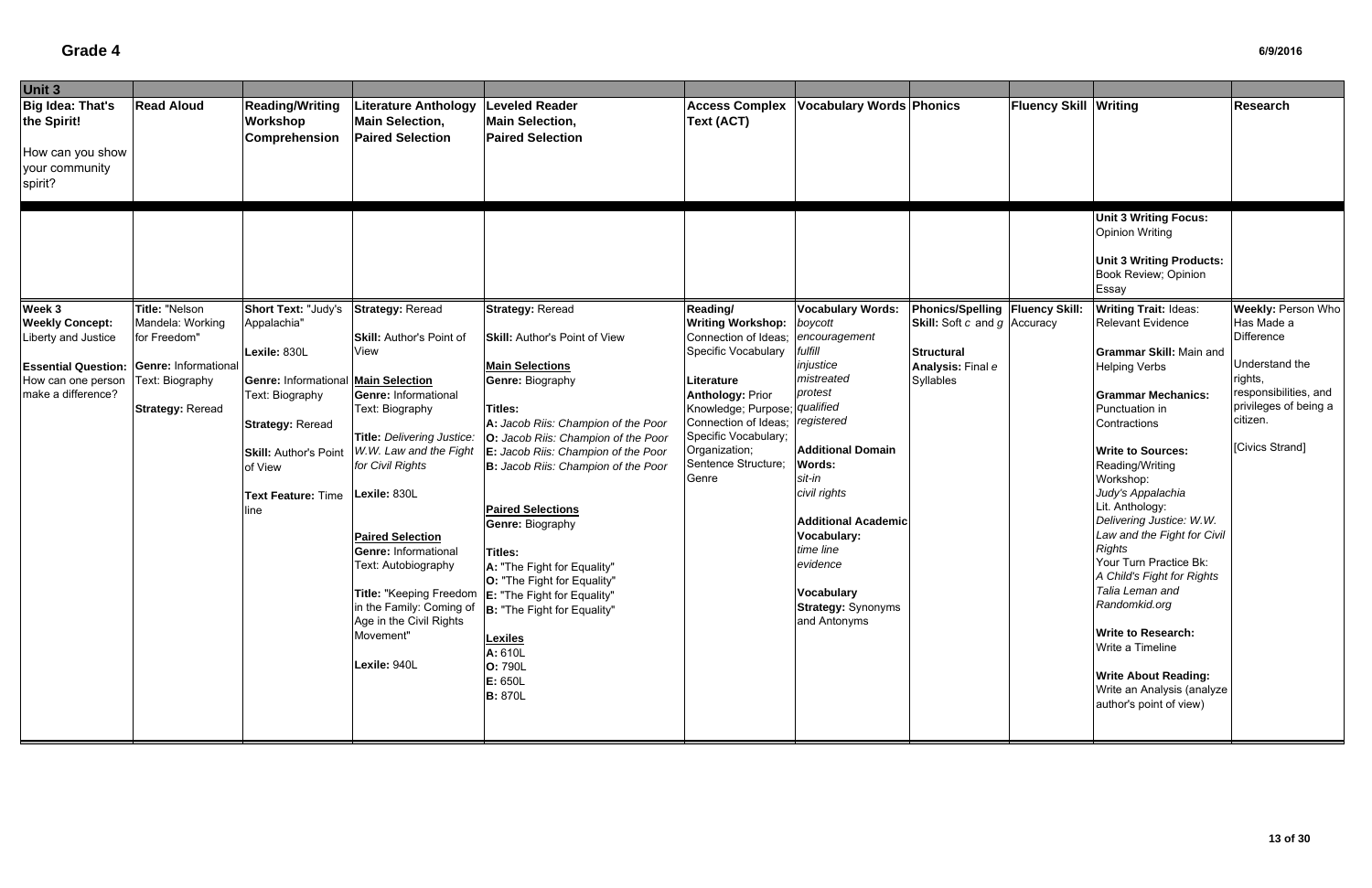| Unit 3                                                                                  |                                                                                 |                                                                                                                                                                                              |                                                                                                                                                                                                                                                                                                            |                                                                                                                                                                                                                                                                                                                                                                                                                                                                                                                         |                                                                                                                                                                                                   |                                                                                                                                                                                                                                                                                                            |                                                                                       |                              |                                                                                                                                                                                                                                                                                                                                                                                                                                                                              |                                                                                                    |
|-----------------------------------------------------------------------------------------|---------------------------------------------------------------------------------|----------------------------------------------------------------------------------------------------------------------------------------------------------------------------------------------|------------------------------------------------------------------------------------------------------------------------------------------------------------------------------------------------------------------------------------------------------------------------------------------------------------|-------------------------------------------------------------------------------------------------------------------------------------------------------------------------------------------------------------------------------------------------------------------------------------------------------------------------------------------------------------------------------------------------------------------------------------------------------------------------------------------------------------------------|---------------------------------------------------------------------------------------------------------------------------------------------------------------------------------------------------|------------------------------------------------------------------------------------------------------------------------------------------------------------------------------------------------------------------------------------------------------------------------------------------------------------|---------------------------------------------------------------------------------------|------------------------------|------------------------------------------------------------------------------------------------------------------------------------------------------------------------------------------------------------------------------------------------------------------------------------------------------------------------------------------------------------------------------------------------------------------------------------------------------------------------------|----------------------------------------------------------------------------------------------------|
| <b>Big Idea: That's</b><br>the Spirit!<br>How can you show<br>your community<br>spirit? | <b>Read Aloud</b>                                                               | <b>Reading/Writing</b><br>Workshop<br>Comprehension                                                                                                                                          | Literature Anthology<br><b>Main Selection,</b><br><b>Paired Selection</b>                                                                                                                                                                                                                                  | <b>Leveled Reader</b><br><b>Main Selection,</b><br><b>Paired Selection</b>                                                                                                                                                                                                                                                                                                                                                                                                                                              | <b>Access Complex</b><br><b>Text (ACT)</b>                                                                                                                                                        | <b>Vocabulary Words Phonics</b>                                                                                                                                                                                                                                                                            |                                                                                       | <b>Fluency Skill Writing</b> |                                                                                                                                                                                                                                                                                                                                                                                                                                                                              | <b>Research</b>                                                                                    |
| Week 4                                                                                  | Title: "Bringing                                                                | <b>Short Text: "Words</b>                                                                                                                                                                    | <b>Strategy: Reread</b>                                                                                                                                                                                                                                                                                    | <b>Strategy: Reread</b>                                                                                                                                                                                                                                                                                                                                                                                                                                                                                                 | Reading/                                                                                                                                                                                          | <b>Vocabulary Words:</b>                                                                                                                                                                                                                                                                                   | Phonics/Spelling   Fluency Skill:                                                     |                              | <b>Unit 3 Writing Focus:</b><br><b>Opinion Writing</b><br><b>Unit 3 Writing Products:</b><br>Book Review; Opinion<br>Essay<br><b>Writing Trait:</b>                                                                                                                                                                                                                                                                                                                          | <b>Weekly:</b>                                                                                     |
| Powerful Words<br><b>Essential Question:</b><br>How can words lead<br>to change?        | Genre: Informational Lexile: 820L<br>Text: Biography<br><b>Strategy: Reread</b> | <b>Genre: Informational Main Selection</b><br>Text: Biography<br><b>Strategy: Reread</b><br><b>Skill: Author's Point</b><br>of View<br><b>Text Features:</b><br>Captions; Primary<br>Sources | <b>Skill: Author's Point of</b><br><b>View</b><br>Genre: Informational<br>Text: Biography<br>Title: Abe's Honest<br>Words: The Life of<br>Abraham Lincoln<br>Lexile: 780L<br><b>Paired Selection</b><br><b>Genre: Informational</b><br>Text: Speech<br>Title: "A New Birth of<br>Freedom"<br>Lexile: 1240L | <b>Skill: Author's Point of View</b><br><b>Main Selections</b><br><b>Genre: Biography</b><br>Titles:<br>A: Nellie Bly: Reporter for the<br><b>Underdog</b><br>O: Nellie Bly: Reporter for the<br><b>Underdog</b><br>E: Nellie Bly: Reporter for the<br><b>Underdog</b><br>B: Nellie Bly: Reporter for the<br>Underdog<br><b>Paired Selections</b><br><b>Genre: Informational Text: Expository</b><br><b>Titles:</b><br>A: "Around the World"<br>O: "Around the World"<br>E: "Around the World"<br>B: "Around the World" | Purpose; Connection divided<br>of Ideas<br>Literature<br><b>Anthology: Prior</b><br>Knowledge; Specific<br>Vocabulary;<br>Sentence Structure;<br>Organization;<br>Connection of Ideas;<br>Purpose | haste<br>opposed<br>perish<br>proclamation<br>shattered<br>tension<br><b>Additional Domain</b><br><b>Words:</b><br>office<br>inaugural<br>federal<br><b>Union</b><br><b>Additional Academic</b><br>Vocabulary: evaluate<br>paraphrase<br><b>Vocabulary</b><br>Strategy: Latin and<br><b>Greek Suffixes</b> | <b>Structural</b><br><b>Analysis: Suffixes</b><br>-ment, -ness,<br>-age, -ance, -ence |                              | Conclusions<br><b>Grammar Skill: Linking</b><br>Verbs<br><b>Grammar Mechanics:</b><br>Subject-Verb Agreement<br><b>Write to Sources:</b><br>Reading/Writing<br>Workshop:<br><b>Words for Change</b><br>Lit. Anthology:<br>Abe's Honest Words: The<br>Life of Abraham Lincoln<br>Your Turn Practice Bk:<br>A True Declaration<br><b>Encouraging Change</b><br><b>Write to Research:</b><br>Write a Sample Letter<br><b>Write About Reading:</b><br>Write an Analysis (analyze | <b>Formal Letter</b><br>Use primary and<br>secondary sources.<br>[Social Studies Skills<br>Strand] |
|                                                                                         |                                                                                 |                                                                                                                                                                                              |                                                                                                                                                                                                                                                                                                            | <b>Lexiles</b><br>A: 680L<br>O: 790L<br>E: 730L<br><b>B: 880L</b>                                                                                                                                                                                                                                                                                                                                                                                                                                                       |                                                                                                                                                                                                   |                                                                                                                                                                                                                                                                                                            |                                                                                       |                              | author's use of reasons<br>and evidence)                                                                                                                                                                                                                                                                                                                                                                                                                                     |                                                                                                    |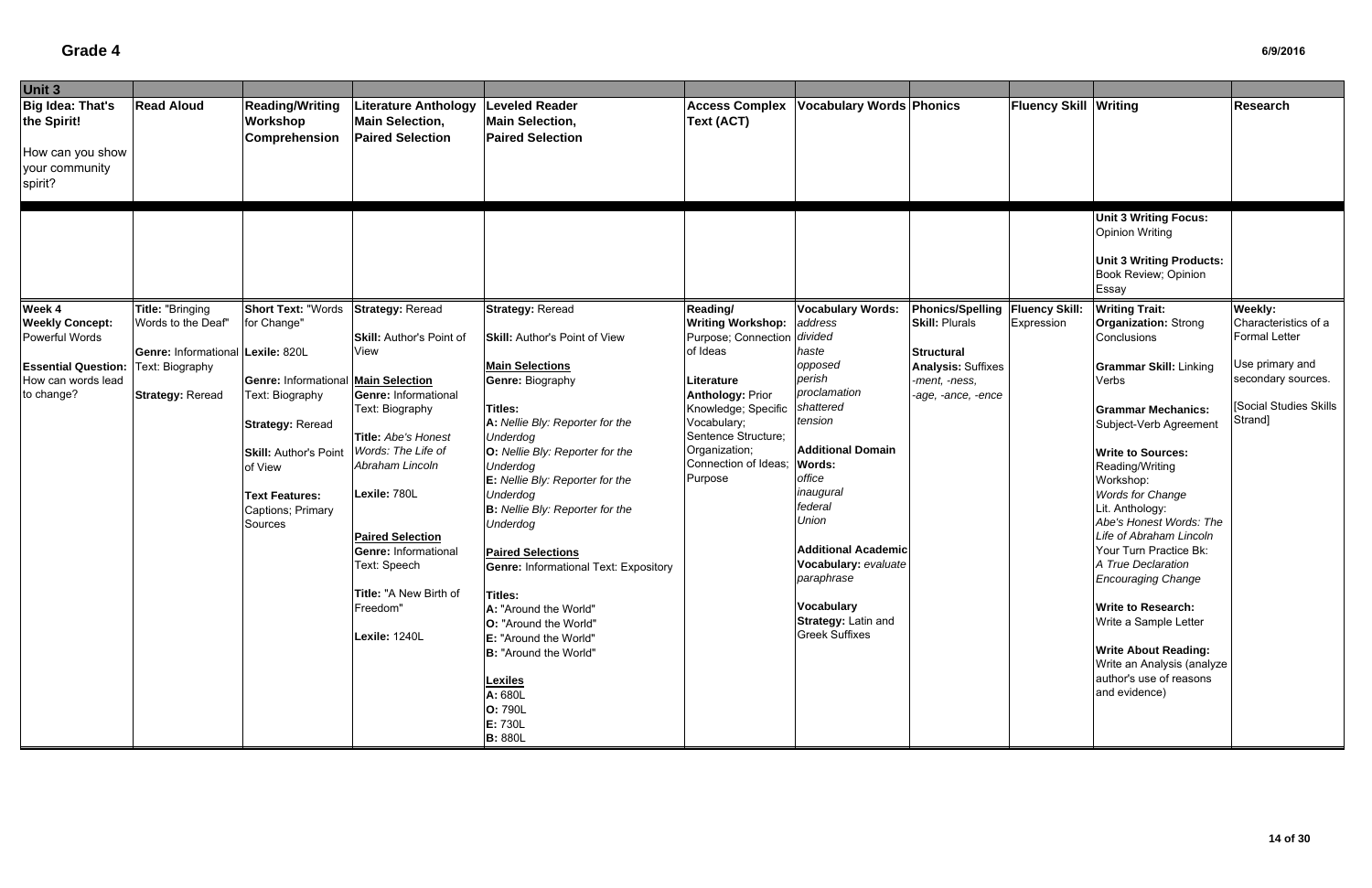| Unit 3                                        |                                   |                                                                   |                                                                                  |                                                                            |                                            |                                 |                                                             |                       |                                                                                                                     |                           |
|-----------------------------------------------|-----------------------------------|-------------------------------------------------------------------|----------------------------------------------------------------------------------|----------------------------------------------------------------------------|--------------------------------------------|---------------------------------|-------------------------------------------------------------|-----------------------|---------------------------------------------------------------------------------------------------------------------|---------------------------|
| <b>Big Idea: That's</b><br>the Spirit!        | <b>Read Aloud</b>                 | <b>Reading/Writing</b><br><b>Workshop</b><br><b>Comprehension</b> | <b>Literature Anthology</b><br><b>Main Selection,</b><br><b>Paired Selection</b> | <b>Leveled Reader</b><br><b>Main Selection,</b><br><b>Paired Selection</b> | <b>Access Complex</b><br><b>Text (ACT)</b> | <b>Vocabulary Words Phonics</b> |                                                             | Fluency Skill Writing |                                                                                                                     | <b>Research</b>           |
| How can you show<br>your community<br>spirit? |                                   |                                                                   |                                                                                  |                                                                            |                                            |                                 |                                                             |                       |                                                                                                                     |                           |
|                                               |                                   |                                                                   |                                                                                  |                                                                            |                                            |                                 |                                                             |                       | Unit 3 Writing Focus:<br><b>Opinion Writing</b><br><b>Unit 3 Writing Products:</b><br>Book Review; Opinion<br>Essay |                           |
| Week 5                                        | Title: "All About                 | <b>Short Text: "Food</b>                                          | <b>Strategy: Reread</b>                                                          | <b>Strategy: Reread</b>                                                    | Reading/                                   | <b>Vocabulary Words:</b>        |                                                             |                       | <b>Writing Trait: Voice:</b>                                                                                        | <b>Weekly: Innovation</b> |
| <b>Weekly Concept:</b>                        | Organic"                          | Fight"                                                            |                                                                                  |                                                                            | <b>Writing Workshop:</b>                   | advancements                    | Phonics/Spelling   Fluency Skill:<br><b>Skill: Compound</b> | Rate                  | Audience and Purpose                                                                                                |                           |
| Feeding the World                             |                                   |                                                                   | <b>Skill: Author's Point of</b>                                                  | <b>Skill: Author's Point of View</b>                                       | Genre; Connection of agriculture           |                                 | Words                                                       |                       |                                                                                                                     | Recognize that            |
|                                               | Genre: Informational Lexile: 870L |                                                                   | View                                                                             |                                                                            | Ideas                                      | characteristics                 |                                                             |                       | <b>Grammar Skill: Irregular</b>                                                                                     | characteristics of        |
| <b>Essential Question:</b>                    | Text: Persuasive                  |                                                                   |                                                                                  | <b>Main Selections</b>                                                     |                                            | concerns                        | <b>Structural</b>                                           |                       | Verbs                                                                                                               | plants are inherited,     |
| In what ways can                              | Article                           | <b>Genre: Informational Main Selection</b>                        |                                                                                  | <b>Genre: Persuasive Text</b>                                              | Literature                                 | disagreed                       | <b>Analysis: Roots</b>                                      |                       |                                                                                                                     | and that offspring are    |
| advances in science                           |                                   | Text: Persuasive                                                  | <b>Genre: Informational</b>                                                      |                                                                            | Anthology:                                 | inherit                         | and Related                                                 |                       | <b>Grammar Mechanics:</b>                                                                                           | very much, but not        |
| be helpful or harmful? Strategy: Reread       |                                   | Article                                                           | Text: Persuasive                                                                 | Titles:                                                                    | Sentence Structure;                        | prevalent                       | Words                                                       |                       | <b>Correct Verb Usage</b>                                                                                           | exactly like their        |
|                                               |                                   |                                                                   |                                                                                  | A: The Battle Against Pests                                                | Specific Vocabulary                        | resistance                      |                                                             |                       |                                                                                                                     | parents.                  |
|                                               |                                   | <b>Strategy: Reread</b>                                           | Title: A New Kind of                                                             | O: The Battle Against Pests                                                |                                            |                                 |                                                             |                       | <b>Write to Sources:</b>                                                                                            |                           |
|                                               |                                   |                                                                   | Corn                                                                             | E: The Battle Against Pests                                                |                                            | <b>Additional Domain</b>        |                                                             |                       | Reading/Writing                                                                                                     | [Life Science Strand]     |
|                                               |                                   | <b>Skill: Author's Point</b>                                      |                                                                                  | <b>B:</b> The Battle Against Pests                                         |                                            | Words:                          |                                                             |                       | Workshop:                                                                                                           |                           |
|                                               |                                   | of View                                                           | Lexile: 880L                                                                     |                                                                            |                                            | gourd                           |                                                             |                       | Food for Fight                                                                                                      |                           |
|                                               |                                   |                                                                   |                                                                                  |                                                                            |                                            |                                 |                                                             |                       | Lit. Anthology:                                                                                                     |                           |
|                                               |                                   | <b>Text Feature: Maps</b>                                         |                                                                                  | <b>Paired Selections</b>                                                   |                                            | <b>Additional Academic</b>      |                                                             |                       | A New Kind of Corn                                                                                                  |                           |
|                                               |                                   |                                                                   | <b>Paired Selection</b>                                                          | <b>Genre: Procedural Text</b>                                              |                                            | Vocabulary:                     |                                                             |                       | Your Turn Practice Bk:                                                                                              |                           |
|                                               |                                   |                                                                   | <b>Genre: Informational</b>                                                      |                                                                            |                                            | tone                            |                                                             |                       | Is Nuclear Energy Safe?<br>Should We Use a Virus to                                                                 |                           |
|                                               |                                   |                                                                   | Text: Procedural                                                                 | Titles:                                                                    |                                            | audience                        |                                                             |                       | Stop Fire Ants?                                                                                                     |                           |
|                                               |                                   |                                                                   |                                                                                  | A: "Making an Organic Garden"                                              |                                            |                                 |                                                             |                       |                                                                                                                     | <b>Unit Level:</b>        |
|                                               |                                   |                                                                   | Title: "The Pick of the                                                          | O: "Making an Organic Garden"                                              |                                            | Vocabulary                      |                                                             |                       | <b>Write to Research:</b>                                                                                           | <b>Research Skill:</b>    |
|                                               |                                   |                                                                   | Patch"                                                                           | E: "Making an Organic Garden"                                              |                                            | <b>Strategy: Greek</b><br>Roots |                                                             |                       | Write a List                                                                                                        | Gathering Information     |
|                                               |                                   |                                                                   | Lexile: 920L                                                                     | B: "Making an Organic Garden"                                              |                                            |                                 |                                                             |                       |                                                                                                                     | Unit Project: Self-       |
|                                               |                                   |                                                                   |                                                                                  | <b>Lexiles</b>                                                             |                                            |                                 |                                                             |                       | <b>Write About Reading:</b>                                                                                         | select and develop        |
|                                               |                                   |                                                                   |                                                                                  | A: 750L                                                                    |                                            |                                 |                                                             |                       | Write an Analysis (reflect                                                                                          | from options for unit     |
|                                               |                                   |                                                                   |                                                                                  | O: 880L                                                                    |                                            |                                 |                                                             |                       | on text structure)                                                                                                  | research projects.        |
|                                               |                                   |                                                                   |                                                                                  | <b>E:</b> 770L                                                             |                                            |                                 |                                                             |                       |                                                                                                                     |                           |
|                                               |                                   |                                                                   |                                                                                  | <b>B: 910L</b>                                                             |                                            |                                 |                                                             |                       |                                                                                                                     |                           |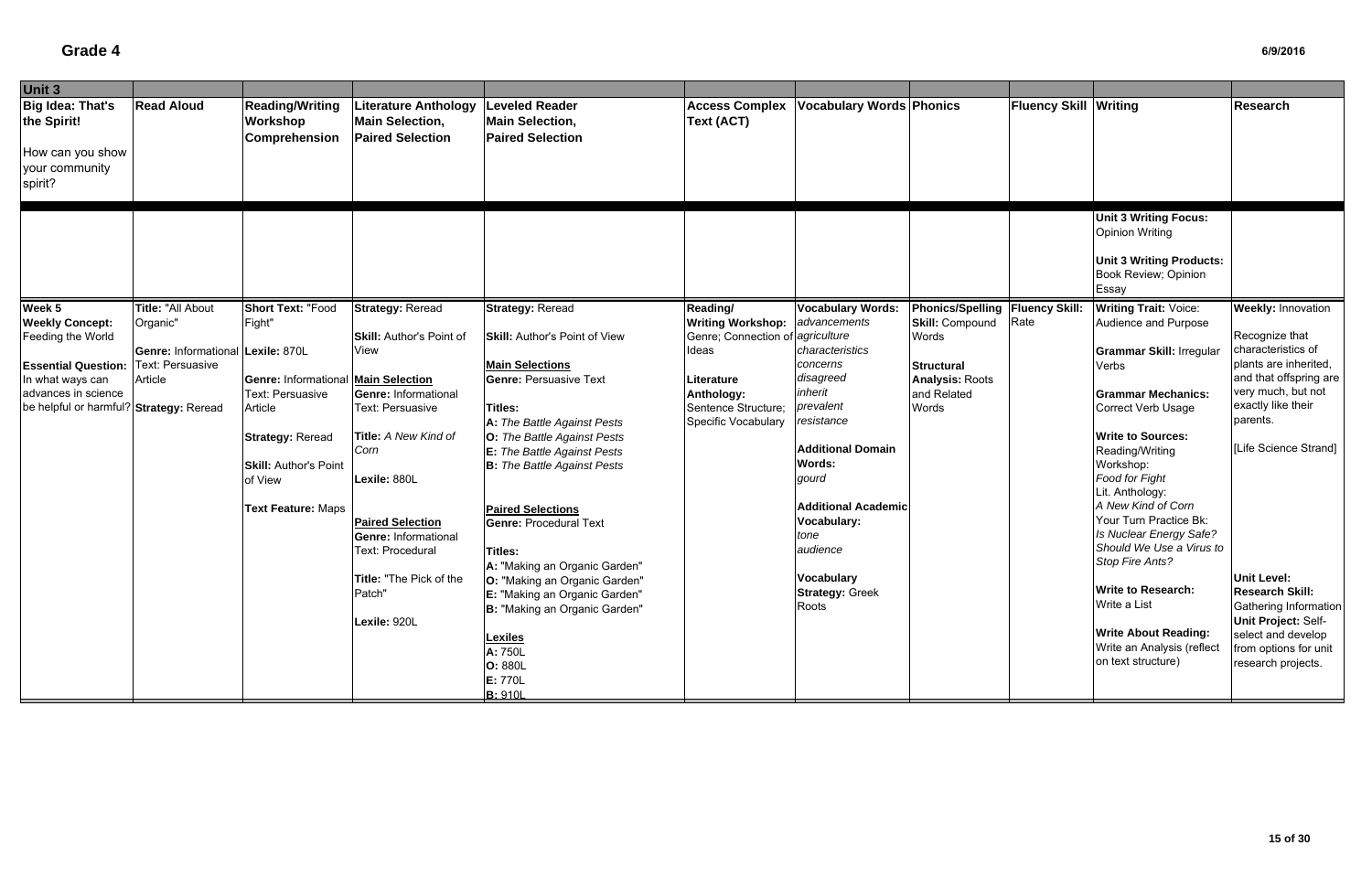| Unit 4                                                                                                                                    |                                      |                                                     |                                                                           |                                                                            |                                                  |                                    |                                          |                              |                                                                                                                                              |                                |
|-------------------------------------------------------------------------------------------------------------------------------------------|--------------------------------------|-----------------------------------------------------|---------------------------------------------------------------------------|----------------------------------------------------------------------------|--------------------------------------------------|------------------------------------|------------------------------------------|------------------------------|----------------------------------------------------------------------------------------------------------------------------------------------|--------------------------------|
| Big Idea: Fact or<br>Fiction?<br>How do different<br>writers treat the<br>same topic?<br>(Nursery Rhyme:<br>"Star Light, Star<br>Bright") | <b>Read Aloud</b>                    | <b>Reading/Writing</b><br>Workshop<br>Comprehension | Literature Anthology<br><b>Main Selection,</b><br><b>Paired Selection</b> | <b>Leveled Reader</b><br><b>Main Selection,</b><br><b>Paired Selection</b> | <b>Access Complex</b><br><b>Text (ACT)</b>       | <b>Vocabulary Words Phonics</b>    |                                          | <b>Fluency Skill Writing</b> |                                                                                                                                              | <b>Research</b>                |
| Week 1                                                                                                                                    | Title: "Speaking Out                 | Short Text: "A                                      | Strategy: Ask and                                                         | <b>Strategy: Ask and Answer Questions</b>                                  | Reading/                                         | <b>Vocabulary Words:</b>           | Phonics/Spelling   Fluency Skill:        |                              | <b>Unit 4 Writing Focus:</b><br>Narrative Text/Poetry<br><b>Unit 4 Writing Products:</b><br>Friendly Letter; Poetry<br><b>Writing Trait:</b> | <b>Weekly: State</b>           |
| <b>Weekly Concept:</b><br>Our Government                                                                                                  | Against Child Labor"                 | <b>World Without</b><br>Rules"                      | <b>Answer Questions</b>                                                   | <b>Skill:</b> Text Structure: Cause and Effect                             | <b>Writing Workshop:</b><br>Connection of Ideas; | amendments<br>commitment           | <b>Skill: Inflectional</b><br>Endings    | Phrasing and<br>Rate         | Organization: Strong<br>Paragraphs                                                                                                           | Constitution                   |
|                                                                                                                                           | Genre: Informational                 |                                                     | <b>Skill: Text Structure:</b>                                             |                                                                            | Purpose                                          | compromise                         |                                          |                              |                                                                                                                                              | Describe the                   |
| <b>Essential Question:</b>                                                                                                                | <b>Text: Narrative</b><br>Nonfiction | Lexile: 830L                                        | <b>Cause and Effect</b>                                                   | <b>Main Selections</b><br><b>Genre: Narrative Nonfiction</b>               |                                                  | democracy<br>eventually            | <b>Structural</b>                        |                              | <b>Grammar Skill:</b> Pronouns<br>and Antecedents                                                                                            | foundation,<br>structures, and |
| Why do we need<br>government?                                                                                                             |                                      | <b>Genre: Informational Main Selection</b>          |                                                                           |                                                                            | Literature<br>Anthology:                         | legislation                        | Analysis: Vowel<br><b>Team Syllables</b> |                              |                                                                                                                                              | functions of our               |
|                                                                                                                                           | Strategy: Ask and                    | Text: Narrative                                     | <b>Genre: Informational</b>                                               | Titles:                                                                    | Connection of Ideas;                             | privilege                          |                                          |                              | <b>Grammar Mechanics:</b>                                                                                                                    | government.                    |
|                                                                                                                                           | <b>Answer Questions</b>              | Nonfiction                                          | Text: Narrative Nonfiction   A: A Day in the Senate                       |                                                                            | Sentence Structure;                              | version                            |                                          |                              | Pronoun Capitalization and                                                                                                                   |                                |
|                                                                                                                                           |                                      |                                                     |                                                                           | <b>O:</b> A Day in the Senate                                              | Specific Vocabulary;                             |                                    |                                          |                              | Clarity                                                                                                                                      | [Government Strand]            |
|                                                                                                                                           |                                      | Strategy: Ask and                                   | Title: See How They<br>Run                                                | E: A Day in the Senate                                                     | Organization;<br>Purpose; Prior                  | <b>Additional Domain</b><br>Words: |                                          |                              | <b>Write to Sources:</b>                                                                                                                     |                                |
|                                                                                                                                           |                                      | <b>Answer Questions</b>                             |                                                                           | <b>B:</b> A Day in the Senate                                              | Knowledge                                        | ballots                            |                                          |                              | Reading/Writing                                                                                                                              |                                |
|                                                                                                                                           |                                      | Skill: Text Structure: Lexile: 870L                 |                                                                           |                                                                            |                                                  | tallies                            |                                          |                              | Workshop:                                                                                                                                    |                                |
|                                                                                                                                           |                                      | Cause and Effect                                    |                                                                           | <b>Paired Selections</b>                                                   |                                                  |                                    |                                          |                              | A World Without Rules                                                                                                                        |                                |
|                                                                                                                                           |                                      |                                                     | <b>Paired Selection</b>                                                   | <b>Genre: Informational Text: Expository</b>                               |                                                  | <b>Additional Academic</b>         |                                          |                              | Lit. Anthology:<br>See How They Run                                                                                                          |                                |
|                                                                                                                                           |                                      | Text Features:<br>Boldface Words;                   | <b>Genre: Informational</b><br>Text: Expository                           | Titles:                                                                    |                                                  | Vocabulary:<br>signal words        |                                          |                              | Your Turn Practice Bk:                                                                                                                       |                                |
|                                                                                                                                           |                                      | Pronunciations                                      |                                                                           | A: "A New President Takes Office"                                          |                                                  | narrative nonfiction               |                                          |                              | We the People                                                                                                                                |                                |
|                                                                                                                                           |                                      |                                                     | Title: "The Birth of                                                      | <b>O:</b> "A New President Takes Office"                                   |                                                  |                                    |                                          |                              | An Interview with a State                                                                                                                    |                                |
|                                                                                                                                           |                                      |                                                     | American Democracy"                                                       | <b>E: "A New President Takes Office"</b>                                   |                                                  | <b>Vocabulary</b>                  |                                          |                              | Representative                                                                                                                               |                                |
|                                                                                                                                           |                                      |                                                     |                                                                           | B: "A New President Takes Office"                                          |                                                  | <b>Strategy: Latin Roots</b>       |                                          |                              | <b>Write to Research:</b>                                                                                                                    |                                |
|                                                                                                                                           |                                      |                                                     | Lexile: 830L                                                              |                                                                            |                                                  |                                    |                                          |                              | <b>Write Research Notes</b>                                                                                                                  |                                |
|                                                                                                                                           |                                      |                                                     |                                                                           | <b>Lexiles</b><br>A: 680L                                                  |                                                  |                                    |                                          |                              |                                                                                                                                              |                                |
|                                                                                                                                           |                                      |                                                     |                                                                           | O: 820L                                                                    |                                                  |                                    |                                          |                              | <b>Write About Reading:</b>                                                                                                                  |                                |
|                                                                                                                                           |                                      |                                                     |                                                                           | E: 800L                                                                    |                                                  |                                    |                                          |                              | Write an Analysis (analyze                                                                                                                   |                                |
|                                                                                                                                           |                                      |                                                     |                                                                           | <b>B:</b> 890L                                                             |                                                  |                                    |                                          |                              | text structure)                                                                                                                              |                                |
|                                                                                                                                           |                                      |                                                     |                                                                           |                                                                            |                                                  |                                    |                                          |                              |                                                                                                                                              |                                |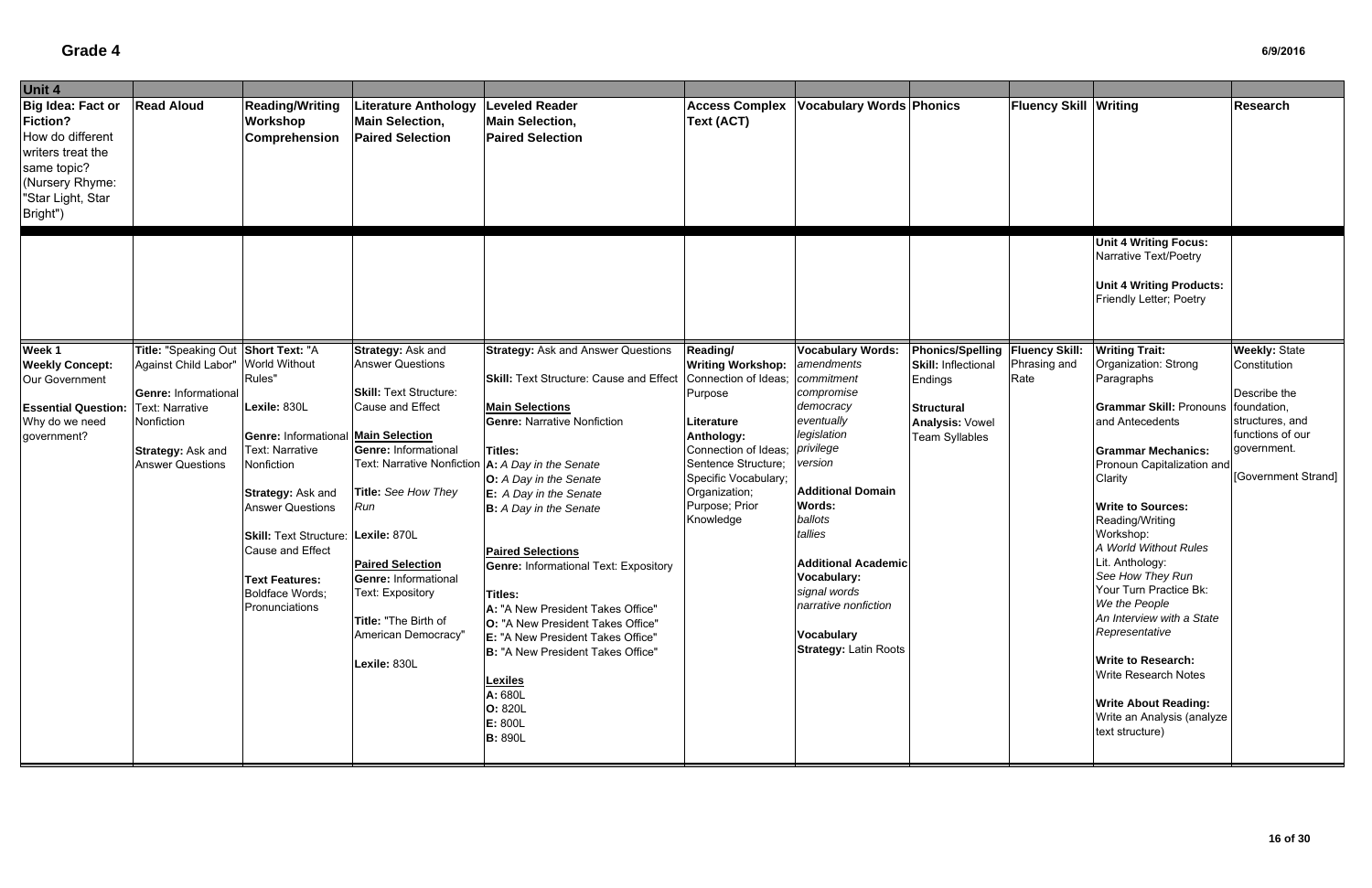| Unit 4                                                                                       |                                    |                                                                                     |                                                                                                                                                                                                                                                                                     |                                                                                                                                                                                                                                                                                                                                                                                                                                        |                                                                                                                                                       |                                                                                                                                                                                 |                                                                      |                              |                                                                                                                                                                                                                                                                                                                                                                                                           |                                        |
|----------------------------------------------------------------------------------------------|------------------------------------|-------------------------------------------------------------------------------------|-------------------------------------------------------------------------------------------------------------------------------------------------------------------------------------------------------------------------------------------------------------------------------------|----------------------------------------------------------------------------------------------------------------------------------------------------------------------------------------------------------------------------------------------------------------------------------------------------------------------------------------------------------------------------------------------------------------------------------------|-------------------------------------------------------------------------------------------------------------------------------------------------------|---------------------------------------------------------------------------------------------------------------------------------------------------------------------------------|----------------------------------------------------------------------|------------------------------|-----------------------------------------------------------------------------------------------------------------------------------------------------------------------------------------------------------------------------------------------------------------------------------------------------------------------------------------------------------------------------------------------------------|----------------------------------------|
| Big Idea: Fact or<br><b>Fiction?</b><br>How do different<br>writers treat the<br>same topic? | <b>Read Aloud</b>                  | <b>Reading/Writing</b><br>Workshop<br>Comprehension                                 | iterature Anthology<br><b>Main Selection,</b><br><b>Paired Selection</b>                                                                                                                                                                                                            | <b>Leveled Reader</b><br><b>Main Selection,</b><br><b>Paired Selection</b>                                                                                                                                                                                                                                                                                                                                                             | <b>Access Complex</b><br><b>Text (ACT)</b>                                                                                                            | <b>Vocabulary Words Phonics</b>                                                                                                                                                 |                                                                      | <b>Fluency Skill Writing</b> |                                                                                                                                                                                                                                                                                                                                                                                                           | Research                               |
|                                                                                              |                                    |                                                                                     |                                                                                                                                                                                                                                                                                     |                                                                                                                                                                                                                                                                                                                                                                                                                                        |                                                                                                                                                       |                                                                                                                                                                                 |                                                                      |                              | <b>Unit 4 Writing Focus:</b><br>Narrative Text/Poetry<br><b>Unit 4 Writing Products:</b><br>Friendly Letter; Poetry                                                                                                                                                                                                                                                                                       |                                        |
| Week 2<br><b>Weekly Concept:</b>                                                             | Title: "Elephant<br>Versus Monkey" | <b>Short Text: "The</b><br>TimeSpecs 3000"                                          | Strategy: Make, Confirm,<br>or Revise Predictions                                                                                                                                                                                                                                   | Strategy: Make, Confirm, or Revise<br>Predictions                                                                                                                                                                                                                                                                                                                                                                                      | <b>Reading/</b><br><b>Writing Workshop:</b>                                                                                                           | <b>Vocabulary Words:</b><br>accompanies                                                                                                                                         | <b>Phonics/Spelling Fluency Skill:</b><br><b>Skill: Inflectional</b> | Phrasing and                 | <b>Writing Trait: Ideas:</b><br>Develop Character                                                                                                                                                                                                                                                                                                                                                         | <b>Weekly: Political</b><br>Campaigns  |
| Leadership<br><b>Essential Question:</b>                                                     | <b>Genre: Fantasy</b>              | Lexile: 910L                                                                        | <b>Skill: Point of View</b>                                                                                                                                                                                                                                                         | <b>Skill: Point of View</b>                                                                                                                                                                                                                                                                                                                                                                                                            | Genre; Connection o<br>Ideas                                                                                                                          | campaign<br>governor<br>intend                                                                                                                                                  | Endings: Changing Expression<br>y to i                               |                              | <b>Grammar Skill: Types of</b><br>Pronouns                                                                                                                                                                                                                                                                                                                                                                | Distinguish between<br>state and local |
| Why do people run                                                                            | Strategy: Make,                    | <b>Genre: Fantasy</b>                                                               | <b>Main Selection</b>                                                                                                                                                                                                                                                               | <b>Main Selections</b>                                                                                                                                                                                                                                                                                                                                                                                                                 | Literature                                                                                                                                            | opponent                                                                                                                                                                        | <b>Structural</b>                                                    |                              |                                                                                                                                                                                                                                                                                                                                                                                                           | government.                            |
| for public office?                                                                           | Confirm, or Revise<br>Predictions  | Strategy: Make,<br>Confirm, or Revise<br>Predictions<br><b>Skill: Point of View</b> | <b>Genre: Fantasy</b><br><b>Title: LaRue for Mayor</b><br>Lexile: 890L<br><b>Paired Selection</b><br><b>Genre: Informational</b><br>Text: Expository<br><b>Titles: "Bringing</b><br><b>Government Home:</b><br>Understanding State and Titles:<br>Local Government"<br>Lexile: 900L | <b>Genre: Fantasy</b><br><b>Titles:</b><br>A: Floozle Dreams<br>O: The Wolves of Yellowstone<br>E: The Wolves of Yellowstone<br><b>B:</b> Krillville<br><b>Paired Selections</b><br><b>Genre: Informational Text: Expository</b><br>A: "The Job of a Governor"<br><b>O:</b> "Who Wants to Be Mayor?"<br>E: "Who Wants to Be Mayor?"<br>B: "Running a Town"<br><b>Lexiles</b><br>A: 670L<br><b>O: 740L</b><br>E: 610L<br><b>B:</b> 810L | Anthology: Purpose; overwhelming<br>Specific Vocabulary;<br>Organization; Prior<br>Knowledge;<br>Sentence Structure;<br>Connection of Ideas;<br>Genre | tolerate<br>weary<br><b>Additional Academic</b><br>Vocabulary:<br>political<br>persuasive<br>techniques<br><b>Vocabulary</b><br><b>Strategy: Figurative</b><br>Language: Idioms | Analysis: r-<br><b>Controlled Vowel</b><br>Syllables                 |                              | <b>Grammar Mechanics:</b><br>Subject and Object<br>Pronouns<br><b>Write to Sources:</b><br>Reading/Writing<br>Workshop:<br>The TimeSpecs 3000<br>Lit. Anthology:<br>LaRue for Mayor<br>Your Turn Practice Bk:<br>The Sheep in the<br>Wilderness<br>The Aurora's First Mission<br><b>Write to Research:</b><br>Draft a Plan<br><b>Write About Reading:</b><br>Write an Analysis (analyze<br>point of view) | [Government Strand]                    |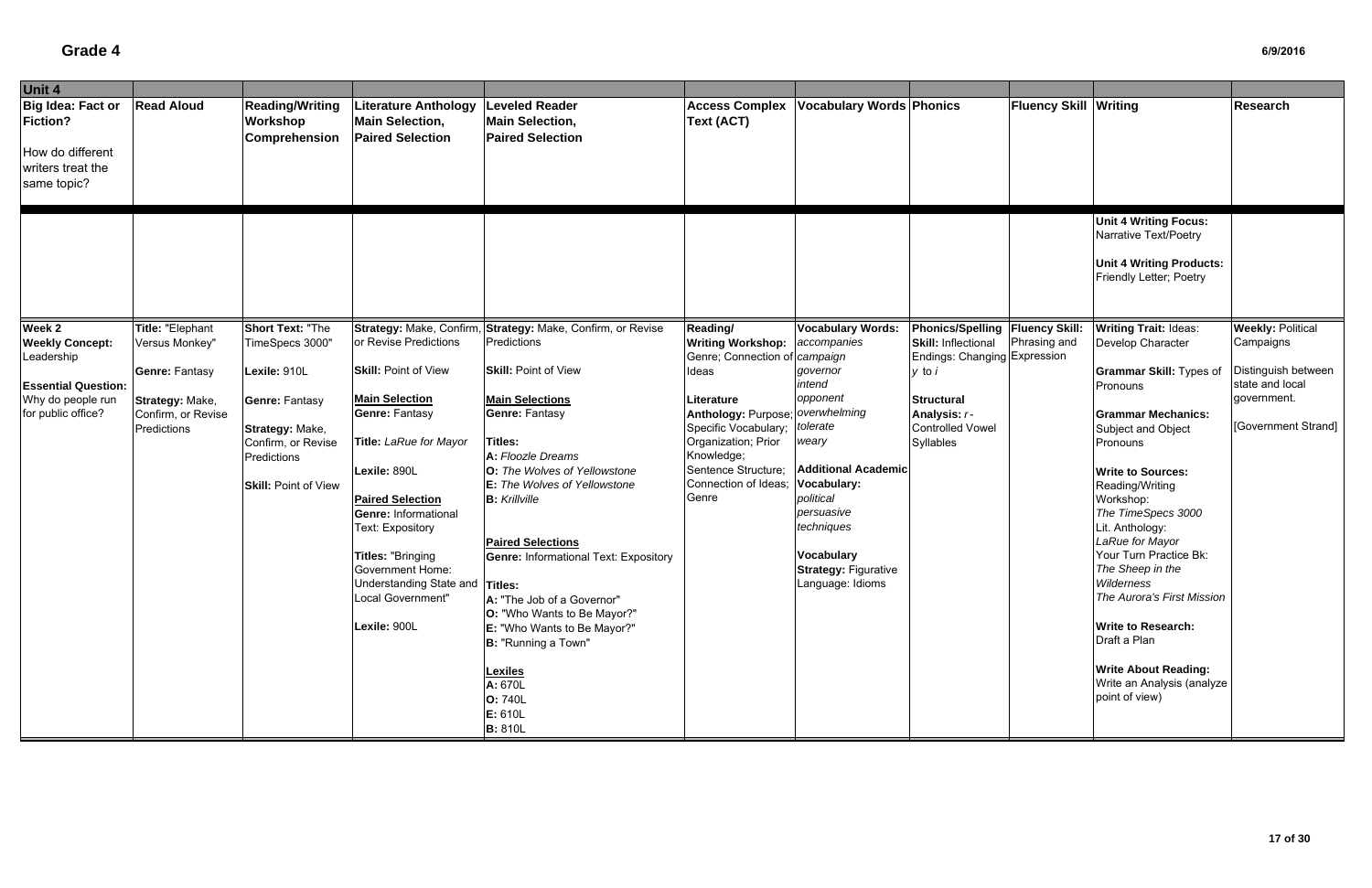| Fluency Skill Writing<br><b>Read Aloud</b><br><b>Reading/Writing</b><br><b>Vocabulary Words Phonics</b><br><b>Leveled Reader</b><br><b>Access Complex</b><br>Literature Anthology<br><b>Fiction?</b><br><b>Text (ACT)</b><br>Workshop<br><b>Main Selection,</b><br><b>Main Selection,</b><br>Comprehension<br><b>Paired Selection</b><br><b>Paired Selection</b><br>How do different<br>writers treat the<br>same topic?<br><b>Unit 4 Writing Focus:</b><br>Narrative Text/Poetry<br><b>Unit 4 Writing Products:</b><br>Friendly Letter; Poetry<br>Week 3<br>Title: "Good-bye<br><b>Short Text: "A</b><br>Strategy: Make, Confirm,<br>Strategy: Make, Confirm, or Revise<br><b>Vocabulary Words:</b><br>Phonics/Spelling   Fluency Skill:<br><b>Writing Trait: Ideas:</b><br>Reading/<br>or Revise Predictions<br><b>Writing Workshop:</b><br><b>Weekly Concept:</b><br>Predictions<br>decade<br><b>Skill: Words with</b><br>Expression<br>Icebox!"<br>Telephone Mix-Up"<br>Develop Plot<br>directing<br>Specific Vocabulary;<br>Breakthroughs<br>/ü/, /ū/, and /ů/<br><b>Skill: Point of View</b><br><b>Skill: Point of View</b><br>engineering<br>Lexile: 950L<br>Organization<br><b>Grammar Skill: Pronoun-</b><br><b>Genre: Historical</b><br>gleaming<br>Verb Agreement<br><b>Essential Question:</b><br>Fiction<br><b>Structural</b><br>scouted<br>lead to new<br><b>Main Selection</b><br><b>Main Selections</b><br><b>Analysis:</b><br><b>Genre: Historical</b><br>Literature<br>squirmed<br><b>Genre: Historical Fiction</b><br><b>Genre: Historical Fiction</b><br>Anthology: Genre;<br>Consonant + le<br><b>Grammar Mechanics:</b><br>Fiction<br>technology<br>Sentence Structure;<br>your life?<br>Confirm, or Revise<br><b>Syllables</b><br>Punctuation in Dialogue<br>Specific Vocabulary;<br>tinkering<br>Title: The Moon Over<br><b>Titles:</b><br>Predictions<br>Strategy: Make,<br>[Science,<br>Prior Knowledge;<br><b>Star</b><br>A: Ron's Radio<br><b>Write to Sources:</b><br>Confirm, or Revise<br>Connection of Ideas; Additional Domain<br>O: The Freedom Machine<br>Reading/Writing<br>Predictions<br>Society Strand]<br>Words:<br>Purpose;<br>Workshop:<br>Lexile: 860L<br>E: The Freedom Machine<br>launch<br>Organization<br>A Telephone Mix-Up<br><b>B:</b> A Better Way<br><b>Skill: Point of View</b><br>Lit. Anthology:<br><i>ignition</i> sequence<br>The Moon Over Star<br>liftoff<br><b>Paired Selection</b><br>Your Turn Practice Bk:<br><b>Genre: Informational</b><br><b>Paired Selections</b><br>Leonardo's Mechanical<br><b>Additional Academic</b><br>Text: Expository<br><b>Genre: Informational Text: Expository</b><br>Knight<br>Vocabulary: | Unit 4            |  |                    |  |                 |  |                      |                                          |
|------------------------------------------------------------------------------------------------------------------------------------------------------------------------------------------------------------------------------------------------------------------------------------------------------------------------------------------------------------------------------------------------------------------------------------------------------------------------------------------------------------------------------------------------------------------------------------------------------------------------------------------------------------------------------------------------------------------------------------------------------------------------------------------------------------------------------------------------------------------------------------------------------------------------------------------------------------------------------------------------------------------------------------------------------------------------------------------------------------------------------------------------------------------------------------------------------------------------------------------------------------------------------------------------------------------------------------------------------------------------------------------------------------------------------------------------------------------------------------------------------------------------------------------------------------------------------------------------------------------------------------------------------------------------------------------------------------------------------------------------------------------------------------------------------------------------------------------------------------------------------------------------------------------------------------------------------------------------------------------------------------------------------------------------------------------------------------------------------------------------------------------------------------------------------------------------------------------------------------------------------------------------------------------------------------------------------------------------------------------------------------------------------------------------------------------------------------------------------------------------------------------------------------------------------------------------------------------------------------------------------------------------------------------------------------------|-------------------|--|--------------------|--|-----------------|--|----------------------|------------------------------------------|
| and technology affect Strategy: Make,                                                                                                                                                                                                                                                                                                                                                                                                                                                                                                                                                                                                                                                                                                                                                                                                                                                                                                                                                                                                                                                                                                                                                                                                                                                                                                                                                                                                                                                                                                                                                                                                                                                                                                                                                                                                                                                                                                                                                                                                                                                                                                                                                                                                                                                                                                                                                                                                                                                                                                                                                                                                                                                    | Big Idea: Fact or |  |                    |  |                 |  |                      | <b>Research</b>                          |
|                                                                                                                                                                                                                                                                                                                                                                                                                                                                                                                                                                                                                                                                                                                                                                                                                                                                                                                                                                                                                                                                                                                                                                                                                                                                                                                                                                                                                                                                                                                                                                                                                                                                                                                                                                                                                                                                                                                                                                                                                                                                                                                                                                                                                                                                                                                                                                                                                                                                                                                                                                                                                                                                                          |                   |  |                    |  |                 |  |                      |                                          |
| How do inventions                                                                                                                                                                                                                                                                                                                                                                                                                                                                                                                                                                                                                                                                                                                                                                                                                                                                                                                                                                                                                                                                                                                                                                                                                                                                                                                                                                                                                                                                                                                                                                                                                                                                                                                                                                                                                                                                                                                                                                                                                                                                                                                                                                                                                                                                                                                                                                                                                                                                                                                                                                                                                                                                        |                   |  |                    |  |                 |  |                      | <b>Weekly: Plastics and</b>              |
|                                                                                                                                                                                                                                                                                                                                                                                                                                                                                                                                                                                                                                                                                                                                                                                                                                                                                                                                                                                                                                                                                                                                                                                                                                                                                                                                                                                                                                                                                                                                                                                                                                                                                                                                                                                                                                                                                                                                                                                                                                                                                                                                                                                                                                                                                                                                                                                                                                                                                                                                                                                                                                                                                          |                   |  |                    |  |                 |  |                      | their impact                             |
|                                                                                                                                                                                                                                                                                                                                                                                                                                                                                                                                                                                                                                                                                                                                                                                                                                                                                                                                                                                                                                                                                                                                                                                                                                                                                                                                                                                                                                                                                                                                                                                                                                                                                                                                                                                                                                                                                                                                                                                                                                                                                                                                                                                                                                                                                                                                                                                                                                                                                                                                                                                                                                                                                          |                   |  |                    |  |                 |  |                      | Identify how new<br>tools and technology |
|                                                                                                                                                                                                                                                                                                                                                                                                                                                                                                                                                                                                                                                                                                                                                                                                                                                                                                                                                                                                                                                                                                                                                                                                                                                                                                                                                                                                                                                                                                                                                                                                                                                                                                                                                                                                                                                                                                                                                                                                                                                                                                                                                                                                                                                                                                                                                                                                                                                                                                                                                                                                                                                                                          |                   |  |                    |  |                 |  |                      |                                          |
|                                                                                                                                                                                                                                                                                                                                                                                                                                                                                                                                                                                                                                                                                                                                                                                                                                                                                                                                                                                                                                                                                                                                                                                                                                                                                                                                                                                                                                                                                                                                                                                                                                                                                                                                                                                                                                                                                                                                                                                                                                                                                                                                                                                                                                                                                                                                                                                                                                                                                                                                                                                                                                                                                          |                   |  |                    |  |                 |  |                      | knowledge and                            |
|                                                                                                                                                                                                                                                                                                                                                                                                                                                                                                                                                                                                                                                                                                                                                                                                                                                                                                                                                                                                                                                                                                                                                                                                                                                                                                                                                                                                                                                                                                                                                                                                                                                                                                                                                                                                                                                                                                                                                                                                                                                                                                                                                                                                                                                                                                                                                                                                                                                                                                                                                                                                                                                                                          |                   |  |                    |  |                 |  |                      | contribute to society.                   |
|                                                                                                                                                                                                                                                                                                                                                                                                                                                                                                                                                                                                                                                                                                                                                                                                                                                                                                                                                                                                                                                                                                                                                                                                                                                                                                                                                                                                                                                                                                                                                                                                                                                                                                                                                                                                                                                                                                                                                                                                                                                                                                                                                                                                                                                                                                                                                                                                                                                                                                                                                                                                                                                                                          |                   |  |                    |  |                 |  |                      |                                          |
|                                                                                                                                                                                                                                                                                                                                                                                                                                                                                                                                                                                                                                                                                                                                                                                                                                                                                                                                                                                                                                                                                                                                                                                                                                                                                                                                                                                                                                                                                                                                                                                                                                                                                                                                                                                                                                                                                                                                                                                                                                                                                                                                                                                                                                                                                                                                                                                                                                                                                                                                                                                                                                                                                          |                   |  |                    |  |                 |  |                      |                                          |
|                                                                                                                                                                                                                                                                                                                                                                                                                                                                                                                                                                                                                                                                                                                                                                                                                                                                                                                                                                                                                                                                                                                                                                                                                                                                                                                                                                                                                                                                                                                                                                                                                                                                                                                                                                                                                                                                                                                                                                                                                                                                                                                                                                                                                                                                                                                                                                                                                                                                                                                                                                                                                                                                                          |                   |  |                    |  |                 |  |                      | Technology, and                          |
|                                                                                                                                                                                                                                                                                                                                                                                                                                                                                                                                                                                                                                                                                                                                                                                                                                                                                                                                                                                                                                                                                                                                                                                                                                                                                                                                                                                                                                                                                                                                                                                                                                                                                                                                                                                                                                                                                                                                                                                                                                                                                                                                                                                                                                                                                                                                                                                                                                                                                                                                                                                                                                                                                          |                   |  |                    |  |                 |  |                      |                                          |
|                                                                                                                                                                                                                                                                                                                                                                                                                                                                                                                                                                                                                                                                                                                                                                                                                                                                                                                                                                                                                                                                                                                                                                                                                                                                                                                                                                                                                                                                                                                                                                                                                                                                                                                                                                                                                                                                                                                                                                                                                                                                                                                                                                                                                                                                                                                                                                                                                                                                                                                                                                                                                                                                                          |                   |  |                    |  |                 |  |                      |                                          |
|                                                                                                                                                                                                                                                                                                                                                                                                                                                                                                                                                                                                                                                                                                                                                                                                                                                                                                                                                                                                                                                                                                                                                                                                                                                                                                                                                                                                                                                                                                                                                                                                                                                                                                                                                                                                                                                                                                                                                                                                                                                                                                                                                                                                                                                                                                                                                                                                                                                                                                                                                                                                                                                                                          |                   |  |                    |  |                 |  |                      |                                          |
|                                                                                                                                                                                                                                                                                                                                                                                                                                                                                                                                                                                                                                                                                                                                                                                                                                                                                                                                                                                                                                                                                                                                                                                                                                                                                                                                                                                                                                                                                                                                                                                                                                                                                                                                                                                                                                                                                                                                                                                                                                                                                                                                                                                                                                                                                                                                                                                                                                                                                                                                                                                                                                                                                          |                   |  |                    |  |                 |  |                      |                                          |
|                                                                                                                                                                                                                                                                                                                                                                                                                                                                                                                                                                                                                                                                                                                                                                                                                                                                                                                                                                                                                                                                                                                                                                                                                                                                                                                                                                                                                                                                                                                                                                                                                                                                                                                                                                                                                                                                                                                                                                                                                                                                                                                                                                                                                                                                                                                                                                                                                                                                                                                                                                                                                                                                                          |                   |  |                    |  |                 |  |                      |                                          |
|                                                                                                                                                                                                                                                                                                                                                                                                                                                                                                                                                                                                                                                                                                                                                                                                                                                                                                                                                                                                                                                                                                                                                                                                                                                                                                                                                                                                                                                                                                                                                                                                                                                                                                                                                                                                                                                                                                                                                                                                                                                                                                                                                                                                                                                                                                                                                                                                                                                                                                                                                                                                                                                                                          |                   |  |                    |  |                 |  |                      |                                          |
| Titles:                                                                                                                                                                                                                                                                                                                                                                                                                                                                                                                                                                                                                                                                                                                                                                                                                                                                                                                                                                                                                                                                                                                                                                                                                                                                                                                                                                                                                                                                                                                                                                                                                                                                                                                                                                                                                                                                                                                                                                                                                                                                                                                                                                                                                                                                                                                                                                                                                                                                                                                                                                                                                                                                                  |                   |  | Title: "3  2  1 We |  | formal language |  | Starting Work on the |                                          |
| <b>Brooklyn Bridge</b><br>third person<br>Have Spin-Off!"<br>A: "Roosevelt's Fireside Chats"                                                                                                                                                                                                                                                                                                                                                                                                                                                                                                                                                                                                                                                                                                                                                                                                                                                                                                                                                                                                                                                                                                                                                                                                                                                                                                                                                                                                                                                                                                                                                                                                                                                                                                                                                                                                                                                                                                                                                                                                                                                                                                                                                                                                                                                                                                                                                                                                                                                                                                                                                                                             |                   |  |                    |  |                 |  |                      |                                          |
| <b>O:</b> "The Interstate Highway System"                                                                                                                                                                                                                                                                                                                                                                                                                                                                                                                                                                                                                                                                                                                                                                                                                                                                                                                                                                                                                                                                                                                                                                                                                                                                                                                                                                                                                                                                                                                                                                                                                                                                                                                                                                                                                                                                                                                                                                                                                                                                                                                                                                                                                                                                                                                                                                                                                                                                                                                                                                                                                                                |                   |  |                    |  |                 |  |                      |                                          |
| <b>Write to Research:</b><br><b>Vocabulary</b><br>Lexile: 900L<br><b>E:</b> "The Interstate Highway System"<br>Write a Description                                                                                                                                                                                                                                                                                                                                                                                                                                                                                                                                                                                                                                                                                                                                                                                                                                                                                                                                                                                                                                                                                                                                                                                                                                                                                                                                                                                                                                                                                                                                                                                                                                                                                                                                                                                                                                                                                                                                                                                                                                                                                                                                                                                                                                                                                                                                                                                                                                                                                                                                                       |                   |  |                    |  |                 |  |                      |                                          |
| <b>Strategy: Context</b><br>B: "A History of Washing Technology"<br>Clues: Synonyms                                                                                                                                                                                                                                                                                                                                                                                                                                                                                                                                                                                                                                                                                                                                                                                                                                                                                                                                                                                                                                                                                                                                                                                                                                                                                                                                                                                                                                                                                                                                                                                                                                                                                                                                                                                                                                                                                                                                                                                                                                                                                                                                                                                                                                                                                                                                                                                                                                                                                                                                                                                                      |                   |  |                    |  |                 |  |                      |                                          |
| <b>Write About Reading:</b><br><b>Lexiles</b>                                                                                                                                                                                                                                                                                                                                                                                                                                                                                                                                                                                                                                                                                                                                                                                                                                                                                                                                                                                                                                                                                                                                                                                                                                                                                                                                                                                                                                                                                                                                                                                                                                                                                                                                                                                                                                                                                                                                                                                                                                                                                                                                                                                                                                                                                                                                                                                                                                                                                                                                                                                                                                            |                   |  |                    |  |                 |  |                      |                                          |
| Write an Analysis (reflect<br>A: 620L                                                                                                                                                                                                                                                                                                                                                                                                                                                                                                                                                                                                                                                                                                                                                                                                                                                                                                                                                                                                                                                                                                                                                                                                                                                                                                                                                                                                                                                                                                                                                                                                                                                                                                                                                                                                                                                                                                                                                                                                                                                                                                                                                                                                                                                                                                                                                                                                                                                                                                                                                                                                                                                    |                   |  |                    |  |                 |  |                      |                                          |
| on point of view)<br>O: 690L                                                                                                                                                                                                                                                                                                                                                                                                                                                                                                                                                                                                                                                                                                                                                                                                                                                                                                                                                                                                                                                                                                                                                                                                                                                                                                                                                                                                                                                                                                                                                                                                                                                                                                                                                                                                                                                                                                                                                                                                                                                                                                                                                                                                                                                                                                                                                                                                                                                                                                                                                                                                                                                             |                   |  |                    |  |                 |  |                      |                                          |
| E: 540L                                                                                                                                                                                                                                                                                                                                                                                                                                                                                                                                                                                                                                                                                                                                                                                                                                                                                                                                                                                                                                                                                                                                                                                                                                                                                                                                                                                                                                                                                                                                                                                                                                                                                                                                                                                                                                                                                                                                                                                                                                                                                                                                                                                                                                                                                                                                                                                                                                                                                                                                                                                                                                                                                  |                   |  |                    |  |                 |  |                      |                                          |
| <b>B:</b> 790L                                                                                                                                                                                                                                                                                                                                                                                                                                                                                                                                                                                                                                                                                                                                                                                                                                                                                                                                                                                                                                                                                                                                                                                                                                                                                                                                                                                                                                                                                                                                                                                                                                                                                                                                                                                                                                                                                                                                                                                                                                                                                                                                                                                                                                                                                                                                                                                                                                                                                                                                                                                                                                                                           |                   |  |                    |  |                 |  |                      |                                          |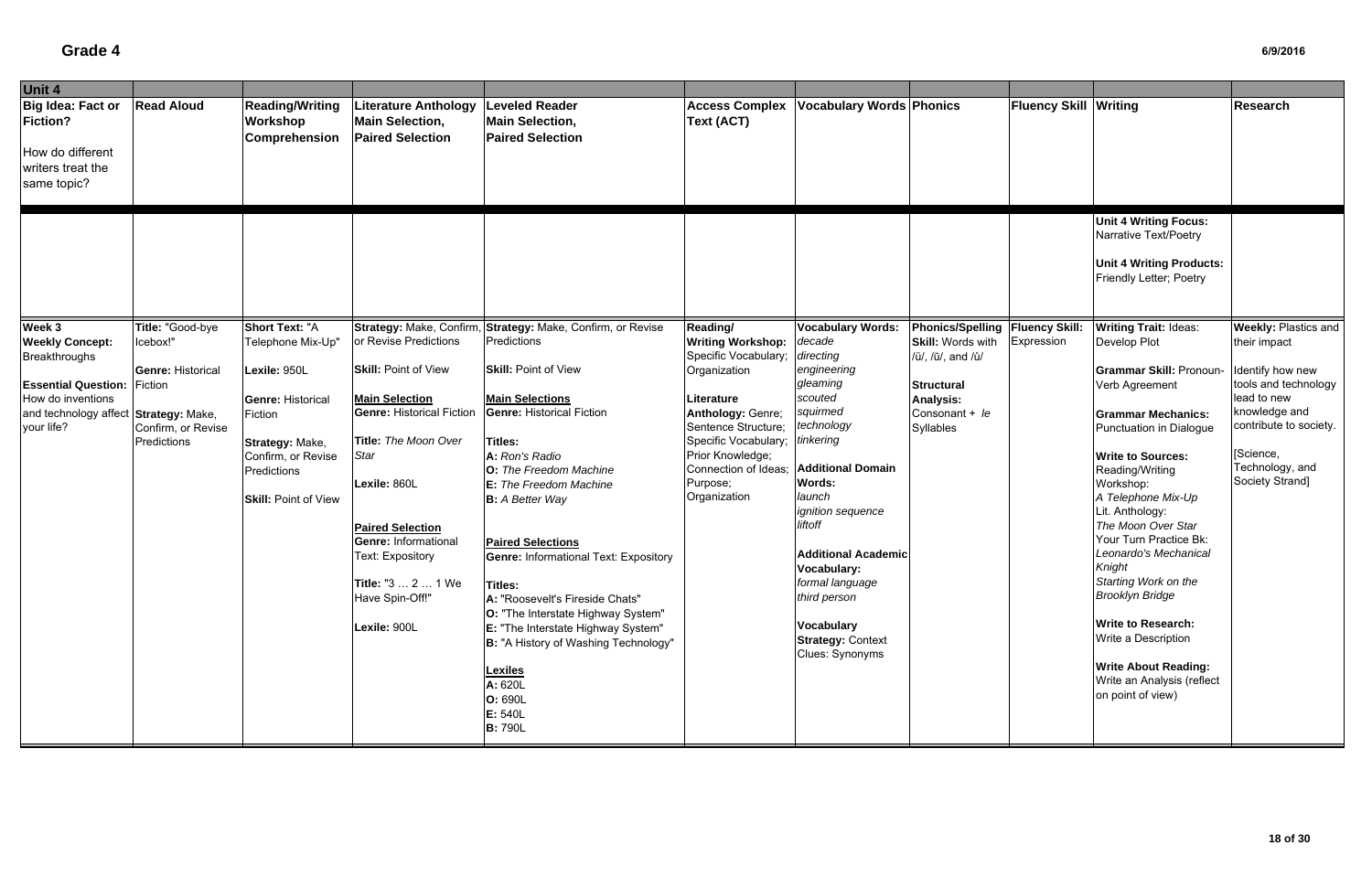| Unit 4                                                                                                                                    |                                                                                                                                         |                                                                                                                                                                                                                                                                                                 |                                                                                                                                                                                                                                                                                                                                                                                                              |                                                                                                                                                                                                                                                                                                                                                                                                                                                                                                                 |                                                                                                                                                                                                            |                                                                                                                                                                                                                                                                                                                                                                  |                                                                                                                                                  |                              |                                                                                                                                                                                                                                                                                                                                                                                                                                                                                                                                                                          |                                                                                                                                                                                        |
|-------------------------------------------------------------------------------------------------------------------------------------------|-----------------------------------------------------------------------------------------------------------------------------------------|-------------------------------------------------------------------------------------------------------------------------------------------------------------------------------------------------------------------------------------------------------------------------------------------------|--------------------------------------------------------------------------------------------------------------------------------------------------------------------------------------------------------------------------------------------------------------------------------------------------------------------------------------------------------------------------------------------------------------|-----------------------------------------------------------------------------------------------------------------------------------------------------------------------------------------------------------------------------------------------------------------------------------------------------------------------------------------------------------------------------------------------------------------------------------------------------------------------------------------------------------------|------------------------------------------------------------------------------------------------------------------------------------------------------------------------------------------------------------|------------------------------------------------------------------------------------------------------------------------------------------------------------------------------------------------------------------------------------------------------------------------------------------------------------------------------------------------------------------|--------------------------------------------------------------------------------------------------------------------------------------------------|------------------------------|--------------------------------------------------------------------------------------------------------------------------------------------------------------------------------------------------------------------------------------------------------------------------------------------------------------------------------------------------------------------------------------------------------------------------------------------------------------------------------------------------------------------------------------------------------------------------|----------------------------------------------------------------------------------------------------------------------------------------------------------------------------------------|
| Big Idea: Fact or<br>Fiction?<br>How do different<br>writers treat the<br>same topic?                                                     | <b>Read Aloud</b>                                                                                                                       | <b>Reading/Writing</b><br>Workshop<br>Comprehension                                                                                                                                                                                                                                             | Literature Anthology<br><b>Main Selection,</b><br><b>Paired Selection</b>                                                                                                                                                                                                                                                                                                                                    | <b>Leveled Reader</b><br><b>Main Selection,</b><br><b>Paired Selection</b>                                                                                                                                                                                                                                                                                                                                                                                                                                      | <b>Access Complex</b><br><b>Text (ACT)</b>                                                                                                                                                                 | <b>Vocabulary Words Phonics</b>                                                                                                                                                                                                                                                                                                                                  |                                                                                                                                                  | <b>Fluency Skill Writing</b> |                                                                                                                                                                                                                                                                                                                                                                                                                                                                                                                                                                          | <b>Research</b>                                                                                                                                                                        |
|                                                                                                                                           |                                                                                                                                         |                                                                                                                                                                                                                                                                                                 |                                                                                                                                                                                                                                                                                                                                                                                                              |                                                                                                                                                                                                                                                                                                                                                                                                                                                                                                                 |                                                                                                                                                                                                            |                                                                                                                                                                                                                                                                                                                                                                  |                                                                                                                                                  |                              | <b>Unit 4 Writing Focus:</b><br>Narrative Text/Poetry<br><b>Unit 4 Writing Products:</b><br>Friendly Letter; Poetry                                                                                                                                                                                                                                                                                                                                                                                                                                                      |                                                                                                                                                                                        |
| Week 4<br><b>Weekly Concept:</b><br>Wonders in the Sky<br><b>Essential Question:</b><br>How do you explain<br>what you see in the<br>sky? | Title: "Pictures in the Short Text:<br>Sky"<br>Genre: Informational<br>Text: Expository<br>Strategy: Ask and<br><b>Answer Questions</b> | "Wonders of the<br>Night Sky"<br>Lexile: 880L<br><b>Genre: Informational Main Selection</b><br>Text: Expository<br>Strategy: Ask and<br><b>Answer Questions</b><br><b>Skill: Text Structure:</b><br>Cause and Effect<br><b>Text Features:</b><br>Diagrams; Boldface<br>Words;<br>Pronunciations | Strategy: Ask and<br><b>Answer Questions</b><br><b>Skill: Text Structure:</b><br>Cause and Effect<br><b>Genre: Informational</b><br><b>Text: Expository</b><br>Title: Why Does the<br>Moon Change Shape?<br>Lexile: 900L<br><b>Paired Selection</b><br><b>Genre: Myths</b><br>Titles: "Why the Sun<br>Travels Across the Sky"<br>(Helios); "Why There Is<br>Thunder and Lightning"<br>(Thor)<br>Lexile: 910L | <b>Strategy: Ask and Answer Questions</b><br><b>Skill: Text Structure: Cause and Effect</b><br><b>Main Selections</b><br><b>Genre: Informational Text: Expository</b><br><b>Titles:</b><br>A: Stargazing<br>O: Stargazing<br>E: Stargazing<br><b>B:</b> Stargazing<br><b>Paired Selections</b><br>Genre: Myth<br>Titles:<br>A: "Orion the Hunter"<br><b>O:</b> "Orion the Hunter"<br><b>E:</b> "Orion the Hunter"<br>B: "Orion the Hunter"<br><b>Lexiles</b><br>A: 650L<br>O: 450L<br>E: 360L<br><b>B: 860L</b> | <b>Reading/</b><br><b>Writing Workshop:</b><br>Connection of Ideas;<br>Organization<br>Literature<br>Anthology: Genre;<br>Organization;<br>Specific Vocabulary;<br>Connection of Ideas;<br>Prior Knowledge | <b>Vocabulary Words:</b><br>astronomer<br>crescent<br>phases<br>rotates<br>series<br>sliver<br>specific<br>telescope<br><b>Additional Domain</b><br><b>Words:</b><br>asteroid<br>dwarf planet<br>comet<br><b>Additional Academic</b><br><b>Words:</b><br>simile<br>personification<br><b>Vocabulary</b><br><b>Strategy: Context</b><br>Clues: Paragraph<br>Clues | Phonics/Spelling   Fluency Skill:<br><b>Skill: Diphthongs</b><br>/oi/ and /ou/<br><b>Structural</b><br><b>Analysis: Greek</b><br>and Latin Roots | Accuracy                     | <b>Writing Trait: Word</b><br>Choice: Figurative<br>Language<br><b>Grammar Skill:</b><br>Possessive Pronouns<br><b>Grammar Mechanics:</b><br>Possessive Nouns and<br>Pronouns<br><b>Write to Sources:</b><br>Reading/Writing<br>Workshop:<br><b>Wonders of the Night Sky</b><br>Lit. Anthology:<br>Why Does the Moon<br>Change Shape?<br>Your Turn Practice Bk:<br>Stars: Lights in the Night<br>Sky<br><b>How Rainbows Work</b><br><b>Write to Research:</b><br>Write a Plan<br><b>Write About Reading:</b><br>Write an Analysis (analyze<br>themes, topics, or events) | <b>Weekly: Eclipses</b><br>Describe the relative<br>movement among<br>the sun, moon, and<br>Earth in order to<br>explain the phases of<br>the moon.<br><b>Earth Science</b><br>Strand] |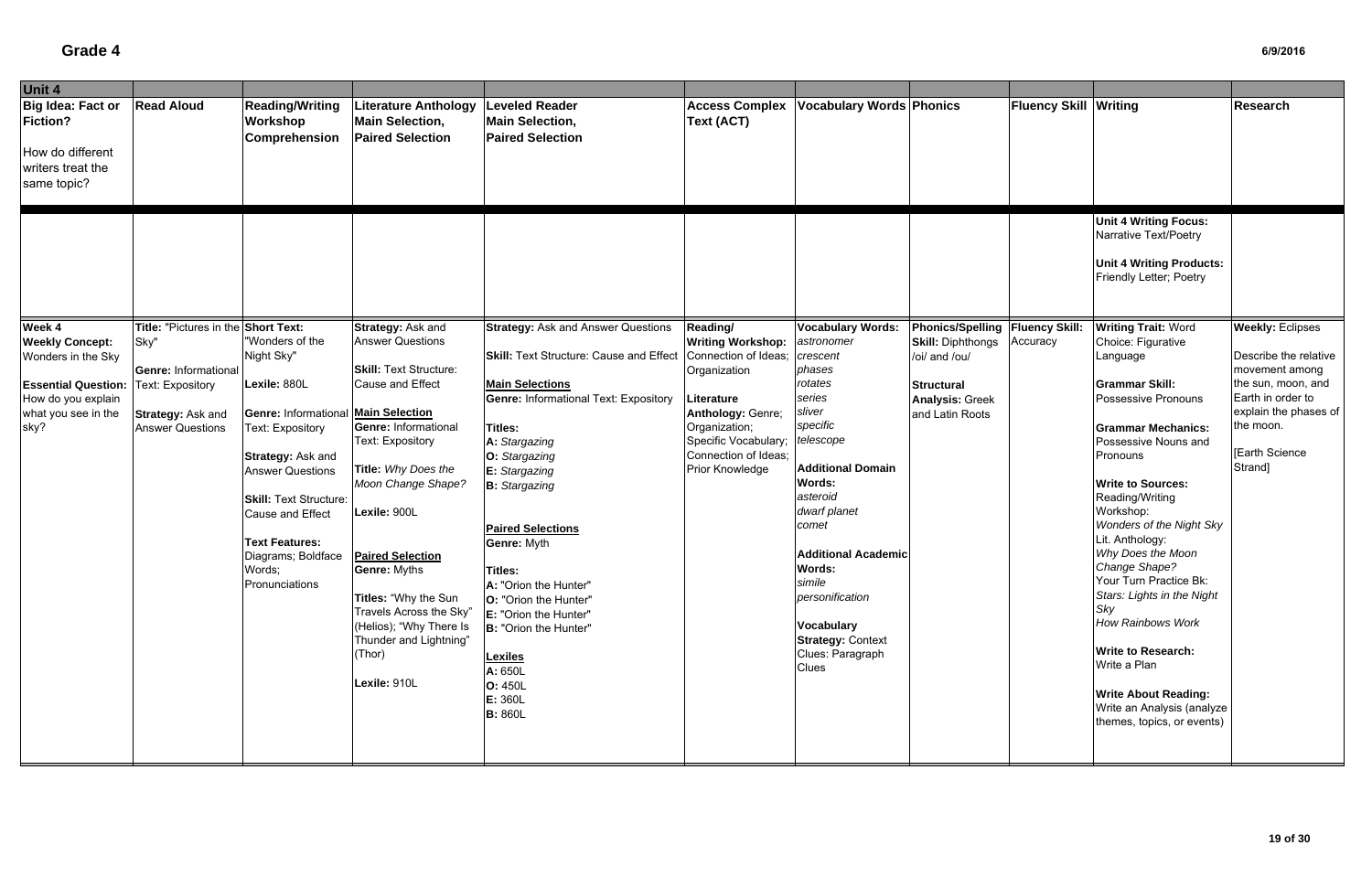| Unit 4                                                                                       |                                 |                                                     |                                                                                                        |                                                                                                                                                                                                                                             |                                            |                                                                                                                                       |                                   |                              |                                                                                                                                                                                                                                                                                                  |                                                                                              |
|----------------------------------------------------------------------------------------------|---------------------------------|-----------------------------------------------------|--------------------------------------------------------------------------------------------------------|---------------------------------------------------------------------------------------------------------------------------------------------------------------------------------------------------------------------------------------------|--------------------------------------------|---------------------------------------------------------------------------------------------------------------------------------------|-----------------------------------|------------------------------|--------------------------------------------------------------------------------------------------------------------------------------------------------------------------------------------------------------------------------------------------------------------------------------------------|----------------------------------------------------------------------------------------------|
| Big Idea: Fact or<br><b>Fiction?</b><br>How do different<br>writers treat the<br>same topic? | <b>Read Aloud</b>               | <b>Reading/Writing</b><br>Workshop<br>Comprehension | Literature Anthology<br><b>Main Selection,</b><br><b>Paired Selection</b>                              | <b>Leveled Reader</b><br><b>Main Selection,</b><br><b>Paired Selection</b>                                                                                                                                                                  | <b>Access Complex</b><br><b>Text (ACT)</b> | <b>Vocabulary Words Phonics</b>                                                                                                       |                                   | <b>Fluency Skill Writing</b> |                                                                                                                                                                                                                                                                                                  | Research                                                                                     |
|                                                                                              |                                 |                                                     |                                                                                                        |                                                                                                                                                                                                                                             |                                            |                                                                                                                                       |                                   |                              | <b>Unit 4 Writing Focus:</b><br>Narrative Text/Poetry<br><b>Unit 4 Writing Products:</b><br>Friendly Letter; Poetry                                                                                                                                                                              |                                                                                              |
| Week 5                                                                                       | Title: "Sam's Box"              | <b>Short Texts: "Sing</b>                           | <b>Skill: Theme</b>                                                                                    | <b>Skill: Theme</b>                                                                                                                                                                                                                         | Reading/                                   | <b>Vocabulary Words:</b>                                                                                                              | Phonics/Spelling   Fluency Skill: |                              | <b>Writing Trait: Word</b>                                                                                                                                                                                                                                                                       | <b>Weekly: Poets and</b>                                                                     |
| <b>Weekly Concept:</b>                                                                       |                                 | to Me," "The Climb"                                 |                                                                                                        |                                                                                                                                                                                                                                             | <b>Writing Workshop:</b>                   | attain                                                                                                                                | <b>Skill: Variant</b>             | Rate                         | Choice: Sensory                                                                                                                                                                                                                                                                                  | their use of language                                                                        |
| Achievements                                                                                 | <b>Genre: Narrative</b><br>Poem | Lexile: NP                                          | <b>Main Selection</b><br><b>Genre: Narrative Poem</b>                                                  | <b>Main Selections</b><br><b>Genre: Realistic Fiction</b>                                                                                                                                                                                   | Specific Vocabulary;<br>Genre              | dangling<br>hovering                                                                                                                  | Vowel /ô/                         |                              | Language                                                                                                                                                                                                                                                                                         |                                                                                              |
| <b>Essential Question:</b>                                                                   |                                 |                                                     |                                                                                                        |                                                                                                                                                                                                                                             |                                            | triumph                                                                                                                               | <b>Structural</b>                 |                              | <b>Grammar Skill: Pronouns</b>                                                                                                                                                                                                                                                                   |                                                                                              |
| How do writers look                                                                          | <b>Strategy: Visualize</b>      | <b>Genre: Narrative</b>                             | Titles: "Swimming to the Titles:                                                                       |                                                                                                                                                                                                                                             | Literature                                 | <b>Poetry Terms:</b>                                                                                                                  | <b>Analysis:</b>                  |                              | and Homophones                                                                                                                                                                                                                                                                                   |                                                                                              |
| at success in different                                                                      |                                 | Poem                                                | Rock," "The Moondust                                                                                   | A: Try, Try Again                                                                                                                                                                                                                           | Anthology:                                 | connotation                                                                                                                           | Frequently                        |                              |                                                                                                                                                                                                                                                                                                  |                                                                                              |
| ways?                                                                                        |                                 |                                                     | Footprint"                                                                                             | O: The Math-lete                                                                                                                                                                                                                            | Sentence Structure;                        | denotation                                                                                                                            | <b>Confused Words</b>             |                              | <b>Grammar Mechanics:</b>                                                                                                                                                                                                                                                                        |                                                                                              |
|                                                                                              |                                 | <b>Skill: Theme</b>                                 |                                                                                                        | E: The Math-lete                                                                                                                                                                                                                            | Organization                               | repetition                                                                                                                            |                                   |                              | Contractions and                                                                                                                                                                                                                                                                                 |                                                                                              |
|                                                                                              |                                 |                                                     | Lexile: NP                                                                                             | <b>B:</b> The Final                                                                                                                                                                                                                         |                                            | stanza                                                                                                                                |                                   |                              | Possessives                                                                                                                                                                                                                                                                                      |                                                                                              |
|                                                                                              |                                 | <b>Literary Elements:</b><br>Stanza; Repetition     | <b>Paired Selection</b><br><b>Genre: Narrative Poem</b><br>Titles: "Genius,"<br>"Winner"<br>Lexile: NP | <b>Paired Selections</b><br><b>Genre: Poetry</b><br><b>Titles:</b><br>A: "Sunlight Sparkling on Chrome"<br>O: "Cross-Country Race"<br>E: "Cross-Country Race"<br><b>B: "Talent Show"</b><br><b>Lexiles</b><br>A: 600L<br>O: 740L<br>E: 510L |                                            | <b>Additional Academic</b><br>Words:<br>sensory<br>analysis<br><b>Vocabulary</b><br><b>Strategy:</b><br>Connotation and<br>Denotation |                                   |                              | <b>Write to Sources:</b><br>Reading/Writing<br>Workshop:<br>"Sing to Me," "The Climb"<br>Lit. Anthology:<br>Swimming to the Rock,<br>The Moondust Footprint<br>Your Turn Practice Bk:<br>The Principal's Office<br><b>Write to Research:</b><br>Write an Analysis<br><b>Write About Reading:</b> | <b>Unit Level:</b><br><b>Research Skill:</b><br><b>Relevant Facts</b><br>Unit Project: Self- |
|                                                                                              |                                 |                                                     |                                                                                                        | <b>B: 800L</b>                                                                                                                                                                                                                              |                                            |                                                                                                                                       |                                   |                              | Write an Analysis (analyze<br>poetic structure)                                                                                                                                                                                                                                                  | select and develop<br>from options for unit<br>research projects.                            |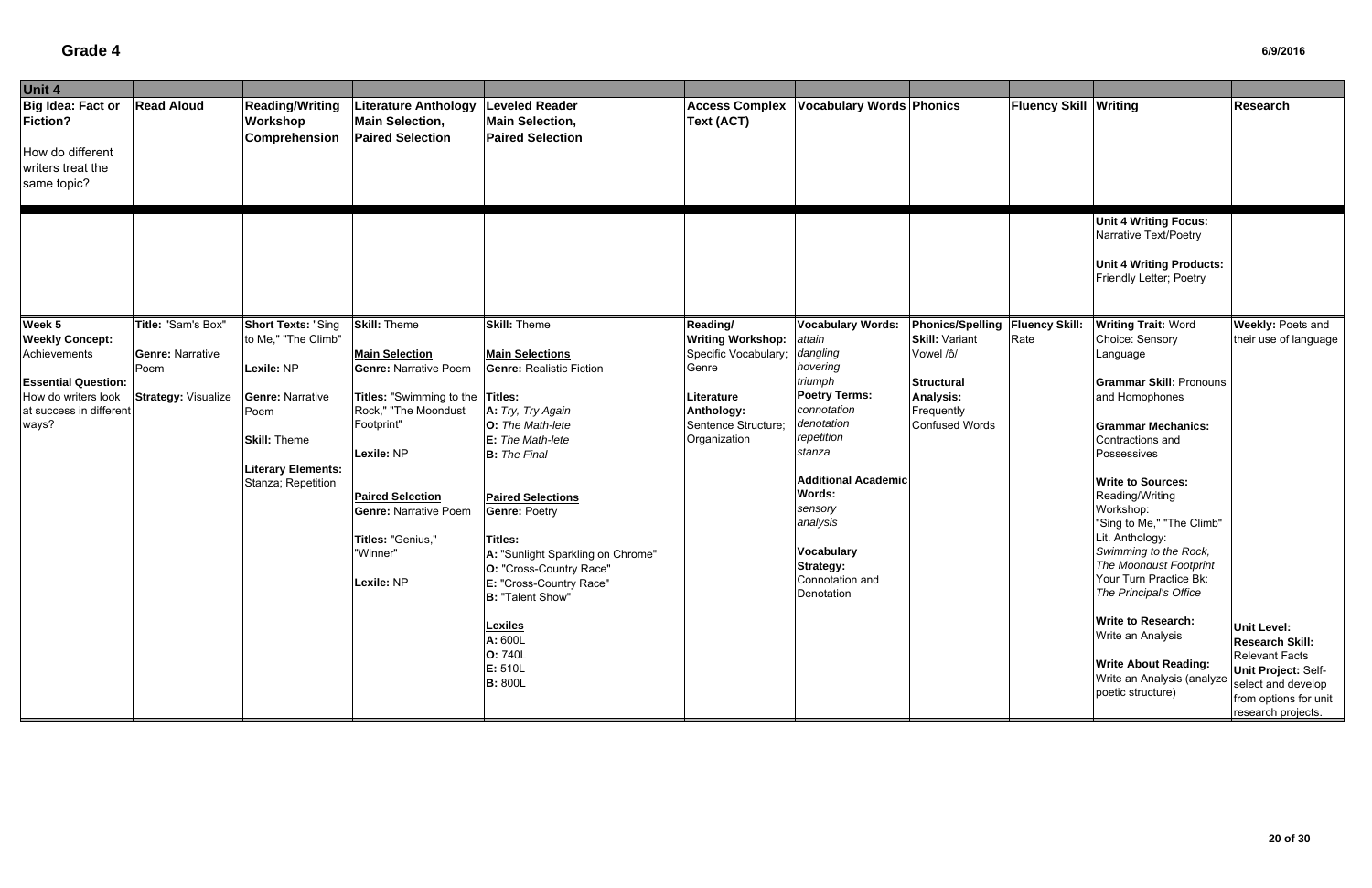| Unit 5                                                                                                                                                 |                                                                                                        |                                                                                                                                                                                                         |                                                                                                                                                                                                                                                                                                             |                                                                                                                                                                                                                                                                                                                                                                                                                                                                                                                                                             |                                                                                                                                                                                                                                   |                                                                                                                                                                                                                                                                                        |                                                                                                                                   |                              |                                                                                                                                                                                                                                                                                                                                                                                                                                                                                           |                                     |
|--------------------------------------------------------------------------------------------------------------------------------------------------------|--------------------------------------------------------------------------------------------------------|---------------------------------------------------------------------------------------------------------------------------------------------------------------------------------------------------------|-------------------------------------------------------------------------------------------------------------------------------------------------------------------------------------------------------------------------------------------------------------------------------------------------------------|-------------------------------------------------------------------------------------------------------------------------------------------------------------------------------------------------------------------------------------------------------------------------------------------------------------------------------------------------------------------------------------------------------------------------------------------------------------------------------------------------------------------------------------------------------------|-----------------------------------------------------------------------------------------------------------------------------------------------------------------------------------------------------------------------------------|----------------------------------------------------------------------------------------------------------------------------------------------------------------------------------------------------------------------------------------------------------------------------------------|-----------------------------------------------------------------------------------------------------------------------------------|------------------------------|-------------------------------------------------------------------------------------------------------------------------------------------------------------------------------------------------------------------------------------------------------------------------------------------------------------------------------------------------------------------------------------------------------------------------------------------------------------------------------------------|-------------------------------------|
| Big Idea: Figure It   Read Aloud<br>Out<br>What helps you<br>understand the<br>world around you?<br>(Myth:<br>"Persephone")                            |                                                                                                        | <b>Reading/Writing</b><br>Workshop<br>Comprehension                                                                                                                                                     | <b>Literature Anthology</b><br><b>Main Selection,</b><br><b>Paired Selection</b>                                                                                                                                                                                                                            | <b>Leveled Reader</b><br><b>Main Selection,</b><br><b>Paired Selection</b>                                                                                                                                                                                                                                                                                                                                                                                                                                                                                  | <b>Access Complex</b><br>Text (ACT)                                                                                                                                                                                               | <b>Vocabulary Words Phonics</b>                                                                                                                                                                                                                                                        |                                                                                                                                   | <b>Fluency Skill Writing</b> |                                                                                                                                                                                                                                                                                                                                                                                                                                                                                           | Research                            |
|                                                                                                                                                        |                                                                                                        |                                                                                                                                                                                                         |                                                                                                                                                                                                                                                                                                             |                                                                                                                                                                                                                                                                                                                                                                                                                                                                                                                                                             |                                                                                                                                                                                                                                   |                                                                                                                                                                                                                                                                                        |                                                                                                                                   |                              | <b>Unit 5 Writing Focus:</b><br><b>Informative Text</b><br><b>Unit 5 Writing Products:</b><br>Expository Letter;<br>Research Report                                                                                                                                                                                                                                                                                                                                                       |                                     |
| Week 1<br><b>Weekly Concept:</b><br>Making It Happen<br><b>Essential Question:</b><br>In what ways do<br>people show they<br>care about each<br>other? | Title: "A Special<br>Birthday Hug"<br><b>Genre: Realistic</b><br>Fiction<br><b>Strategy: Visualize</b> | Short Text: "Sadie's Strategy: Visualize<br>Game"<br>Lexile: 850L<br><b>Genre: Realistic</b><br>Fiction<br><b>Strategy: Visualize</b><br>Skill: Character,<br>Setting, Plot:<br>Problem and<br>Solution | Skill: Character, Setting,<br>Plot: Problem and<br>Solution<br><b>Main Selection</b><br><b>Genre: Realistic Fiction</b><br>Title: Mama, I'll Give<br>You the World<br>Lexile: 970L<br><b>Paired Selection</b><br><b>Genre: Realistic Fiction</b><br>Title: "What If It<br>Happened to You?"<br>Lexile: 890L | <b>Strategy: Visualize</b><br>Skill: Character, Setting, Plot: Problem<br>and Solution<br><b>Main Selections</b><br><b>Genre: Realistic Fiction</b><br>Titles:<br>A: Saving Stolen Treasure<br><b>O:</b> The Perfect Present<br>E: The Perfect Present<br><b>B:</b> First Edition<br><b>Paired Selections</b><br><b>Genre: Realistic Fiction</b><br>Titles:<br>A: "Miguel's Amazing Shyness Cure"<br><b>O:</b> "Fly Me to the Moon"<br>E: "Fly Me to the Moon"<br>B: "Magnolia Leaves"<br><b>Lexiles</b><br>A: 560L<br>O: 690L<br>E: 560L<br><b>B:</b> 750L | Reading/<br><b>Writing Workshop:</b><br>Connection of Ideas;<br>Specific Vocabulary<br>Literature<br><b>Anthology: Prior</b><br>Knowledge;<br>Sentence Structure;<br>Connection of Ideas;<br>Organization;<br>Specific Vocabulary | <b>Vocabulary Words:</b><br>bouquet<br>emotion<br>encircle<br>express<br>fussy<br>portraits<br>sparkles<br>whirl<br><b>Additional Academic</b><br><b>Words:</b><br>foreshadowing<br>metaphor<br><b>Vocabulary</b><br><b>Strategy: Figurative</b><br>Language: Similes<br>and Metaphors | Phonics/Spelling   Fluency Skill:<br><b>Skill: Closed</b><br>Syllables<br><b>Structural</b><br><b>Analysis: Latin</b><br>Prefixes | Expression                   | <b>Writing Trait:</b><br>Organization: Strong<br>Openings<br><b>Grammar Skill: Adjectives</b><br><b>Grammar Mechanics:</b><br>Punctuation<br><b>Write to Sources:</b><br>Reading/Writing<br>Workshop:<br>Sadie's Game<br>Lit. Anthology:<br>Mama, I'll Give You the<br>World<br>Your Turn Practice Bk:<br>The Stray Dog<br>A Change of Heart<br><b>Write to Research:</b><br>Persuasive Writing<br><b>Write About Reading:</b><br>Write an Analysis (analyze<br>character, setting, plot) | <b>Weekly: Aid</b><br>Organizations |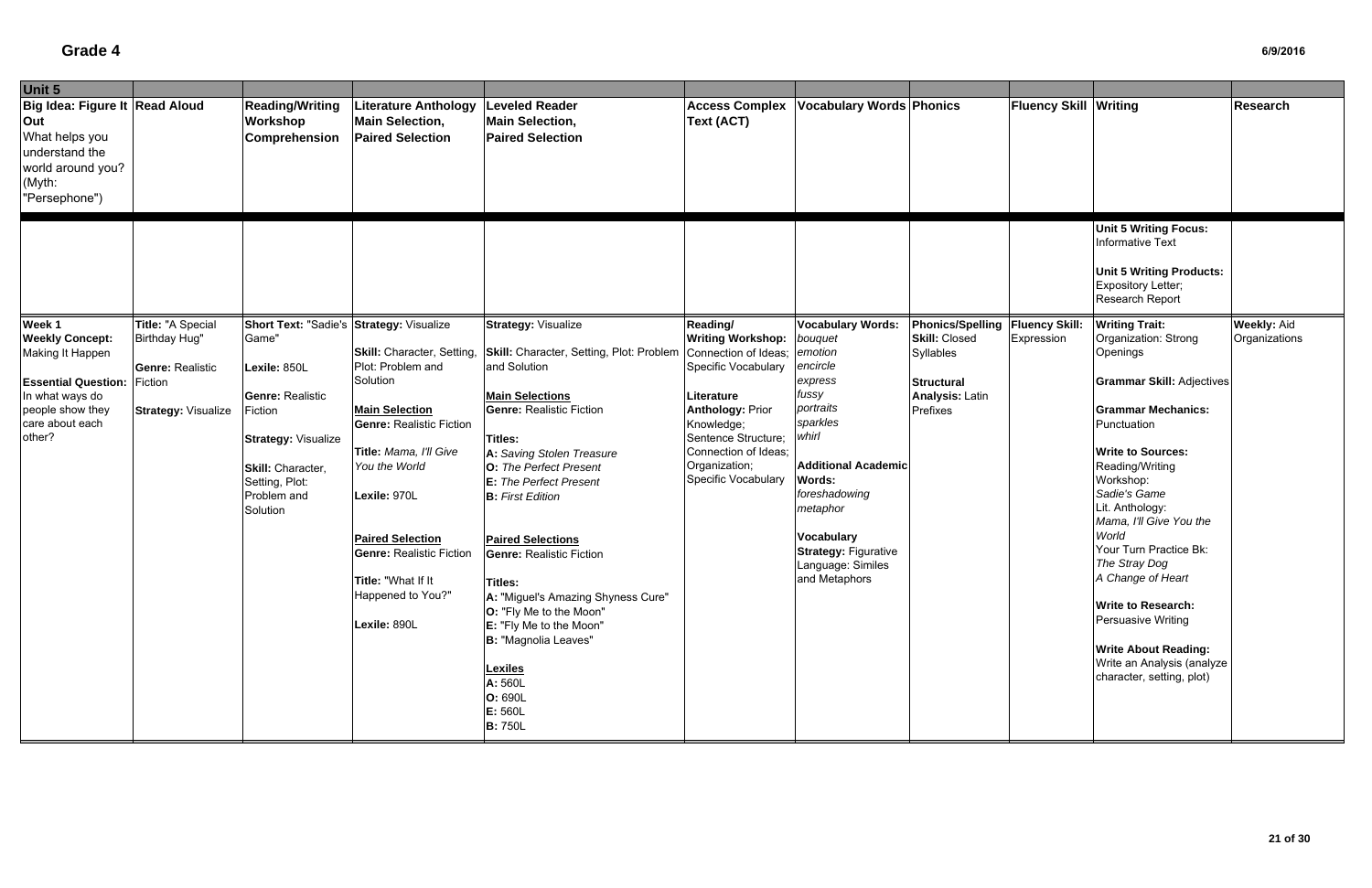| Unit 5                                                                                                                                   |                                                       |                                                                                                                                                             |                                                                                                                                                                                                                                                                                                                |                                                                                                                                                                                                                                                                                                                                                                                                                                                                                                                                                                        |                                                                                                                                                                             |                                                                                                                                                                                                                                 |                                                                                               |                              |                                                                                                                                                                                                                                                                                                                                                                                                                                                                                                                     |                             |
|------------------------------------------------------------------------------------------------------------------------------------------|-------------------------------------------------------|-------------------------------------------------------------------------------------------------------------------------------------------------------------|----------------------------------------------------------------------------------------------------------------------------------------------------------------------------------------------------------------------------------------------------------------------------------------------------------------|------------------------------------------------------------------------------------------------------------------------------------------------------------------------------------------------------------------------------------------------------------------------------------------------------------------------------------------------------------------------------------------------------------------------------------------------------------------------------------------------------------------------------------------------------------------------|-----------------------------------------------------------------------------------------------------------------------------------------------------------------------------|---------------------------------------------------------------------------------------------------------------------------------------------------------------------------------------------------------------------------------|-----------------------------------------------------------------------------------------------|------------------------------|---------------------------------------------------------------------------------------------------------------------------------------------------------------------------------------------------------------------------------------------------------------------------------------------------------------------------------------------------------------------------------------------------------------------------------------------------------------------------------------------------------------------|-----------------------------|
| Big Idea: Figure It Read Aloud<br>Out<br>What helps you<br>understand the<br>world around you?                                           |                                                       | <b>Reading/Writing</b><br>Workshop<br><b>Comprehension</b>                                                                                                  | <b>Literature Anthology</b><br><b>Main Selection,</b><br><b>Paired Selection</b>                                                                                                                                                                                                                               | <b>Leveled Reader</b><br><b>Main Selection,</b><br><b>Paired Selection</b>                                                                                                                                                                                                                                                                                                                                                                                                                                                                                             | <b>Access Complex</b><br><b>Text (ACT)</b>                                                                                                                                  | <b>Vocabulary Words Phonics</b>                                                                                                                                                                                                 |                                                                                               | <b>Fluency Skill Writing</b> |                                                                                                                                                                                                                                                                                                                                                                                                                                                                                                                     | Research                    |
| Week 2                                                                                                                                   | Title: "Horse-Tamer                                   | <b>Short Text: "My Big</b>                                                                                                                                  | <b>Strategy: Visualize</b>                                                                                                                                                                                                                                                                                     | <b>Strategy: Visualize</b>                                                                                                                                                                                                                                                                                                                                                                                                                                                                                                                                             | Reading/                                                                                                                                                                    | <b>Vocabulary Words:</b>                                                                                                                                                                                                        | <b>Phonics/Spelling</b>                                                                       | <b>Fluency Skill:</b>        | <b>Unit 5 Writing Focus:</b><br>Informative Text<br><b>Unit 5 Writing Products:</b><br>Expository Letter;<br>Research Report<br><b>Writing Trait: Sentence</b>                                                                                                                                                                                                                                                                                                                                                      | <b>Weekly: Oregon Trail</b> |
| <b>Weekly Concept: On Hattie Heads West"</b><br>the Move<br><b>Essential Question:</b><br>What are some<br>reasons people<br>moved west? | <b>Genre: Tall Tale</b><br><b>Strategy: Visualize</b> | Brother, Johnny<br>Kaw"<br>Lexile: 850L<br><b>Genre: Tall Tale</b><br><b>Strategy: Visualize</b><br>Skill: Character,<br>Setting, Plot: Cause<br>and Effect | Skill: Character, Setting,<br>Plot: Cause and Effect<br><b>Main Selection</b><br><b>Genre: Tall Tale</b><br>Title: Apples to Oregon<br>Lexile: 840L<br><b>Paired Selection</b><br><b>Genre: Informational</b><br>Text: Expository<br>Title: "Westward Bound:<br>Settling the American<br>West"<br>Lexile: 830L | Skill: Character, Setting, Plot: Cause<br>and Effect<br><b>Main Selections</b><br><b>Genre: Tall Tale</b><br><b>Titles:</b><br>A: The Adventures of Sal Fink<br>O: The Great Man of Nebraska<br><b>E:</b> The Great Man of Nebraska<br><b>B:</b> The Tale of John Henry<br><b>Paired Selections</b><br><b>Genre: Informational Text: Expository</b><br><b>Titles:</b><br>A: "Traveling on the Mississippi"<br>O: "Westward Ho!"<br>E: "Westward Ho!"<br><b>B:</b> "The Transcontinental Railroad"<br><b>Lexiles</b><br>A: 650L<br>O: 730L<br>E: 650L<br><b>B: 800L</b> | <b>Writing Workshop:</b><br>Connection of Ideas;<br>Genre<br>Literature<br>Anthology: Genre;<br>Purpose; Specific<br>Vocabulary;<br>Connection of Ideas;<br>Prior Knowledge | plunging<br>prospector<br>scoffed<br>settlement<br>shrivel<br>territories<br>topple<br>withered<br><b>Additional Academic</b><br><b>Words</b><br>hyperbole<br>appositive<br><b>Vocabulary</b><br><b>Strategy:</b><br>Homographs | <b>Skill: Open</b><br>Syllables<br><b>Structural</b><br><b>Analysis: Irregular</b><br>Plurals | Intonation and<br>Phrasing   | Fluency: Vary Sentence<br><b>Types</b><br><b>Grammar Skill: Articles</b><br><b>Grammar Mechanics:</b><br>Articles and Demonstrative<br>Adjectives<br><b>Write to Sources:</b><br>Reading/Writing<br>Workshop:<br>My Big Brother, Johnny<br>Kaw<br>Lit. Anthology:<br>Apples to Oregon<br>Your Turn Practice Bk:<br><b>Working on the Weather</b><br>The Mighty John Henry<br><b>Write to Research:</b><br>Write a List<br><b>Write About Reading:</b><br>Write an Analysis (reflect<br>on character, setting, plot) |                             |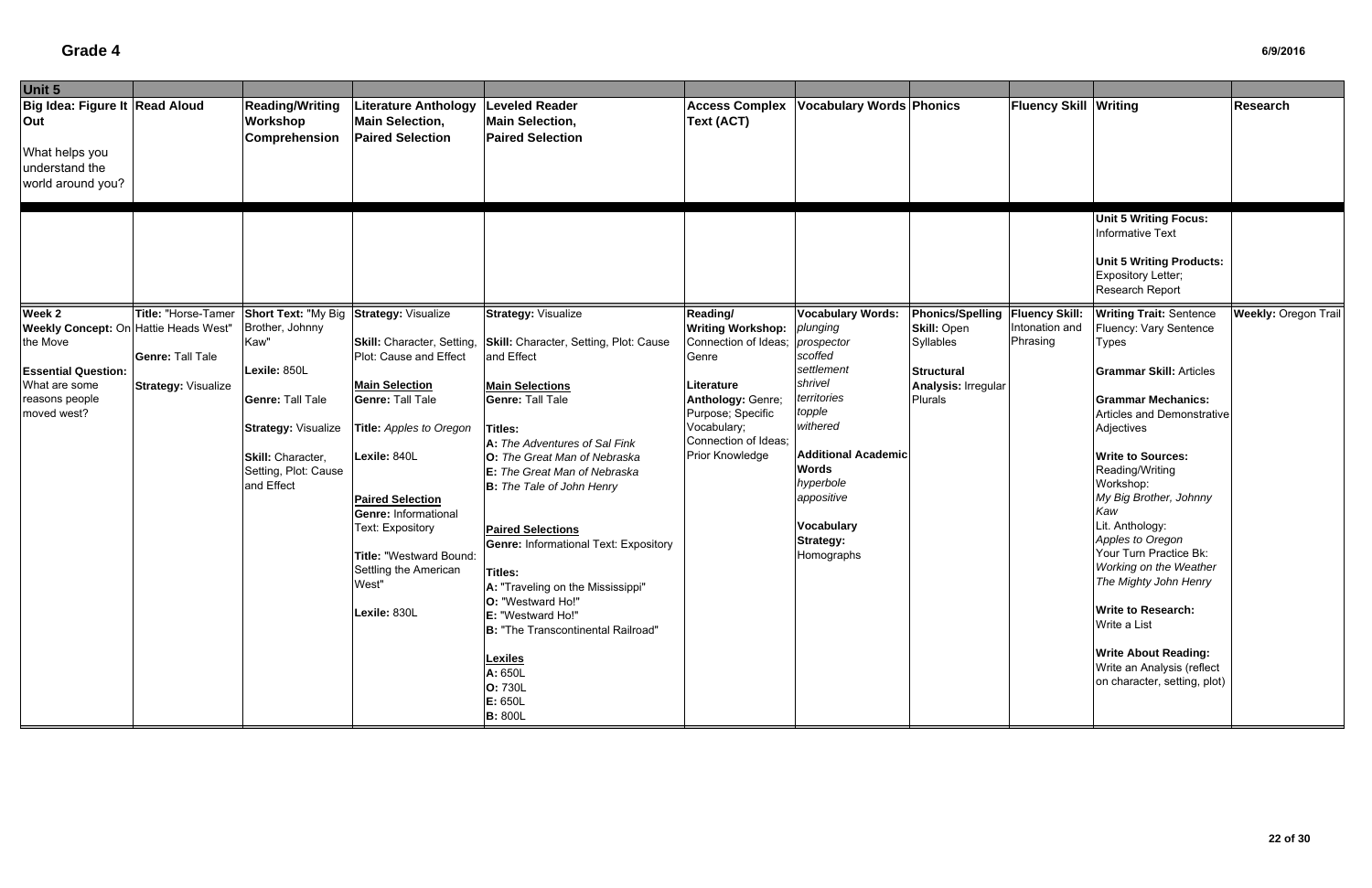| Unit 5                                                                                         |                                                                                                               |                                                                                                                                                                                                                      |                                                                                                                                                                                                                                                                                                                             |                                                                                                                                                                                                                                                                                                                                                                                                                                                                                                                                                                                            |                                                                                                                                                                                           |                                                                                                                                                                                                                                                                                           |                                                                         |                                   |                                                                                                                                                                                                                                                                                                                                                                                                                                                                                                 |                                                                                                    |
|------------------------------------------------------------------------------------------------|---------------------------------------------------------------------------------------------------------------|----------------------------------------------------------------------------------------------------------------------------------------------------------------------------------------------------------------------|-----------------------------------------------------------------------------------------------------------------------------------------------------------------------------------------------------------------------------------------------------------------------------------------------------------------------------|--------------------------------------------------------------------------------------------------------------------------------------------------------------------------------------------------------------------------------------------------------------------------------------------------------------------------------------------------------------------------------------------------------------------------------------------------------------------------------------------------------------------------------------------------------------------------------------------|-------------------------------------------------------------------------------------------------------------------------------------------------------------------------------------------|-------------------------------------------------------------------------------------------------------------------------------------------------------------------------------------------------------------------------------------------------------------------------------------------|-------------------------------------------------------------------------|-----------------------------------|-------------------------------------------------------------------------------------------------------------------------------------------------------------------------------------------------------------------------------------------------------------------------------------------------------------------------------------------------------------------------------------------------------------------------------------------------------------------------------------------------|----------------------------------------------------------------------------------------------------|
| Big Idea: Figure It Read Aloud<br>Out<br>What helps you<br>understand the<br>world around you? |                                                                                                               | <b>Reading/Writing</b><br>Workshop<br><b>Comprehension</b>                                                                                                                                                           | <b>Literature Anthology</b><br><b>Main Selection,</b><br><b>Paired Selection</b>                                                                                                                                                                                                                                            | <b>Leveled Reader</b><br><b>Main Selection,</b><br><b>Paired Selection</b>                                                                                                                                                                                                                                                                                                                                                                                                                                                                                                                 | <b>Access Complex</b><br><b>Text (ACT)</b>                                                                                                                                                | <b>Vocabulary Words Phonics</b>                                                                                                                                                                                                                                                           |                                                                         | <b>Fluency Skill Writing</b>      |                                                                                                                                                                                                                                                                                                                                                                                                                                                                                                 | Research                                                                                           |
| Week 3<br><b>Weekly Concept:</b>                                                               | Title: "George<br>Washington Carver:                                                                          | <b>Short Text:</b><br>"Stephanie Kwolek:                                                                                                                                                                             | <b>Strategy: Summarize</b>                                                                                                                                                                                                                                                                                                  | <b>Strategy: Summarize</b>                                                                                                                                                                                                                                                                                                                                                                                                                                                                                                                                                                 | Reading/<br><b>Writing Workshop:</b>                                                                                                                                                      | <b>Vocabulary Words:</b><br>dizzy                                                                                                                                                                                                                                                         | Phonics/Spelling<br><b>Skill: Vowel</b>                                 | <b>Fluency Skill:</b><br>Rate and | <b>Unit 5 Writing Focus:</b><br><b>Informative Text</b><br><b>Unit 5 Writing Products:</b><br>Expository Letter;<br>Research Report<br><b>Writing Trait: Sentence</b><br>Fluency: Transitions                                                                                                                                                                                                                                                                                                   | <b>Weekly: Inventors</b>                                                                           |
| Inventions<br><b>Essential Question:</b><br>How can inventions<br>solve problems?              | Scientist and<br>Inventor"<br><b>Genre: Informational</b><br>Text: Biography<br><b>Strategy:</b><br>Summarize | Inventor"<br>Lexile: 830L<br><b>Genre: Informational</b><br>Text: Biography<br><b>Strategy:</b><br>Summarize<br>Skill: Text Structure: Lexile: 970L<br>Problem and<br>Solution<br>Lines; Photographs<br>and Captions | <b>Skill: Text Structure:</b><br>Problem and Solution<br><b>Main Selection</b><br>Genre: Informational<br>Text: Biography<br>Title: How Ben Franklin<br>Stole the Lightning<br><b>Paired Selection</b><br>Text Features: Time Genre: Informational<br>Text: Expository<br>Title: "Energy Is<br>Everywhere!"<br>Lexile: 890L | <b>Skill:</b> Text Structure: Problem and<br>Solution<br><b>Main Selections</b><br><b>Genre: Biography</b><br><b>Titles:</b><br>A: The Inventive Lewis Latimer<br><b>O:</b> The Inventive Lewis Latimer<br><b>E:</b> The Inventive Lewis Latimer<br><b>B:</b> The Inventive Lewis Latimer<br><b>Paired Selections</b><br><b>Genre: Informational Text: Expository</b><br><b>Titles:</b><br>A: "The Nature of Light"<br>O: "The Nature of Light"<br><b>E:</b> "The Nature of Light"<br><b>B: "The Nature of Light"</b><br><b>Lexiles</b><br>A: 630L<br>O: 800L<br>E: 710L<br><b>B: 900L</b> | Specific Vocabulary;<br>Organization<br>Literature<br>Anthology: Genre;<br>Sentence Structure;<br>Organization;<br>Specific Vocabulary;<br>Connection of Ideas;<br><b>Prior Knowledge</b> | experiment<br>genuine<br>hilarious<br>mischief<br>nowadays<br>politician<br>procedure<br><b>Additional Domain</b><br>Words:<br>polymer<br>charted<br><b>Gulf Stream</b><br><b>Additional Academic</b><br>Words:<br>sources<br>transition<br>Vocabulary<br><b>Strategy: Greek</b><br>Roots | Teams<br><b>Structural</b><br><b>Analysis: Greek</b><br>and Latin Roots | Accuracy                          | Grammar Skill: Adjectives energy and<br><b>That Compare</b><br><b>Grammar Mechanics:</b><br><b>Punctuation in Letters</b><br><b>Write to Sources:</b><br>Reading/Writing<br>Workshop:<br>Stephanie Kwolek:<br>Inventor<br>Lit. Anthology:<br>How Ben Franklin Stole<br>the Lightning<br>Your Turn Practice Bk:<br><b>Breaking the Silence</b><br>Thomas Edison<br><b>Write to Research:</b><br>Write a Report<br><b>Write About Reading:</b><br>Write an Analysis (analyze<br>use of time line) | Name basic forms of<br>transformations that<br>occur between them.<br>[Physical Science<br>Strand] |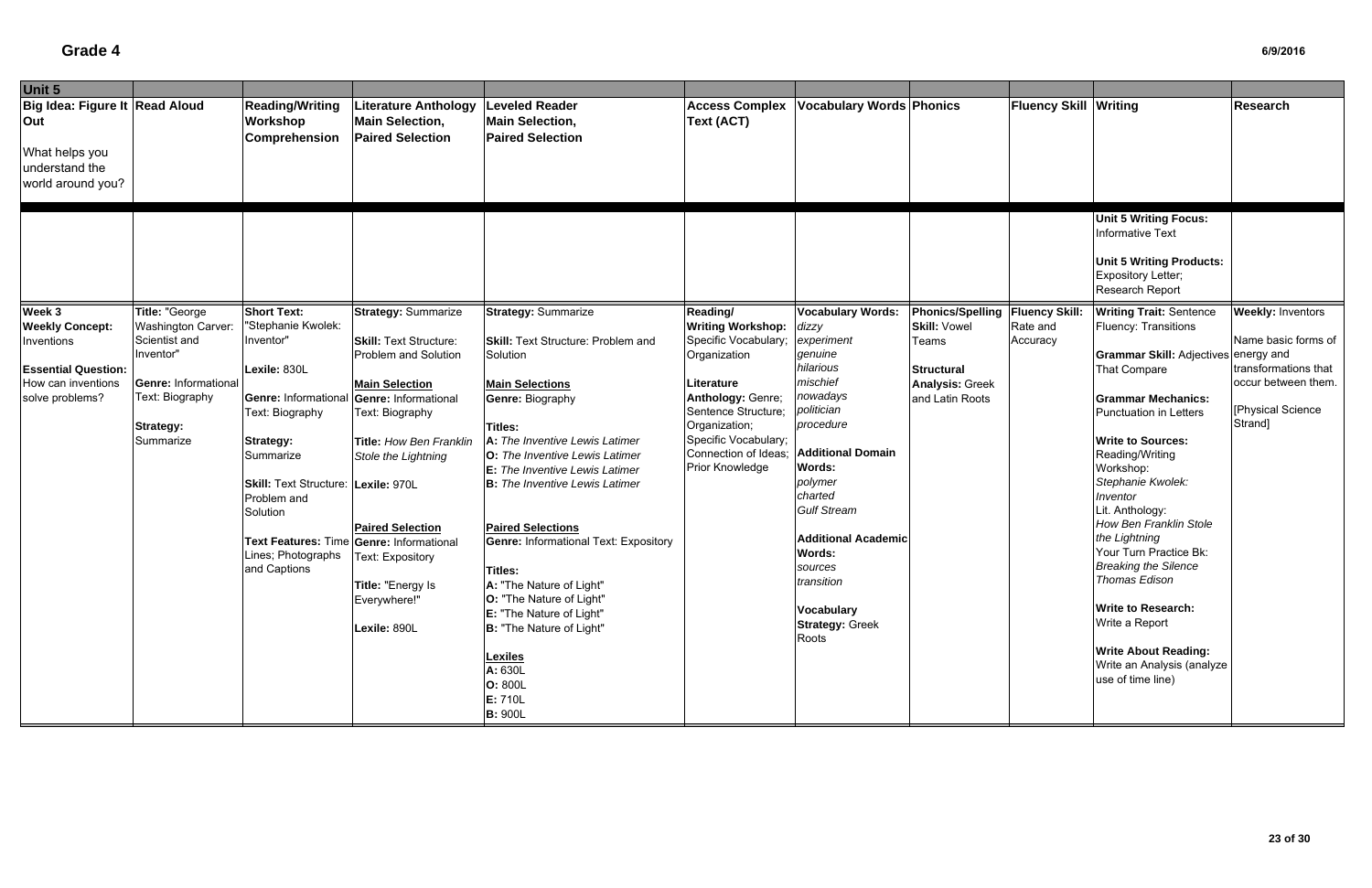| Unit 5                         |                                   |                                            |                                                   |                                                   |                                |                                 |                                   |                              |                                               |                       |
|--------------------------------|-----------------------------------|--------------------------------------------|---------------------------------------------------|---------------------------------------------------|--------------------------------|---------------------------------|-----------------------------------|------------------------------|-----------------------------------------------|-----------------------|
| Big Idea: Figure It Read Aloud |                                   | <b>Reading/Writing</b>                     | <b>Literature Anthology</b>                       | <b>Leveled Reader</b>                             | <b>Access Complex</b>          | <b>Vocabulary Words Phonics</b> |                                   | <b>Fluency Skill Writing</b> |                                               | <b>Research</b>       |
| Out                            |                                   | <b>Workshop</b><br>Comprehension           | <b>Main Selection,</b><br><b>Paired Selection</b> | <b>Main Selection,</b><br><b>Paired Selection</b> | Text (ACT)                     |                                 |                                   |                              |                                               |                       |
| What helps you                 |                                   |                                            |                                                   |                                                   |                                |                                 |                                   |                              |                                               |                       |
| understand the                 |                                   |                                            |                                                   |                                                   |                                |                                 |                                   |                              |                                               |                       |
| world around you?              |                                   |                                            |                                                   |                                                   |                                |                                 |                                   |                              |                                               |                       |
|                                |                                   |                                            |                                                   |                                                   |                                |                                 |                                   |                              |                                               |                       |
|                                |                                   |                                            |                                                   |                                                   |                                |                                 |                                   |                              | <b>Unit 5 Writing Focus:</b>                  |                       |
|                                |                                   |                                            |                                                   |                                                   |                                |                                 |                                   |                              | <b>Informative Text</b>                       |                       |
|                                |                                   |                                            |                                                   |                                                   |                                |                                 |                                   |                              |                                               |                       |
|                                |                                   |                                            |                                                   |                                                   |                                |                                 |                                   |                              | <b>Unit 5 Writing Products:</b>               |                       |
|                                |                                   |                                            |                                                   |                                                   |                                |                                 |                                   |                              | <b>Expository Letter;</b>                     |                       |
|                                |                                   |                                            |                                                   |                                                   |                                |                                 |                                   |                              | Research Report                               |                       |
| Week 4                         | Title: "Stick Like a              | <b>Short Text: "Your</b>                   | <b>Strategy: Summarize</b>                        | <b>Strategy: Summarize</b>                        | Reading/                       | <b>Vocabulary Words:</b>        | Phonics/Spelling   Fluency Skill: |                              | <b>Writing Trait: Voice:</b>                  | <b>Weekly: Hubble</b> |
| <b>Weekly Concept:</b>         | Gecko'                            | World Up Close"                            |                                                   |                                                   | <b>Writing Workshop:</b>       | cling                           | <b>Skill:</b> r-Controlled Rate   |                              | Formal Voice                                  | Space Telescope       |
| Zoom In                        |                                   |                                            | <b>Skill: Text Structure:</b>                     | <b>Skill: Text Structure: Sequence</b>            | Specific Vocabulary;           | dissolves                       | <b>Vowel Syllables</b>            |                              |                                               |                       |
|                                | Genre: Informational Lexile: 860L |                                            | Sequence                                          |                                                   | Connection of Ideas            | gritty                          |                                   |                              | <b>Grammar Skill:</b>                         | Describe how water    |
| <b>Essential Question:</b>     | <b>Text: Expository</b>           |                                            |                                                   | <b>Main Selections</b>                            |                                | humid                           | <b>Structural</b>                 |                              | Comparing With More and changes state (solid, |                       |
| What can you                   |                                   | <b>Genre: Informational Main Selection</b> |                                                   | <b>Genre: Informational Text: Expository</b>      | Literature                     | magnify                         | <b>Analysis:</b>                  |                              | Most                                          | liquid, gas).         |
| discover when you              | <b>Strategy:</b>                  | <b>Text: Expository</b>                    | Genre: Informational                              |                                                   | Anthology: Purpose;            | microscope                      | Frequently                        |                              |                                               |                       |
| look closely at                | Summarize                         |                                            | <b>Text: Expository</b>                           | Titles:                                           | Organization;                  | mingle                          | Misspelled Words                  |                              | <b>Grammar Mechanics:</b>                     | [Physical Science     |
| something?                     |                                   | <b>Strategy:</b>                           |                                                   | A: Secrets of the Ice                             | Specific Vocabulary;   typical |                                 |                                   |                              | <b>Combining Sentences</b>                    | Strand]               |
|                                |                                   | Summarize                                  | Title: A Drop of Water                            | O: Secrets of the Ice                             | Sentence Structure;            |                                 |                                   |                              |                                               |                       |
|                                |                                   |                                            |                                                   | <b>E:</b> Secrets of the Ice                      | Connection of Ideas;           | <b>Additional Domain</b>        |                                   |                              | <b>Write to Sources:</b>                      |                       |
|                                |                                   | Skill: Text Structure: Lexile: 870L        |                                                   | <b>B:</b> Secrets of the Ice                      | Genre                          | Words:                          |                                   |                              | Reading/Writing                               |                       |
|                                |                                   | Sequence                                   |                                                   |                                                   |                                | micrograph<br>molecules         |                                   |                              | Workshop:                                     |                       |
|                                |                                   |                                            |                                                   |                                                   |                                | particle                        |                                   |                              | Your World Up Close<br>Lit. Anthology:        |                       |
|                                |                                   | <b>Text Features:</b>                      | <b>Paired Selection</b>                           | <b>Paired Selections</b>                          |                                | pollen                          |                                   |                              | A Drop of Water                               |                       |
|                                |                                   | Photographs and                            | <b>Genre: Fantasy</b>                             | <b>Genre: Fantasy</b>                             |                                | soot                            |                                   |                              | Your Turn Practice Bk:                        |                       |
|                                |                                   | Captions                                   |                                                   |                                                   |                                | rods                            |                                   |                              | At Your Fingertips                            |                       |
|                                |                                   |                                            | Title: "The Incredible                            | Titles:                                           |                                | vapor                           |                                   |                              | Scott Aldrich's Micro Art                     |                       |
|                                |                                   |                                            | Shrinking Potion"                                 | A: "Super-vision"<br>O: "Super-vision"            |                                |                                 |                                   |                              |                                               |                       |
|                                |                                   |                                            | Lexile: 980L                                      | E: "Super-vision"                                 |                                | <b>Additional Academic</b>      |                                   |                              | <b>Write to Research:</b>                     |                       |
|                                |                                   |                                            |                                                   | B: "Super-vision"                                 |                                | <b>Words:</b>                   |                                   |                              | Write a Summary                               |                       |
|                                |                                   |                                            |                                                   |                                                   |                                | rate                            |                                   |                              |                                               |                       |
|                                |                                   |                                            |                                                   | <b>Lexiles</b>                                    |                                | purpose                         |                                   |                              | <b>Write About Reading:</b>                   |                       |
|                                |                                   |                                            |                                                   | A: 650L                                           |                                | expository                      |                                   |                              | Write an Analysis (analyze                    |                       |
|                                |                                   |                                            |                                                   | O: 850L                                           |                                |                                 |                                   |                              | use of sequence)                              |                       |
|                                |                                   |                                            |                                                   | E: 780L                                           |                                | Vocabulary                      |                                   |                              |                                               |                       |
|                                |                                   |                                            |                                                   | <b>B: 900L</b>                                    |                                | <b>Strategy: Context</b>        |                                   |                              |                                               |                       |
|                                |                                   |                                            |                                                   |                                                   |                                | Clues: Antonyms                 |                                   |                              |                                               |                       |
|                                |                                   |                                            |                                                   |                                                   |                                |                                 |                                   |                              |                                               |                       |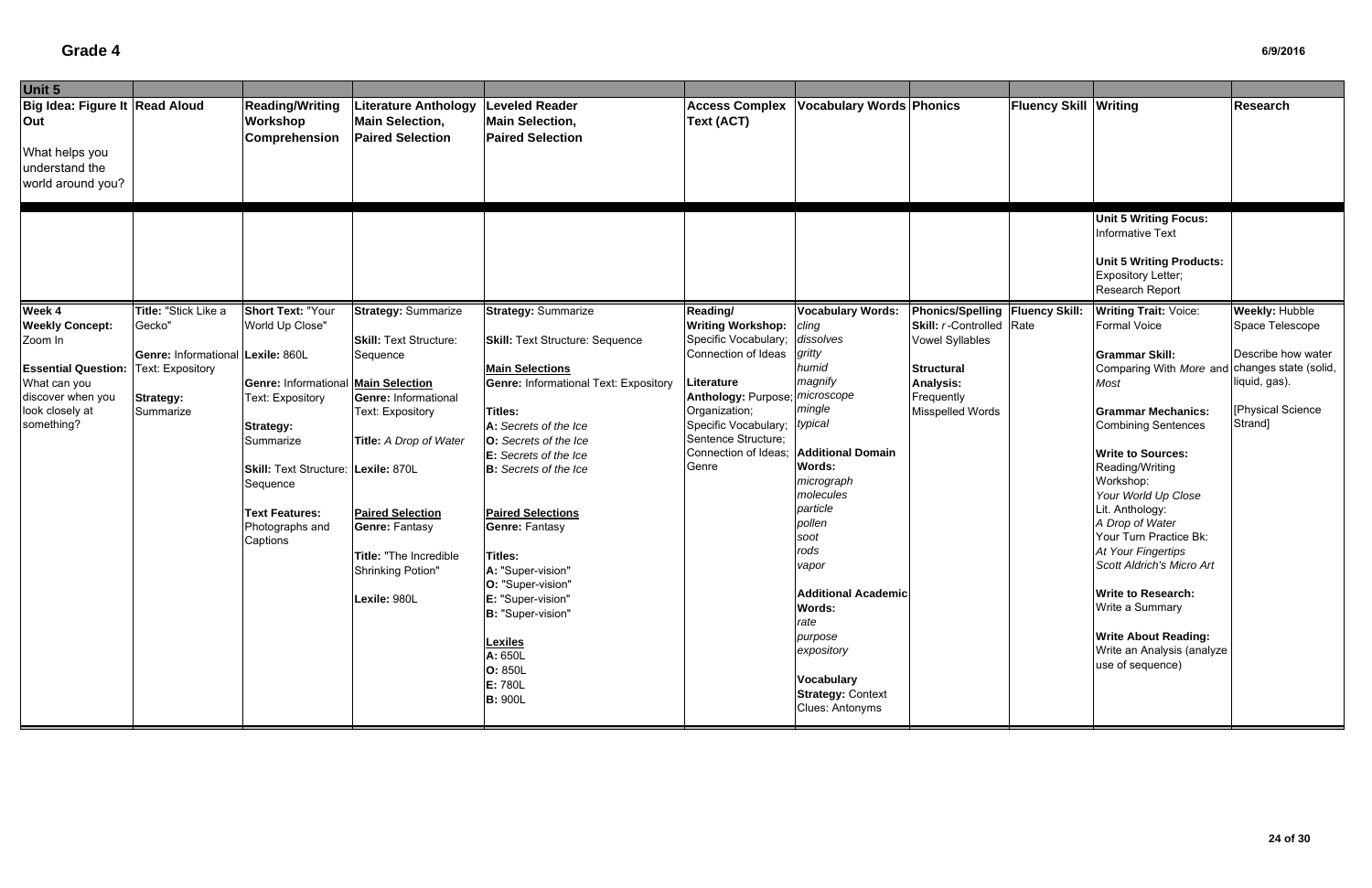| Unit 5                                                                                         |                                   |                                                     |                                                                           |                                                                            |                                            |                                 |                                    |                              |                                                                                                                                                   |                                        |
|------------------------------------------------------------------------------------------------|-----------------------------------|-----------------------------------------------------|---------------------------------------------------------------------------|----------------------------------------------------------------------------|--------------------------------------------|---------------------------------|------------------------------------|------------------------------|---------------------------------------------------------------------------------------------------------------------------------------------------|----------------------------------------|
| Big Idea: Figure It Read Aloud<br>Out<br>What helps you<br>understand the<br>world around you? |                                   | <b>Reading/Writing</b><br>Workshop<br>Comprehension | Literature Anthology<br><b>Main Selection,</b><br><b>Paired Selection</b> | <b>Leveled Reader</b><br><b>Main Selection,</b><br><b>Paired Selection</b> | <b>Access Complex</b><br><b>Text (ACT)</b> | <b>Vocabulary Words Phonics</b> |                                    | <b>Fluency Skill Writing</b> |                                                                                                                                                   | Research                               |
|                                                                                                |                                   |                                                     |                                                                           |                                                                            |                                            |                                 |                                    |                              | <b>Unit 5 Writing Focus:</b><br><b>Informative Text</b><br><b>Unit 5 Writing Products:</b><br><b>Expository Letter;</b><br><b>Research Report</b> |                                        |
| Week 5                                                                                         | Title: "Pictures From             | <b>Short Text: "Where</b>                           | <b>Strategy: Summarize</b>                                                | <b>Strategy: Summarize</b>                                                 | Reading/                                   | <b>Vocabulary Words:</b>        | Phonics/Spelling   Fluency Skill:  |                              | <b>Writing Trait:</b>                                                                                                                             | Weekly:                                |
| <b>Weekly Concept:</b>                                                                         | Long Ago"                         | It All Began"                                       |                                                                           |                                                                            | <b>Writing Workshop:</b>                   | archaeology                     | <b>Skill:</b> Consonant + Rate and |                              | Organization: Strong                                                                                                                              | Archaeologists                         |
| Digging Up the Past                                                                            |                                   |                                                     | <b>Skill: Text Structure:</b>                                             | <b>Skill: Text Structure: Sequence</b>                                     | Sentence Structure                         | document                        | le Syllables                       | Expression                   | Conclusions                                                                                                                                       |                                        |
|                                                                                                | Genre: Informational Lexile: 930L |                                                     | Sequence                                                                  |                                                                            |                                            | əra<br>evidence                 |                                    |                              |                                                                                                                                                   |                                        |
| <b>Essential Question:</b>                                                                     | Text                              |                                                     |                                                                           | <b>Main Selections</b>                                                     | Literature                                 | expedition                      | <b>Structural</b>                  |                              | <b>Grammar Skill:</b>                                                                                                                             | Tell when and why                      |
| How can learning                                                                               |                                   | <b>Genre: Informational Main Selection</b>          |                                                                           | <b>Genre: Informational Text</b>                                           | <b>Anthology: Prior</b>                    |                                 | <b>Analysis: Latin</b>             |                              | Comparing With Good                                                                                                                               | diverse people<br>explored and settled |
| about the past help<br>you understand the                                                      | <b>Strategy:</b>                  | Text: Informational                                 | <b>Genre: Informational</b>                                               |                                                                            | Knowledge; Purpose; permanent              | tremendous                      | <b>Suffixes</b>                    |                              | and Bad                                                                                                                                           | the United States.                     |
| future?                                                                                        | Summarize                         | Article                                             | Text: Informational Article Titles:                                       |                                                                            | Specific Vocabulary                        | uncover                         |                                    |                              | <b>Grammar Mechanics:</b>                                                                                                                         |                                        |
|                                                                                                |                                   |                                                     | <b>Title: Rediscovering Our</b>                                           | A: Treks Through Time<br>O: Treks Through Time                             |                                            |                                 |                                    |                              | <b>Combining Sentences</b>                                                                                                                        | {History Strand]                       |
|                                                                                                |                                   | <b>Strategy:</b><br>Summarize                       | <b>Spanish Beginnings</b>                                                 | <b>E:</b> Treks Through Time                                               |                                            | <b>Additional Domain</b>        |                                    |                              |                                                                                                                                                   |                                        |
|                                                                                                |                                   |                                                     |                                                                           | <b>B:</b> Treks Through Time                                               |                                            | <b>Words:</b>                   |                                    |                              | <b>Write to Sources:</b>                                                                                                                          |                                        |
|                                                                                                |                                   | Skill: Text Structure: Lexile: 940L                 |                                                                           |                                                                            |                                            | excavating                      |                                    |                              | Reading/Writing                                                                                                                                   |                                        |
|                                                                                                |                                   | Sequence                                            |                                                                           |                                                                            |                                            |                                 |                                    |                              | Workshop:                                                                                                                                         |                                        |
|                                                                                                |                                   |                                                     |                                                                           | <b>Paired Selections</b>                                                   |                                            | <b>Additional Academic</b>      |                                    |                              | Where It All Began                                                                                                                                |                                        |
|                                                                                                |                                   | <b>Text Features:</b>                               | <b>Paired Selection</b>                                                   | <b>Genre: Informational Text</b>                                           |                                            | Vocabulary:                     |                                    |                              | Lit. Anthology:                                                                                                                                   |                                        |
|                                                                                                |                                   | Sidebar; Map                                        | <b>Genre: Informational</b>                                               |                                                                            |                                            | sidebar                         |                                    |                              | Rediscovering Our                                                                                                                                 |                                        |
|                                                                                                |                                   |                                                     | Text: Informational Article Titles:                                       |                                                                            |                                            | listening skills                |                                    |                              | Spanish Beginnings                                                                                                                                |                                        |
|                                                                                                |                                   |                                                     |                                                                           | A: "The Ancient One"                                                       |                                            |                                 |                                    |                              | Your Turn Practice Bk:                                                                                                                            |                                        |
|                                                                                                |                                   |                                                     | Title: "History's                                                         | O: "The Ancient One"                                                       |                                            | <b>Vocabulary</b>               |                                    |                              | Eastern Influence                                                                                                                                 |                                        |
|                                                                                                |                                   |                                                     | Mysteries"                                                                | E: "The Ancient One"                                                       |                                            | <b>Strategy: Figurative</b>     |                                    |                              | A Visit to the Past                                                                                                                               |                                        |
|                                                                                                |                                   |                                                     |                                                                           | B: "The Ancient One"                                                       |                                            | Language: Proverbs              |                                    |                              |                                                                                                                                                   | <b>Unit Level:</b>                     |
|                                                                                                |                                   |                                                     | Lexile: 890L                                                              |                                                                            |                                            | and Adages                      |                                    |                              | <b>Write to Research:</b>                                                                                                                         | <b>Research Skill:</b>                 |
|                                                                                                |                                   |                                                     |                                                                           | <b>Lexiles</b>                                                             |                                            |                                 |                                    |                              | Write a Description                                                                                                                               | <b>Citing Sources</b>                  |
|                                                                                                |                                   |                                                     |                                                                           | A: 690L                                                                    |                                            |                                 |                                    |                              | <b>Write About Reading:</b>                                                                                                                       | <b>Unit Project: Self-</b>             |
|                                                                                                |                                   |                                                     |                                                                           | O: 860L                                                                    |                                            |                                 |                                    |                              | Write an Analysis (reflect                                                                                                                        | select and develop                     |
|                                                                                                |                                   |                                                     |                                                                           | E: 730L                                                                    |                                            |                                 |                                    |                              | on author's support)                                                                                                                              | from options for unit                  |
|                                                                                                |                                   |                                                     |                                                                           | <b>B: 930L</b>                                                             |                                            |                                 |                                    |                              |                                                                                                                                                   | research projects.                     |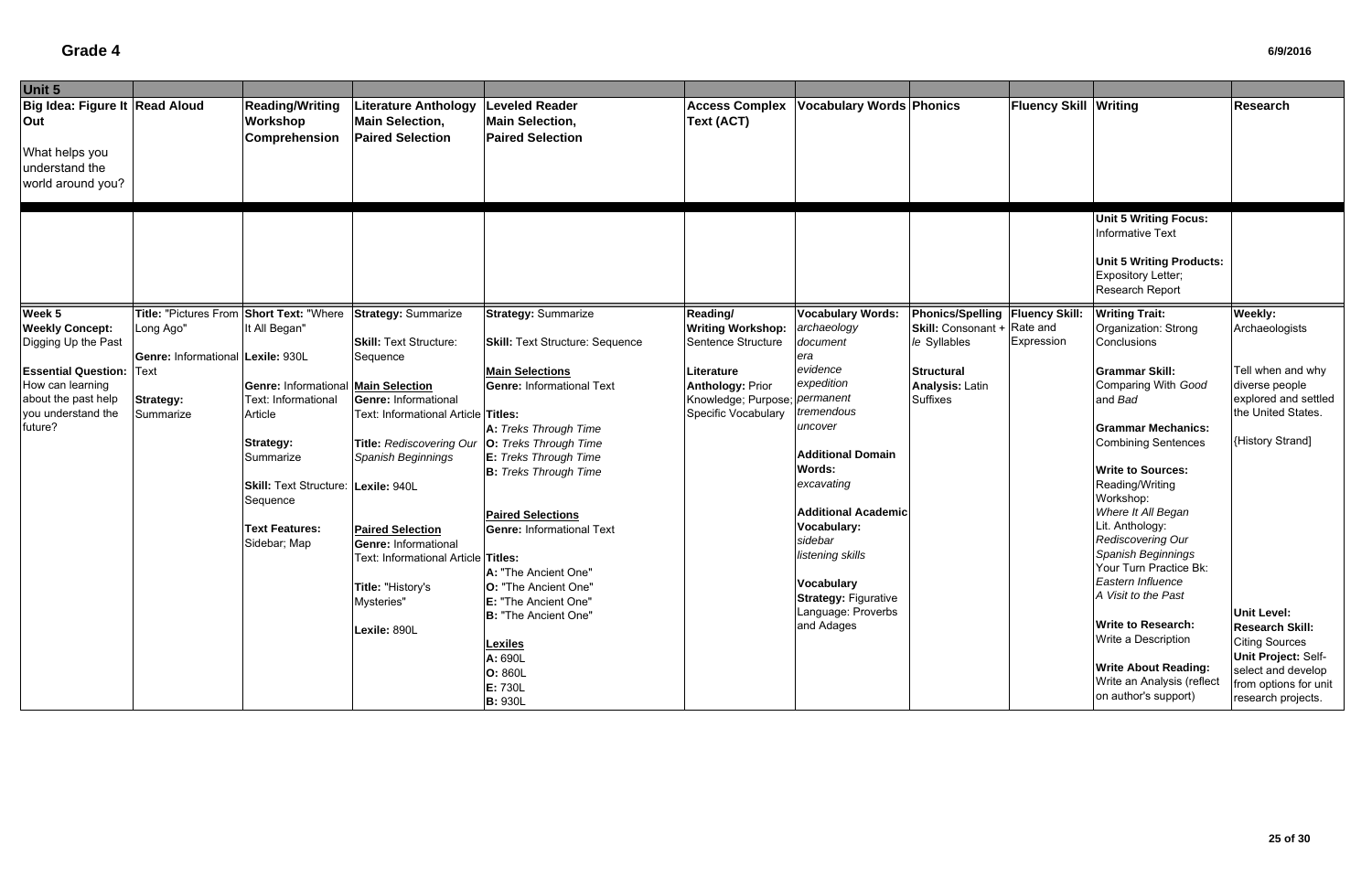| Unit 6                                                         |                             |                                                            |                                                                                  |                                                                            |                                            |                                 |                                                               |                              |                                                                                                                            |                                         |
|----------------------------------------------------------------|-----------------------------|------------------------------------------------------------|----------------------------------------------------------------------------------|----------------------------------------------------------------------------|--------------------------------------------|---------------------------------|---------------------------------------------------------------|------------------------------|----------------------------------------------------------------------------------------------------------------------------|-----------------------------------------|
| Big Idea: Past,<br>Present, and<br>Future<br>How can you build | <b>Read Aloud</b>           | <b>Reading/Writing</b><br>Workshop<br><b>Comprehension</b> | <b>Literature Anthology</b><br><b>Main Selection,</b><br><b>Paired Selection</b> | <b>Leveled Reader</b><br><b>Main Selection,</b><br><b>Paired Selection</b> | <b>Access Complex</b><br><b>Text (ACT)</b> | <b>Vocabulary Words Phonics</b> |                                                               | <b>Fluency Skill Writing</b> |                                                                                                                            | Research                                |
| on what came<br>before?                                        |                             |                                                            |                                                                                  |                                                                            |                                            |                                 |                                                               |                              |                                                                                                                            |                                         |
|                                                                |                             |                                                            |                                                                                  |                                                                            |                                            |                                 |                                                               |                              | <b>Unit 6 Writing Focus:</b><br><b>Opinion Writing</b><br><b>Unit 6 Writing Products:</b><br>Book Review; Opinion<br>Essay |                                         |
| Week 1<br><b>Weekly Concept:</b>                               | Title: "Reading the<br>Sky" | <b>Short Text: "A</b><br>Surprise Reunion"                 | <b>Strategy: Reread</b>                                                          | <b>Strategy: Reread</b>                                                    | Reading/<br><b>Writing Workshop:</b>       | <b>Vocabulary Words:</b>        | Phonics/Spelling   Fluency Skill:<br><b>Skill: Words with</b> | Rate and                     | <b>Writing Trait: Word</b><br>Choice: Strong Words                                                                         | <b>Weekly: Traditional</b><br>Festivals |
| Old and New                                                    |                             |                                                            | <b>Skill: Theme</b>                                                              | <b>Skill: Theme</b>                                                        | Prior Knowledge;                           | ancestors<br>despised           | /ən/                                                          | Accuracy                     |                                                                                                                            |                                         |
|                                                                | <b>Genre: Historical</b>    | Lexile: 650L                                               |                                                                                  |                                                                            | Connection of Ideas                        | endurance                       |                                                               |                              | <b>Grammar Skill: Adverbs</b>                                                                                              | <b>Identify Native</b>                  |
| <b>Essential Question:</b>                                     | Fiction                     |                                                            | <b>Main Selection</b>                                                            | <b>Main Selections</b>                                                     |                                            | forfeit                         | <b>Structural</b>                                             |                              |                                                                                                                            | American groups in                      |
| How do traditions                                              |                             | <b>Genre: Historical</b>                                   | <b>Genre: Historical Fiction</b>                                                 | <b>Genre: Historical Fiction</b>                                           | Literature                                 | honor                           | <b>Analysis: Number</b>                                       |                              | <b>Grammar Mechanics:</b>                                                                                                  | various regions.                        |
| connect people?                                                | <b>Strategy: Reread</b>     | Fiction                                                    |                                                                                  |                                                                            | <b>Anthology: Prior</b>                    | intensity                       | Prefixes                                                      |                              | Good vs. Well                                                                                                              |                                         |
|                                                                |                             |                                                            | Title: The Game of                                                               | Titles:                                                                    | Knowledge; Specific                        | irritating                      |                                                               |                              |                                                                                                                            | [History Strand]                        |
|                                                                |                             | <b>Strategy: Reread</b>                                    | Silence                                                                          | A: Maple Sugar Moon                                                        | Vocabulary;                                | retreated                       |                                                               |                              | <b>Write to Sources:</b>                                                                                                   |                                         |
|                                                                |                             |                                                            |                                                                                  | O: Grandfather's Basket                                                    | Connection of Ideas;                       | <b>Additional Academic</b>      |                                                               |                              | Reading/Writing                                                                                                            |                                         |
|                                                                |                             | <b>Skill: Theme</b>                                        | Lexile: 900L                                                                     | <b>E:</b> Grandfather's Basket                                             | Sentence Structure;<br>Genre               | Vocabulary:                     |                                                               |                              | Workshop:<br>A Surprise Reunion                                                                                            |                                         |
|                                                                |                             |                                                            |                                                                                  | B: A Song for Marie and Ajidamo                                            |                                            | denotation                      |                                                               |                              | Lit. Anthology:                                                                                                            |                                         |
|                                                                |                             |                                                            | <b>Paired Selection</b><br>Genre: Informational                                  | <b>Paired Selections</b>                                                   |                                            | connotation                     |                                                               |                              | The Game of Silence                                                                                                        |                                         |
|                                                                |                             |                                                            | <b>Text: Expository</b>                                                          | <b>Genre: Informational Text: Expository</b>                               |                                            |                                 |                                                               |                              | Your Turn Practice Bk:                                                                                                     |                                         |
|                                                                |                             |                                                            |                                                                                  |                                                                            |                                            | <b>Vocabulary</b>               |                                                               |                              | <b>The Generation Belt</b>                                                                                                 |                                         |
|                                                                |                             |                                                            | Title: "Native Americans:                                                        | Titles:                                                                    |                                            | <b>Strategy:</b>                |                                                               |                              | A Roman Tradition                                                                                                          |                                         |
|                                                                |                             |                                                            | Yesterday and Today"                                                             | A:"Maple Sugar"                                                            |                                            | Connotation and                 |                                                               |                              |                                                                                                                            |                                         |
|                                                                |                             |                                                            |                                                                                  | O: "Penobscot Nation"                                                      |                                            | Denotation                      |                                                               |                              | <b>Write to Research:</b><br>Write a Report                                                                                |                                         |
|                                                                |                             |                                                            | Lexile: 900L                                                                     | E: "Penobscot Nation"                                                      |                                            |                                 |                                                               |                              |                                                                                                                            |                                         |
|                                                                |                             |                                                            |                                                                                  | <b>B: "The Civilization Regulations"</b>                                   |                                            |                                 |                                                               |                              | <b>Write About Reading:</b>                                                                                                |                                         |
|                                                                |                             |                                                            |                                                                                  |                                                                            |                                            |                                 |                                                               |                              | Write an Analysis (analyze                                                                                                 |                                         |
|                                                                |                             |                                                            |                                                                                  | <b>Lexiles</b><br>A: 680L                                                  |                                            |                                 |                                                               |                              | theme)                                                                                                                     |                                         |
|                                                                |                             |                                                            |                                                                                  | <b>O: 750L</b>                                                             |                                            |                                 |                                                               |                              |                                                                                                                            |                                         |
|                                                                |                             |                                                            |                                                                                  | E: 540L                                                                    |                                            |                                 |                                                               |                              |                                                                                                                            |                                         |
|                                                                |                             |                                                            |                                                                                  | <b>B:</b> 770L                                                             |                                            |                                 |                                                               |                              |                                                                                                                            |                                         |
|                                                                |                             |                                                            |                                                                                  |                                                                            |                                            |                                 |                                                               |                              |                                                                                                                            |                                         |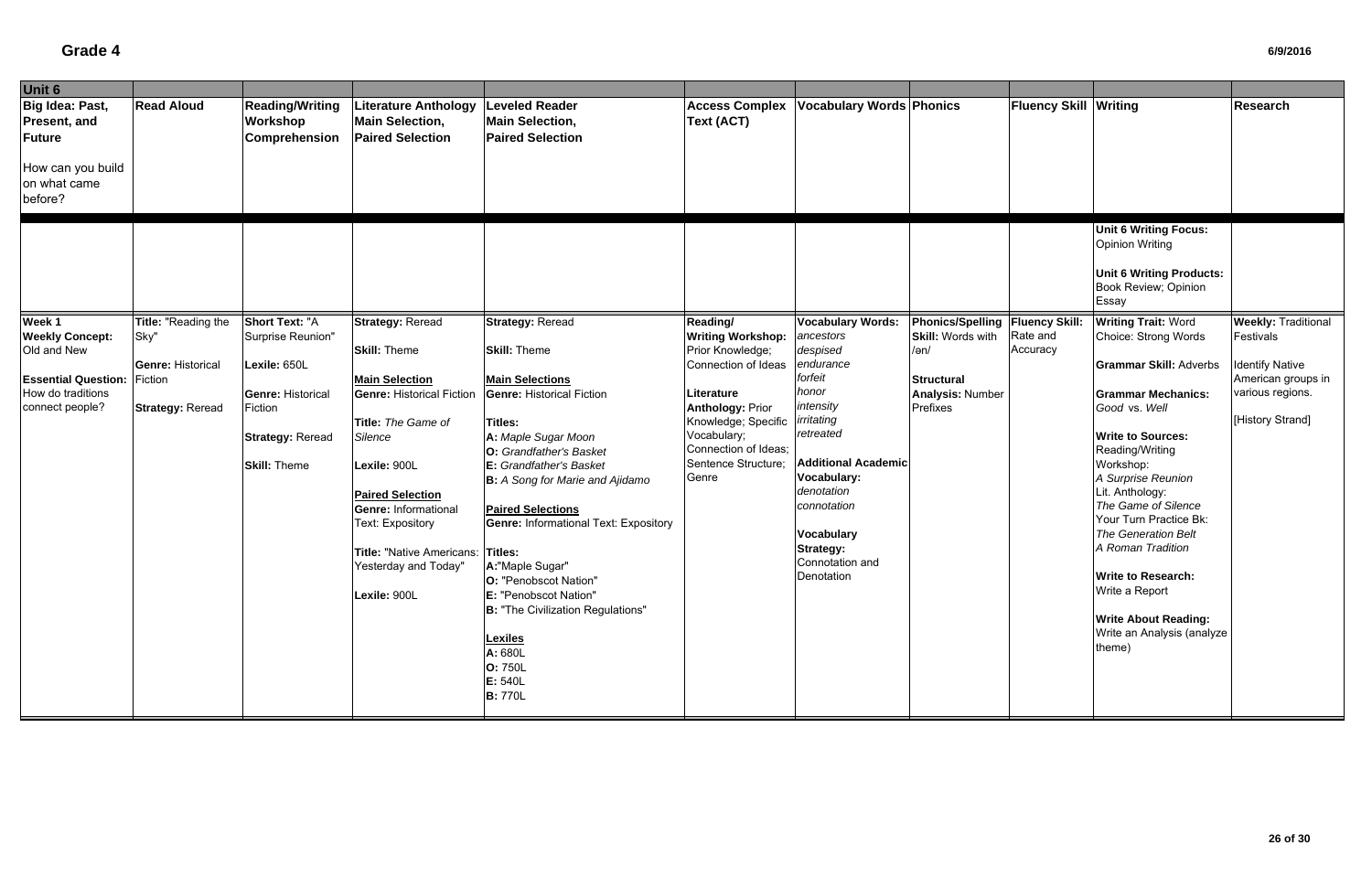| Unit 6                                                                                                         |                          |                                                            |                                                                                  |                                                                            |                                                           |                                 |                                   |                              |                                                                                                                            |                            |
|----------------------------------------------------------------------------------------------------------------|--------------------------|------------------------------------------------------------|----------------------------------------------------------------------------------|----------------------------------------------------------------------------|-----------------------------------------------------------|---------------------------------|-----------------------------------|------------------------------|----------------------------------------------------------------------------------------------------------------------------|----------------------------|
| Big Idea: Past,<br>Present, and<br>Future<br>How can you build<br>on what came<br>before? (Chinese<br>Proverb) | <b>Read Aloud</b>        | <b>Reading/Writing</b><br>Workshop<br><b>Comprehension</b> | <b>Literature Anthology</b><br><b>Main Selection,</b><br><b>Paired Selection</b> | <b>Leveled Reader</b><br><b>Main Selection,</b><br><b>Paired Selection</b> | <b>Access Complex</b><br>Text (ACT)                       | <b>Vocabulary Words Phonics</b> |                                   | <b>Fluency Skill Writing</b> |                                                                                                                            | <b>Research</b>            |
|                                                                                                                |                          |                                                            |                                                                                  |                                                                            |                                                           |                                 |                                   |                              | <b>Unit 6 Writing Focus:</b><br><b>Opinion Writing</b><br><b>Unit 6 Writing Products:</b><br>Book Review; Opinion<br>Essay |                            |
| Week 2                                                                                                         | Title: "Waiting for      | <b>Short Text:</b>                                         | <b>Strategy: Reread</b>                                                          | <b>Strategy: Reread</b>                                                    | Reading/                                                  | <b>Vocabulary Words:</b>        | Phonics/Spelling   Fluency Skill: |                              | <b>Writing Trait:</b>                                                                                                      | <b>Weekly: Immigration</b> |
| <b>Weekly Concept:</b><br>Notes from the Past                                                                  | <b>Battle Orders"</b>    | "Freedom at Fort<br>Mose"                                  | <b>Skill: Theme</b>                                                              | <b>Skill: Theme</b>                                                        | <b>Writing Workshop:</b><br>Genre; Connection of detested | depicts                         | Skill:<br>Homophones              | Intonation                   | Organization: Sequence                                                                                                     | in 19th century            |
|                                                                                                                | <b>Genre: Historical</b> |                                                            |                                                                                  |                                                                            | Ideas                                                     | discarded                       |                                   |                              | <b>Grammar Skill:</b>                                                                                                      |                            |
| <b>Essential Question:</b>                                                                                     | Fiction                  | Lexile: 1000L                                              | <b>Main Selection</b>                                                            | <b>Main Selections</b>                                                     |                                                           | eldest                          | <b>Structural</b>                 |                              | Comparing with Adverbs                                                                                                     |                            |
| Why is it important to                                                                                         |                          |                                                            | <b>Genre: Historical Fiction</b>                                                 | <b>Genre: Historical Fiction</b>                                           | Literature                                                | ignored                         | <b>Analysis: Latin</b>            |                              |                                                                                                                            |                            |
| keep a record of the                                                                                           | <b>Strategy: Reread</b>  | <b>Genre: Historical</b>                                   |                                                                                  |                                                                            | Anthology: Purpose;                                       | obedience                       | <b>Suffixes</b>                   |                              | <b>Grammar Mechanics:</b>                                                                                                  |                            |
| past?                                                                                                          |                          | Fiction                                                    | Title: Valley of the Moon Titles:                                                |                                                                            | Organization;                                             | refuge                          |                                   |                              | Review Punctuation and                                                                                                     |                            |
|                                                                                                                |                          |                                                            |                                                                                  | A: Mabuhay!                                                                | Sentence Structure;                                       | treacherous                     |                                   |                              | Capitalization                                                                                                             |                            |
|                                                                                                                |                          | <b>Strategy: Reread</b>                                    | Lexile: 880L                                                                     | O: Nonna's Recipes                                                         | Connection of Ideas;                                      |                                 |                                   |                              |                                                                                                                            |                            |
|                                                                                                                |                          |                                                            |                                                                                  | E: Nonna's Recipes                                                         | Prior Knowledge;                                          | <b>Additional Academic</b>      |                                   |                              | <b>Write to Sources:</b>                                                                                                   |                            |
|                                                                                                                |                          | <b>Skill: Theme</b>                                        |                                                                                  | <b>B:</b> Song and Dance                                                   | Specific Vocabulary;                                      | Vocabulary:                     |                                   |                              | Reading/Writing                                                                                                            |                            |
|                                                                                                                |                          |                                                            | <b>Paired Selection</b>                                                          |                                                                            | Genre                                                     | diary                           |                                   |                              | Workshop:                                                                                                                  |                            |
|                                                                                                                |                          |                                                            | Genre: Informational                                                             |                                                                            |                                                           | intonation                      |                                   |                              | Freedom at Fort Mose                                                                                                       |                            |
|                                                                                                                |                          |                                                            | Text: Expository                                                                 | <b>Paired Selections</b>                                                   |                                                           | Vocabulary                      |                                   |                              | Lit. Anthology:<br>Valley of the Moon                                                                                      |                            |
|                                                                                                                |                          |                                                            |                                                                                  | <b>Genre: Informational Text: Expository</b>                               |                                                           | <b>Strategy:</b>                |                                   |                              | Your Turn Practice Bk:                                                                                                     |                            |
|                                                                                                                |                          |                                                            | Title: "One Nation, Many<br>Cultures"                                            | Titles:                                                                    |                                                           | Homophones                      |                                   |                              | The Last Diary of Princess                                                                                                 |                            |
|                                                                                                                |                          |                                                            |                                                                                  | A: "The Pensionados"                                                       |                                                           |                                 |                                   |                              | Itet                                                                                                                       |                            |
|                                                                                                                |                          |                                                            | Lexile: 1050L                                                                    | O: "Little Italy"                                                          |                                                           |                                 |                                   |                              | August 23, 1886: Arrival in                                                                                                |                            |
|                                                                                                                |                          |                                                            |                                                                                  | E: "Little Italy"                                                          |                                                           |                                 |                                   |                              | America                                                                                                                    |                            |
|                                                                                                                |                          |                                                            |                                                                                  | B: "In Search of a Better Life"                                            |                                                           |                                 |                                   |                              |                                                                                                                            |                            |
|                                                                                                                |                          |                                                            |                                                                                  |                                                                            |                                                           |                                 |                                   |                              | <b>Write to Research:</b>                                                                                                  |                            |
|                                                                                                                |                          |                                                            |                                                                                  | <b>Lexiles</b>                                                             |                                                           |                                 |                                   |                              | Write a Description                                                                                                        |                            |
|                                                                                                                |                          |                                                            |                                                                                  | A: 580L                                                                    |                                                           |                                 |                                   |                              |                                                                                                                            |                            |
|                                                                                                                |                          |                                                            |                                                                                  | <b>O: 740L</b>                                                             |                                                           |                                 |                                   |                              | <b>Write About Reading:</b><br>Write an Analysis (reflect                                                                  |                            |
|                                                                                                                |                          |                                                            |                                                                                  | E: 510L                                                                    |                                                           |                                 |                                   |                              | on theme)                                                                                                                  |                            |
|                                                                                                                |                          |                                                            |                                                                                  | <b>B:</b> 780L                                                             |                                                           |                                 |                                   |                              |                                                                                                                            |                            |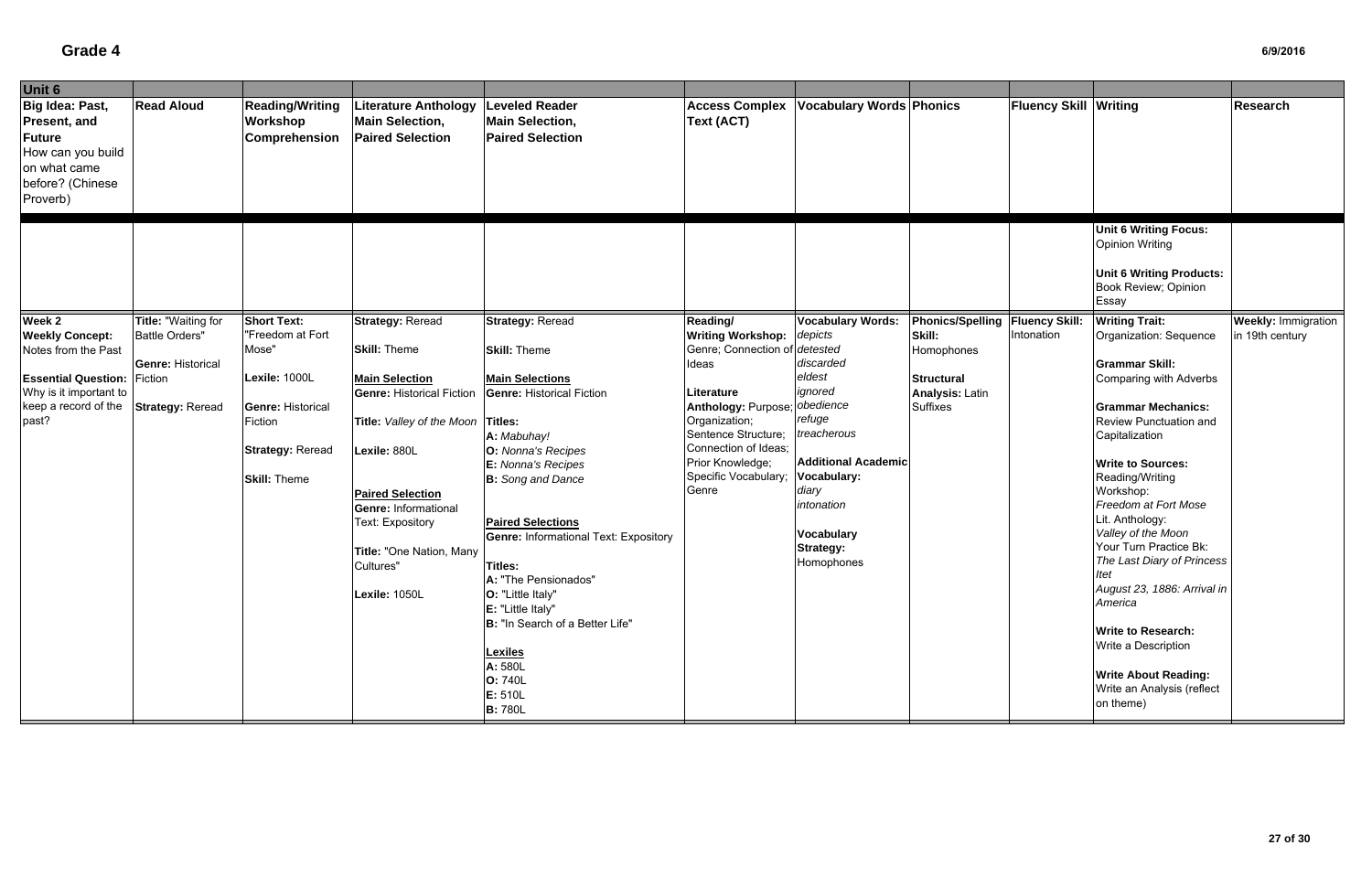| Unit 6                         |                                        |                                     |                                                                                 |                                           |                          |                                 |                                   |                              |                                                     |                       |
|--------------------------------|----------------------------------------|-------------------------------------|---------------------------------------------------------------------------------|-------------------------------------------|--------------------------|---------------------------------|-----------------------------------|------------------------------|-----------------------------------------------------|-----------------------|
| Big Idea: Past,                | <b>Read Aloud</b>                      | <b>Reading/Writing</b>              | <b>Literature Anthology</b>                                                     | <b>Leveled Reader</b>                     | <b>Access Complex</b>    | <b>Vocabulary Words Phonics</b> |                                   | <b>Fluency Skill Writing</b> |                                                     | Research              |
| Present, and                   |                                        | <b>Workshop</b>                     | <b>Main Selection,</b>                                                          | <b>Main Selection,</b>                    | <b>Text (ACT)</b>        |                                 |                                   |                              |                                                     |                       |
| Future                         |                                        | <b>Comprehension</b>                | <b>Paired Selection</b>                                                         | <b>Paired Selection</b>                   |                          |                                 |                                   |                              |                                                     |                       |
|                                |                                        |                                     |                                                                                 |                                           |                          |                                 |                                   |                              |                                                     |                       |
| How can you build              |                                        |                                     |                                                                                 |                                           |                          |                                 |                                   |                              |                                                     |                       |
| on what came                   |                                        |                                     |                                                                                 |                                           |                          |                                 |                                   |                              |                                                     |                       |
| before?                        |                                        |                                     |                                                                                 |                                           |                          |                                 |                                   |                              |                                                     |                       |
|                                |                                        |                                     |                                                                                 |                                           |                          |                                 |                                   |                              |                                                     |                       |
|                                |                                        |                                     |                                                                                 |                                           |                          |                                 |                                   |                              | <b>Unit 6 Writing Focus:</b>                        |                       |
|                                |                                        |                                     |                                                                                 |                                           |                          |                                 |                                   |                              | <b>Opinion Writing</b>                              |                       |
|                                |                                        |                                     |                                                                                 |                                           |                          |                                 |                                   |                              |                                                     |                       |
|                                |                                        |                                     |                                                                                 |                                           |                          |                                 |                                   |                              | <b>Unit 6 Writing Products:</b>                     |                       |
|                                |                                        |                                     |                                                                                 |                                           |                          |                                 |                                   |                              | Book Review; Opinion                                |                       |
|                                |                                        |                                     |                                                                                 |                                           |                          |                                 |                                   |                              | Essay                                               |                       |
| Week 3                         | Title: "Light Through Short Text: "The |                                     | <b>Strategy: Ask and</b>                                                        | <b>Strategy: Ask and Answer Questions</b> | Reading/                 | <b>Vocabulary Words:</b>        | Phonics/Spelling   Fluency Skill: |                              | <b>Writing Trait: Word</b>                          | <b>Weekly: Energy</b> |
| <b>Weekly Concept:</b>         | the Ages"                              | <b>Great Energy</b>                 | <b>Answer Questions</b>                                                         |                                           | <b>Writing Workshop:</b> | coincidence                     | <b>Skill: Prefixes</b>            | Expression                   | <b>Choice: Transition Words</b>                     | Sources               |
| Resources                      |                                        | Debate"                             |                                                                                 | <b>Skill:</b> Main Idea and Key Details   | Organization; Genre      | consequences                    |                                   |                              |                                                     |                       |
|                                | Genre: Informational                   |                                     | <b>Skill:</b> Main Idea and Key                                                 |                                           |                          | consume                         | <b>Structural</b>                 |                              | <b>Grammar Skill: Negatives Distinguish between</b> |                       |
| <b>Essential Question:</b>     | <b>Text: Narrative</b>                 | Lexile: 910L                        | Details                                                                         | <b>Main Selections</b>                    | Literature               | converted                       | <b>Analysis: Words</b>            |                              |                                                     | renewable and         |
| How have our energy Nonfiction |                                        |                                     |                                                                                 | <b>Genre: Narrative Nonfiction</b>        | Anthology: Genre;        | efficient                       | from Mythology                    |                              | <b>Grammar Mechanics:</b>                           | nonrenewable          |
| resources changed              |                                        | Genre: Informational Main Selection |                                                                                 |                                           | Prior Knowledge;         | incredible                      |                                   |                              | <b>Correcting Double</b>                            | resources.            |
| over the years?                | Strategy: Ask and                      | <b>Text: Narrative</b>              | <b>Genre: Informational</b>                                                     | Titles:                                   | Connection of Ideas;     | installed                       |                                   |                              | <b>Negatives</b>                                    |                       |
|                                | <b>Answer Questions</b>                | Nonfiction                          | <b>Text: Narrative Nonfiction</b>                                               | A: Planet Power                           | Sentence Structure;      | renewable                       |                                   |                              |                                                     | Earth Science         |
|                                |                                        |                                     |                                                                                 | <b>O:</b> Planet Power                    | Specific Vocabulary;     |                                 |                                   |                              | <b>Write to Sources:</b>                            | Strand]               |
|                                |                                        | Strategy: Ask and                   | Title: Energy Island                                                            | <b>E:</b> Planet Power                    | Purpose                  | <b>Additional Domain</b>        |                                   |                              | Reading/Writing                                     |                       |
|                                |                                        | <b>Answer Questions</b>             |                                                                                 | <b>B:</b> Planet Power                    |                          | <b>Words:</b>                   |                                   |                              | Workshop:                                           |                       |
|                                |                                        |                                     | Lexile: 840L                                                                    |                                           |                          | resource                        |                                   |                              | The Energy Debate                                   |                       |
|                                |                                        | <b>Skill:</b> Main Idea and         |                                                                                 |                                           |                          |                                 |                                   |                              | Lit. Anthology:<br>Energy Island                    |                       |
|                                |                                        | <b>Key Details</b>                  |                                                                                 | <b>Paired Selections</b>                  |                          | <b>Additional Academic</b>      |                                   |                              | Your Turn Practice Bk:                              |                       |
|                                |                                        |                                     | <b>Paired Selection</b>                                                         | Genre: Myth                               |                          | Vocabulary:<br>Venn diagram     |                                   |                              | Energy from the Sea                                 |                       |
|                                |                                        | <b>Text Features:</b><br>Sidebars   | <b>Genre: Myths</b>                                                             |                                           |                          | transition words                |                                   |                              | Cooling Our Homes                                   |                       |
|                                |                                        |                                     |                                                                                 | Titles:                                   |                          |                                 |                                   |                              |                                                     |                       |
|                                |                                        |                                     | Title: "The Gift of Fire"<br>(Prometheus); "Water vs.   O: "Helios and Phaeton" | A: "Helios and Phaeton"                   |                          | <b>Vocabulary</b>               |                                   |                              | <b>Write to Research:</b>                           |                       |
|                                |                                        |                                     | Wisdom" (Poseidon and  E: "Helios and Phaeton"                                  |                                           |                          | Strategy: Latin and             |                                   |                              | <b>Compare and Contrast</b>                         |                       |
|                                |                                        |                                     | Athena)                                                                         | B: "Helios and Phaeton"                   |                          | <b>Greek Prefixes</b>           |                                   |                              |                                                     |                       |
|                                |                                        |                                     |                                                                                 |                                           |                          |                                 |                                   |                              | <b>Write About Reading:</b>                         |                       |
|                                |                                        |                                     | Lexile: 910L                                                                    | <b>Lexiles</b>                            |                          |                                 |                                   |                              | Write an Analysis (main                             |                       |
|                                |                                        |                                     |                                                                                 | A: 700L                                   |                          |                                 |                                   |                              | idea and key details)                               |                       |
|                                |                                        |                                     |                                                                                 | O: 850L                                   |                          |                                 |                                   |                              |                                                     |                       |
|                                |                                        |                                     |                                                                                 | E: 770L                                   |                          |                                 |                                   |                              |                                                     |                       |
|                                |                                        |                                     |                                                                                 | <b>B: 920L</b>                            |                          |                                 |                                   |                              |                                                     |                       |
|                                |                                        |                                     |                                                                                 |                                           |                          |                                 |                                   |                              |                                                     |                       |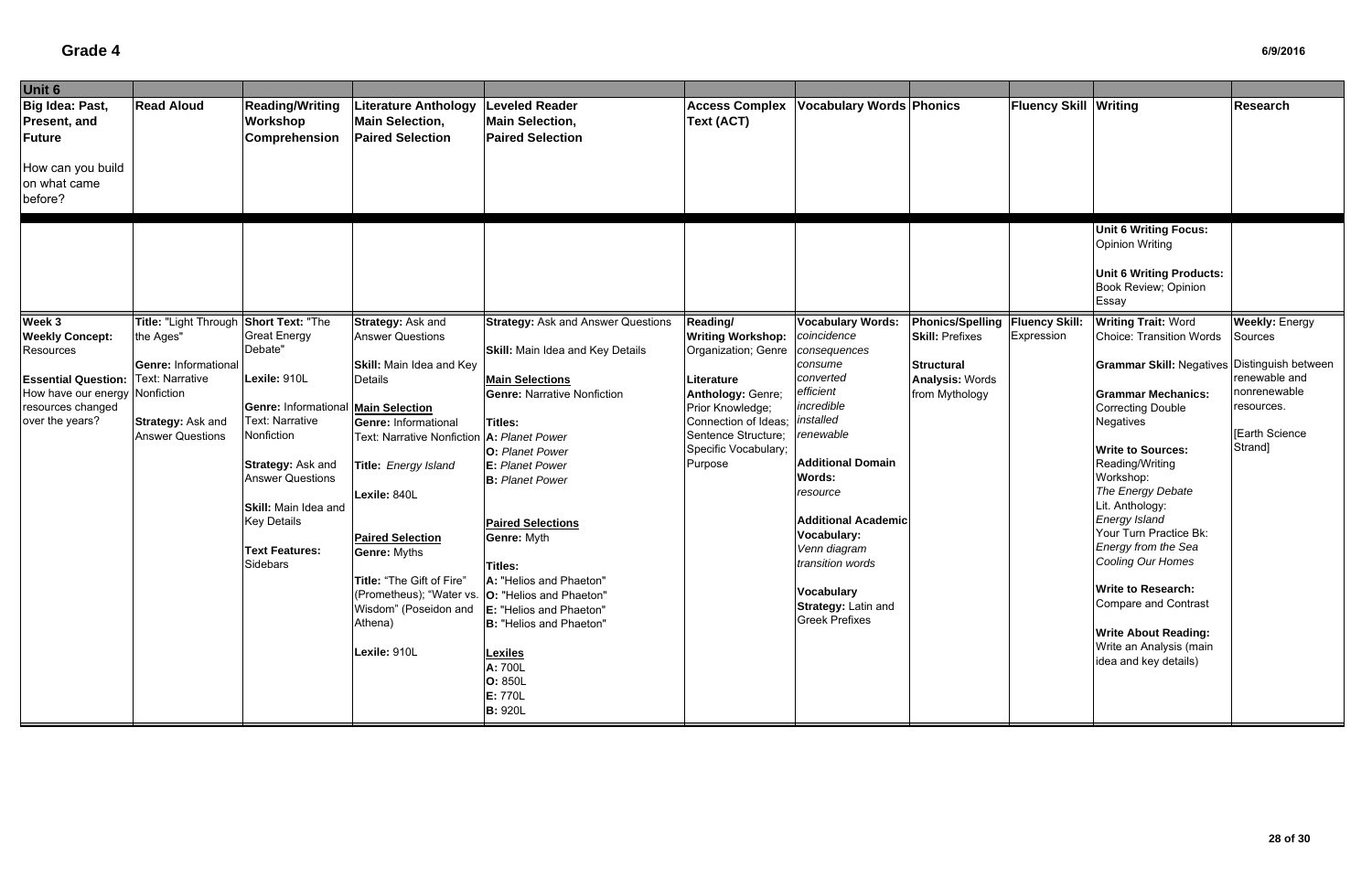| Unit 6                                                  |                                   |                                                     |                                                                                  |                                                                            |                                          |                                 |                                   |                              |                                                                                                                            |                         |
|---------------------------------------------------------|-----------------------------------|-----------------------------------------------------|----------------------------------------------------------------------------------|----------------------------------------------------------------------------|------------------------------------------|---------------------------------|-----------------------------------|------------------------------|----------------------------------------------------------------------------------------------------------------------------|-------------------------|
| Big Idea: Past,<br><b>Present, and</b><br><b>Future</b> | <b>Read Aloud</b>                 | <b>Reading/Writing</b><br>Workshop<br>Comprehension | <b>Literature Anthology</b><br><b>Main Selection,</b><br><b>Paired Selection</b> | <b>Leveled Reader</b><br><b>Main Selection,</b><br><b>Paired Selection</b> | <b>Access Complex</b><br>Text (ACT)      | <b>Vocabulary Words Phonics</b> |                                   | <b>Fluency Skill Writing</b> |                                                                                                                            | <b>Research</b>         |
| How can you build<br>on what came<br>before?            |                                   |                                                     |                                                                                  |                                                                            |                                          |                                 |                                   |                              |                                                                                                                            |                         |
|                                                         |                                   |                                                     |                                                                                  |                                                                            |                                          |                                 |                                   |                              | <b>Unit 6 Writing Focus:</b><br><b>Opinion Writing</b><br><b>Unit 6 Writing Products:</b><br>Book Review; Opinion<br>Essay |                         |
| Week 4                                                  | Title: "All About                 | <b>Short Text: "The</b>                             | Strategy: Ask and                                                                | <b>Strategy: Ask and Answer Questions</b>                                  | Reading/                                 | <b>Vocabulary Words:</b>        | Phonics/Spelling   Fluency Skill: |                              | <b>Writing Trait: Word</b>                                                                                                 | <b>Weekly: World</b>    |
| <b>Weekly Concept:</b>                                  | Money"                            | History of Money"                                   | <b>Answer Questions</b>                                                          |                                                                            | <b>Writing Workshop:</b>                 | currency                        | <b>Skill: Suffixes</b>            | Accuracy                     | <b>Choice: Content Words</b>                                                                                               | Currencies              |
| <b>Money Matters</b>                                    |                                   |                                                     |                                                                                  | <b>Skill:</b> Main Idea and Key Details                                    | <b>Prior Knowledge</b>                   | economics                       |                                   |                              |                                                                                                                            |                         |
|                                                         | Genre: Informational Lexile: 900L |                                                     | <b>Skill:</b> Main Idea and Key                                                  |                                                                            |                                          | entrepreneur                    | <b>Structural</b>                 |                              | <b>Grammar Skill:</b>                                                                                                      | Explain the basic       |
| <b>Essential Question:</b>                              | <b>Text: Expository</b>           |                                                     | Details                                                                          | <b>Main Selections</b>                                                     | Literature                               | global                          | <b>Analysis: Greek</b>            |                              | Prepositions                                                                                                               | concepts of             |
| What has been the                                       |                                   | <b>Genre: Informational</b>                         |                                                                                  | <b>Genre: Informational Text: Expository</b>                               | Anthology: Genre;                        | invest                          | and Latin Roots                   |                              |                                                                                                                            | economics.              |
| role of money over                                      | Strategy: Ask and                 | Text: Expository                                    | <b>Main Selection</b>                                                            |                                                                            | Specific Vocabulary;                     | marketplace                     |                                   |                              | <b>Grammar Mechanics:</b>                                                                                                  | <b>Economics Strand</b> |
| time?                                                   | <b>Answer Questions</b>           |                                                     | Genre: Informational                                                             | Titles:                                                                    | Purpose; Connection <i>  merchandise</i> | transaction                     |                                   |                              | <b>Review Using Quotations</b>                                                                                             |                         |
|                                                         |                                   | Strategy: Ask and                                   | <b>Text: Expository</b>                                                          | A: The Bike Company                                                        | of Ideas                                 |                                 |                                   |                              |                                                                                                                            |                         |
|                                                         |                                   | <b>Answer Questions</b>                             |                                                                                  | O: The Bike Company                                                        |                                          | <b>Additional Domain</b>        |                                   |                              | <b>Write to Sources:</b>                                                                                                   |                         |
|                                                         |                                   |                                                     | Title: The Big Picture of                                                        | E: The Bike Company                                                        |                                          | <b>Words:</b>                   |                                   |                              | Reading/Writing<br>Workshop:                                                                                               |                         |
|                                                         |                                   | <b>Skill: Main Idea and</b>                         | Economics                                                                        | <b>B:</b> The Bike Company                                                 |                                          | scarcity                        |                                   |                              | The History of Money                                                                                                       |                         |
|                                                         |                                   | <b>Key Details</b>                                  | Lexile: 970L                                                                     |                                                                            |                                          | opportunity cost                |                                   |                              | Lit. Anthology:                                                                                                            |                         |
|                                                         |                                   | <b>Text Features:</b>                               |                                                                                  | <b>Paired Selections</b>                                                   |                                          |                                 |                                   |                              | The Big Picture of                                                                                                         |                         |
|                                                         |                                   | Headings; Glossary                                  |                                                                                  | <b>Genre: Folktale</b>                                                     |                                          | <b>Additional Academic</b>      |                                   |                              | Economics                                                                                                                  |                         |
|                                                         |                                   |                                                     | <b>Paired Selection</b>                                                          |                                                                            |                                          | <b>Vocabulary:</b>              |                                   |                              | Your Turn Practice Bk:                                                                                                     |                         |
|                                                         |                                   |                                                     | <b>Genre: Fiction: Folktale</b>                                                  | <b>Titles:</b>                                                             |                                          | scanning                        |                                   |                              | American Money                                                                                                             |                         |
|                                                         |                                   |                                                     |                                                                                  | A: "The Shirt of Happiness"                                                |                                          | skimming                        |                                   |                              | <b>Where Does Dollar Come</b>                                                                                              |                         |
|                                                         |                                   |                                                     |                                                                                  | Title: "The Miller's Good   O: "The Shirt of Happiness"                    |                                          |                                 |                                   |                              | From?                                                                                                                      |                         |
|                                                         |                                   |                                                     | Luck"                                                                            | <b>E:</b> "The Shirt of Happiness"                                         |                                          | <b>Vocabulary</b>               |                                   |                              |                                                                                                                            |                         |
|                                                         |                                   |                                                     |                                                                                  | <b>B: "The Shirt of Happiness"</b>                                         |                                          | <b>Strategy: Figurative</b>     |                                   |                              | <b>Write to Research:</b>                                                                                                  |                         |
|                                                         |                                   |                                                     | Lexile: 830L                                                                     |                                                                            |                                          | Language: Proverbs              |                                   |                              | Write a Summary                                                                                                            |                         |
|                                                         |                                   |                                                     |                                                                                  | <b>Lexiles</b>                                                             |                                          | and Adages                      |                                   |                              |                                                                                                                            |                         |
|                                                         |                                   |                                                     |                                                                                  | A: 600L                                                                    |                                          |                                 |                                   |                              | <b>Write About Reading:</b><br>Write an Analysis (reflect                                                                  |                         |
|                                                         |                                   |                                                     |                                                                                  | O: 790L                                                                    |                                          |                                 |                                   |                              | on main idea and key                                                                                                       |                         |
|                                                         |                                   |                                                     |                                                                                  | E: 710L                                                                    |                                          |                                 |                                   |                              | details)                                                                                                                   |                         |
|                                                         |                                   |                                                     |                                                                                  | <b>B: 860L</b>                                                             |                                          |                                 |                                   |                              |                                                                                                                            |                         |